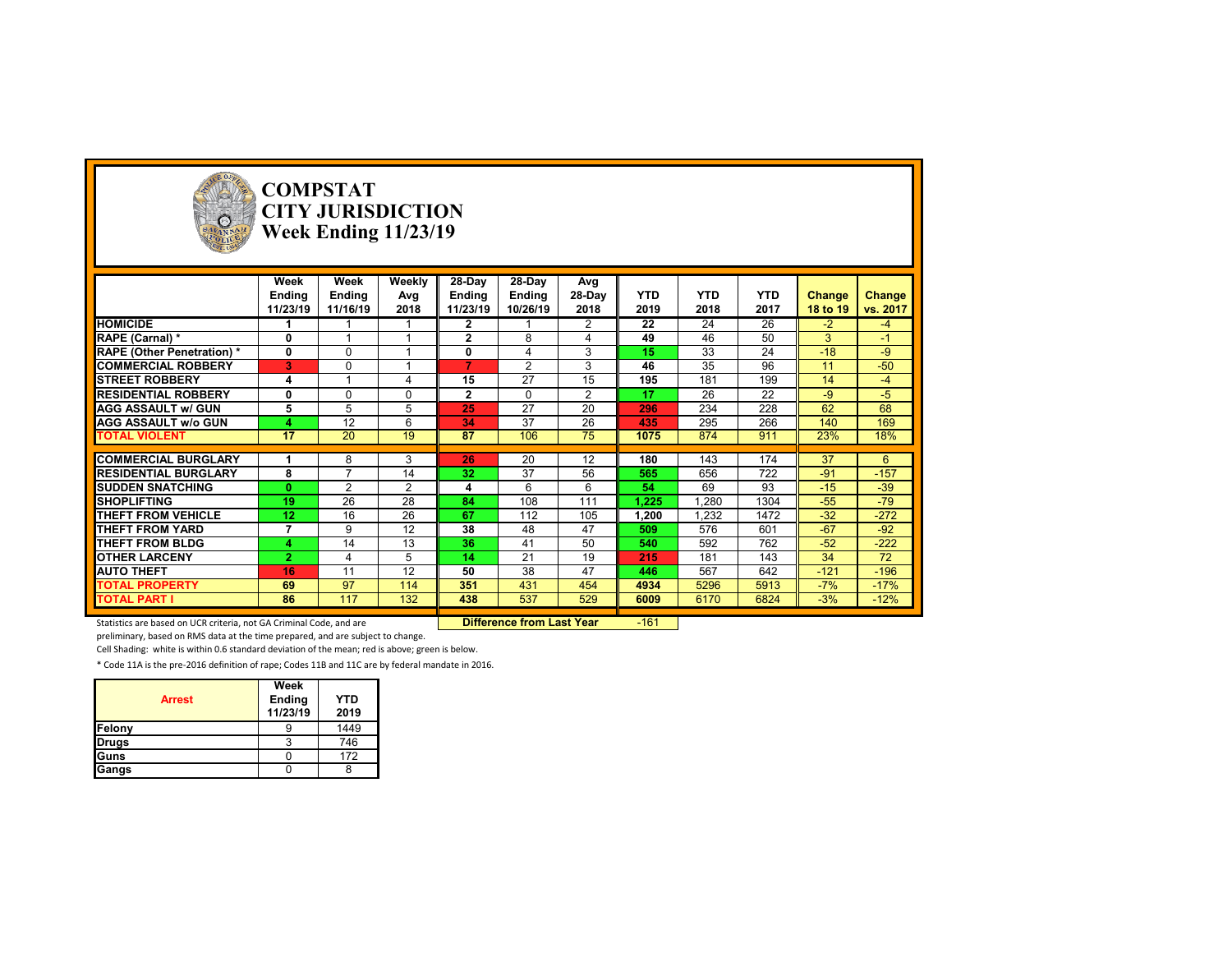

#### **COMPSTATNORTH PRECINCTWeek Ending 11/23/19**

#### **PRECINCT COMMANDER:**

**CAPT. CARY HILL**



|                                   | Week<br><b>Endina</b><br>11/23/19 | Week<br><b>Endina</b><br>11/16/19 | Weekly<br>Avg<br>2018 | 28-Day<br><b>Ending</b><br>11/23/19 | $28-Dav$<br><b>Ending</b><br>10/26/19 | Avg<br>28-Day<br>2018 | <b>YTD</b><br>2019 | <b>YTD</b><br>2018 | <b>YTD</b><br>2017 | <b>Change</b><br>18 to 19 | Change<br>vs. 2017 |
|-----------------------------------|-----------------------------------|-----------------------------------|-----------------------|-------------------------------------|---------------------------------------|-----------------------|--------------------|--------------------|--------------------|---------------------------|--------------------|
| <b>HOMICIDE</b>                   | 0                                 | 0                                 | 0                     | 0                                   | 0                                     | 0                     | 5                  | 5.                 | 3                  | $\Omega$                  | $\overline{2}$     |
| RAPE (Carnal) *                   | O                                 | 0                                 | 0                     | 0                                   | 3                                     |                       | 12                 | 13                 | 17                 | $-1$                      | $-5$               |
| <b>RAPE (Other Penetration) *</b> | $\bf{0}$                          | 0                                 | $\mathbf{0}$          | $\bf{0}$                            |                                       | <sup>0</sup>          | 6                  | 6                  | 4                  | $\Omega$                  | $\overline{2}$     |
| <b>COMMERCIAL ROBBERY</b>         | 4                                 | 0                                 | $\Omega$              | $\overline{2}$                      |                                       | <sup>0</sup>          | 7                  | 6                  | 14                 |                           | -7                 |
| <b>STREET ROBBERY</b>             | $\overline{2}$                    | 0                                 | 1                     | 9                                   | 8                                     | 5                     | 61                 | 61                 | 68                 | $\mathbf{0}$              | $-7$               |
| <b>RESIDENTIAL ROBBERY</b>        | 0                                 | 0                                 | $\mathbf{0}$          | 0                                   | $\Omega$                              | 0                     | 3                  | 5                  |                    | -2                        | $\overline{2}$     |
| <b>AGG ASSAULT w/ GUN</b>         | 1                                 |                                   | и                     | 3                                   | 5                                     | 5                     | 63                 | 54                 | 49                 | 9                         | 14                 |
| <b>AGG ASSAULT w/o GUN</b>        |                                   | $\overline{2}$                    | $\overline{2}$        | 8                                   | 15                                    | 8                     | 129                | 86                 | 86                 | 43                        | 43                 |
| <b>TOTAL VIOLENT</b>              | 5                                 | 3                                 | 5                     | 22                                  | 33                                    | 20                    | 286                | 236                | 242                | 21%                       | 18%                |
|                                   |                                   |                                   |                       |                                     |                                       |                       |                    |                    |                    |                           |                    |
| <b>COMMERCIAL BURGLARY</b>        | 0                                 | 0                                 |                       | 8                                   |                                       | 3                     | 47                 | 33                 | 50                 | 14                        | $-3$               |
| <b>RESIDENTIAL BURGLARY</b>       | 1                                 |                                   |                       | 6                                   | 4                                     | 6                     | 75                 | 68                 | 86                 | $\overline{7}$            | $-11$              |
| <b>ISUDDEN SNATCHING</b>          | $\bf{0}$                          | 0                                 |                       |                                     | 2                                     | 2                     | 16                 | 28                 | 43                 | $-12$                     | $-27$              |
| <b>SHOPLIFTING</b>                | $\overline{2}$                    | 3                                 | 4                     | 11                                  | 15                                    | 18                    | 149                | 210                | 170                | $-61$                     | $-21$              |
| <b>THEFT FROM VEHICLE</b>         | 5                                 | 5                                 | 6                     | 17                                  | 26                                    | 23                    | 286                | 257                | 357                | 29                        | $-71$              |
| <b>THEFT FROM YARD</b>            | $\mathbf{2}$                      | 3                                 | 3                     | 12                                  | 14                                    | 13                    | 139                | 154                | 178                | $-15$                     | $-39$              |
| <b>THEFT FROM BLDG</b>            |                                   | 3                                 | 3                     | 9                                   | 8                                     | 14                    | 124                | 165                | 209                | -41                       | $-85$              |
| <b>OTHER LARCENY</b>              | O                                 |                                   | 4                     | 4                                   | 3                                     | 6                     | 40                 | 55                 | 37                 | $-15$                     | 3                  |
| <b>AUTO THEFT</b>                 | 9                                 | 0                                 | 3                     | 13                                  | 8                                     | 10                    | 92                 | 120                | 157                | $-28$                     | $-65$              |
| <b>TOTAL PROPERTY</b>             | 20                                | 16                                | 23                    | 81                                  | 87                                    | 94                    | 968                | 1090               | 1287               | $-11%$                    | $-25%$             |
| <b>TOTAL PART I</b>               | 25                                | 19                                | 28                    | 103                                 | 120                                   | 114                   | 1254               | 1326               | 1529               | $-5%$                     | $-18%$             |

Statistics are based on UCR criteria, not GA Criminal Code, and are **Difference from Last Year** -72

preliminary, based on RMS data at the time prepared, and are subject to change.

Cell Shading: white is within 0.6 standard deviation of the mean; red is above; green is below.

| <b>Arrests</b> | Week<br><b>Ending</b><br>11/23/19 | YTD<br>2019 |
|----------------|-----------------------------------|-------------|
| Felony         |                                   | 369         |
| <b>Drugs</b>   |                                   | 198         |
| Guns           |                                   | 64          |
| Gangs          |                                   |             |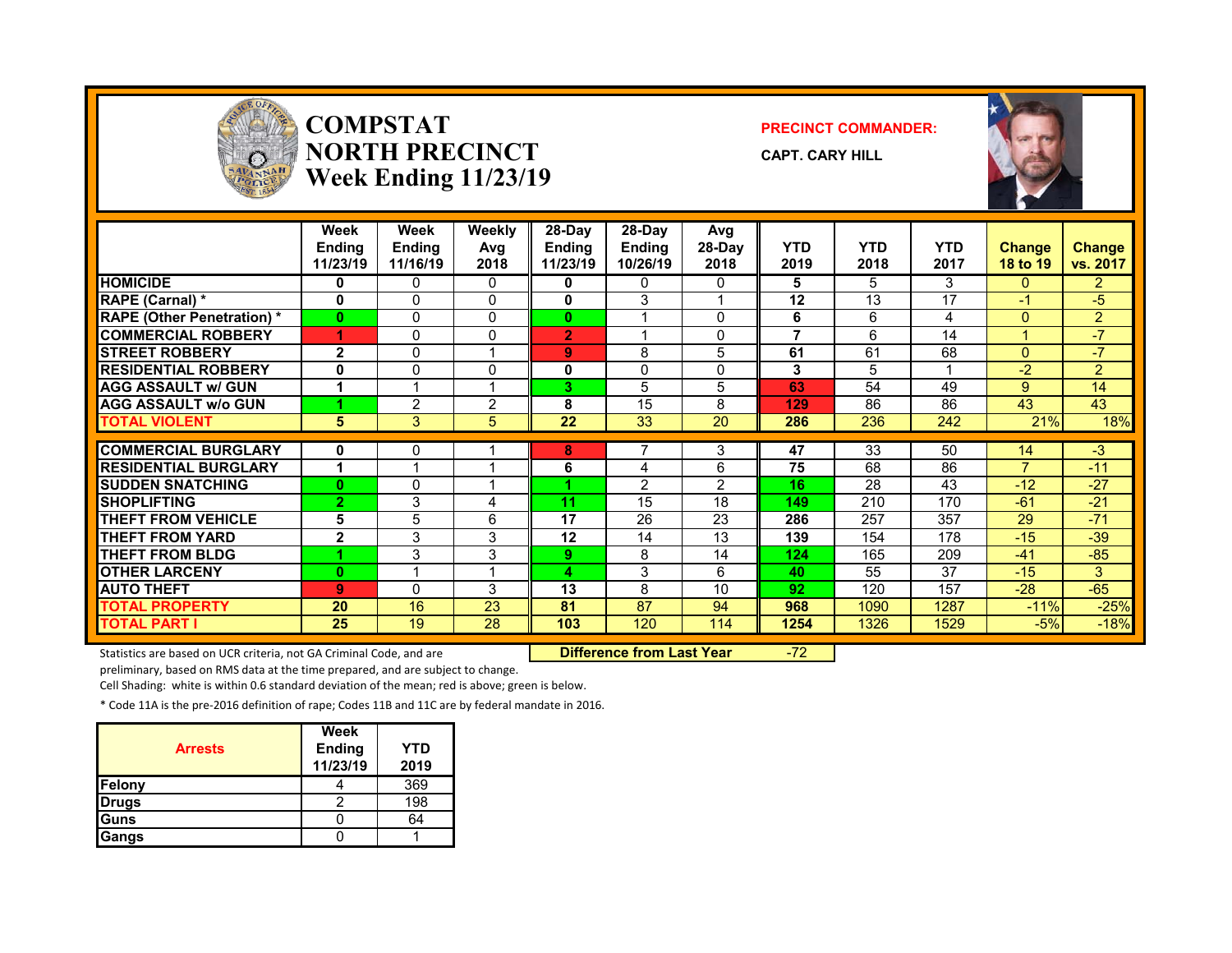

#### **COMPSTATCENTRAL PRECINCTWeek Ending 11/23/19**

#### **PRECINCT COMMANDER:**

**CAPT. TONYA REID**



|                                   | Week<br><b>Ending</b><br>11/23/19 | Week<br><b>Endina</b><br>11/16/19 | <b>Weekly</b><br>Avg<br>2018 | 28-Day<br><b>Ending</b><br>11/23/19 | 28-Dav<br><b>Ending</b><br>10/26/19 | Avg<br>28-Day<br>2018 | <b>YTD</b><br>2019 | <b>YTD</b><br>2018 | <b>YTD</b><br>2017 | <b>Change</b><br>18 to 19 | <b>Change</b><br>vs. 2017 |
|-----------------------------------|-----------------------------------|-----------------------------------|------------------------------|-------------------------------------|-------------------------------------|-----------------------|--------------------|--------------------|--------------------|---------------------------|---------------------------|
| <b>HOMICIDE</b>                   | 0                                 | 0                                 | 0                            | 0                                   | 0                                   |                       | 5                  | 4                  | 7                  |                           | $-2$                      |
| <b>RAPE (Carnal) *</b>            | $\mathbf{0}$                      | $\Omega$                          | $\Omega$                     | $\mathbf{0}$                        | 4                                   |                       | 12                 | 12                 | 16                 | $\Omega$                  | -4                        |
| <b>RAPE (Other Penetration)</b> * | $\mathbf 0$                       | 0                                 | $\Omega$                     | $\bf{0}$                            |                                     |                       | 5                  | 8                  | $\overline{ }$     | -3                        | $-2$                      |
| <b>COMMERCIAL ROBBERY</b>         | 4                                 | 0                                 | 0                            | 2                                   |                                     |                       | 17                 | 8                  | 21                 | 9                         | $-4$                      |
| <b>STREET ROBBERY</b>             |                                   | 0                                 | 1                            | 3                                   | $\overline{ }$                      | 5                     | 57                 | 53                 | 54                 | 4                         | 3 <sup>1</sup>            |
| <b>RESIDENTIAL ROBBERY</b>        | 0                                 | 0                                 | 0                            | $\mathbf{0}$                        | $\Omega$                            |                       | 3                  | 8                  | 9                  | -5                        | $-6$                      |
| <b>AGG ASSAULT w/ GUN</b>         |                                   |                                   | 2                            | 8                                   | 9                                   | ⇁                     | 95                 | 81                 | 85                 | 14                        | 10                        |
| <b>AGG ASSAULT w/o GUN</b>        | $\bf{0}$                          |                                   | $\overline{2}$               | 7                                   | 8                                   |                       | 103                | 75                 | 75                 | 28                        | 28                        |
| <b>TOTAL VIOLENT</b>              | 3                                 | $\overline{2}$                    | 5                            | 20                                  | 30                                  | 22                    | 297                | 249                | 274                | 19%                       | 8%                        |
|                                   |                                   |                                   |                              |                                     |                                     |                       |                    |                    |                    |                           |                           |
| <b>COMMERCIAL BURGLARY</b>        |                                   | 6                                 |                              | 12                                  |                                     | 3                     | 58                 | 32                 | 39                 | 26                        | 19                        |
| <b>RESIDENTIAL BURGLARY</b>       | 3                                 | 0                                 | 4                            | 9.                                  | 16                                  | 15                    | 185                | 183                | 199                | $\mathcal{P}$             | $-14$                     |
| <b>ISUDDEN SNATCHING</b>          | 0                                 | $\mathfrak{p}$                    | 0                            | 3.                                  | 0                                   |                       | 12                 | 13                 | 22                 | $-1$                      | $-10$                     |
| <b>SHOPLIFTING</b>                | $\overline{2}$                    | 10                                | 4                            | 19                                  | 19                                  | 17                    | 228                | 197                | 223                | 31                        | 5.                        |
| <b>THEFT FROM VEHICLE</b>         | 3                                 | 7                                 | $\overline{ }$               | 17                                  | 21                                  | 26                    | 301                | 310                | 365                | $-9$                      | $-64$                     |
| <b>THEFT FROM YARD</b>            | $\mathbf{2}$                      | $\overline{2}$                    | 4                            | 14                                  | 12                                  | 16                    | 179                | 192                | 189                | $-13$                     | $-10$                     |
| <b>THEFT FROM BLDG</b>            | 0                                 | 4                                 | 3                            | 8                                   | $\overline{ }$                      | 13                    | 122                | 151                | 188                | $-29$                     | $-66$                     |
| <b>OTHER LARCENY</b>              | 4                                 | 0                                 | 1                            | $\mathbf{2}$                        | $\overline{7}$                      | 5                     | 71                 | 40                 | 39                 | 31                        | 32                        |
| <b>AUTO THEFT</b>                 | $\overline{2}$                    | 4                                 | 4                            | 15                                  | 9                                   | 14                    | 113                | 169                | 187                | $-56$                     | $-74$                     |
| <b>TOTAL PROPERTY</b>             | 14                                | 35                                | 27                           | 99                                  | 98                                  | 109                   | 1269               | 1287               | 1451               | $-1%$                     | $-13%$                    |
| <b>TOTAL PART I</b>               | 17                                | 37                                | 33                           | 119                                 | 128                                 | 131                   | 1566               | 1536               | 1725               | 2%                        | $-9%$                     |

Statistics are based on UCR criteria, not GA Criminal Code, and are **Difference from Last Year** 30

preliminary, based on RMS data at the time prepared, and are subject to change.

Cell Shading: white is within 0.6 standard deviation of the mean; red is above; green is below.

| <b>Arrests</b> | Week<br><b>Ending</b><br>11/23/19 | YTD<br>2019 |
|----------------|-----------------------------------|-------------|
| Felony         |                                   | 403         |
| <b>Drugs</b>   |                                   | 186         |
| <b>IGuns</b>   |                                   | 18          |
| Gangs          |                                   |             |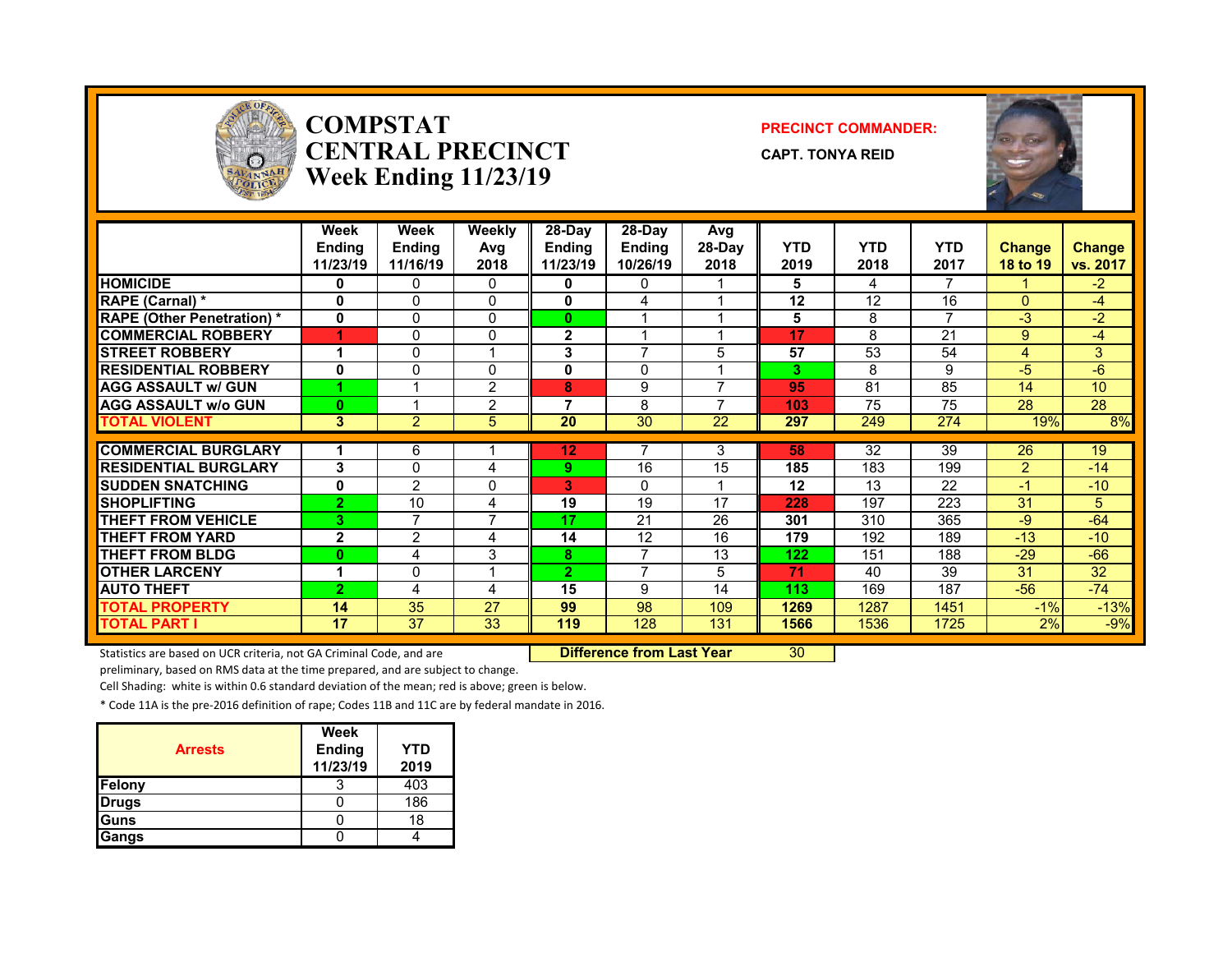

#### **COMPSTATSOUTH PRECINCTWeek Ending 11/23/19**

#### **PRECINCT COMMANDER:**

**CAPT. MICHELLE HALFORD**



|                                  | Week<br><b>Ending</b><br>11/23/19 | Week<br><b>Ending</b><br>11/16/19 | Weekly<br>Avg<br>2018 | 28-Day<br><b>Ending</b><br>11/23/19 | $28-Dav$<br><b>Ending</b><br>10/26/19 | Avg<br>28-Day<br>2018 | <b>YTD</b><br>2019 | <b>YTD</b><br>2018 | <b>YTD</b><br>2017 | <b>Change</b><br>18 to 19 | <b>Change</b><br>vs. 2017 |
|----------------------------------|-----------------------------------|-----------------------------------|-----------------------|-------------------------------------|---------------------------------------|-----------------------|--------------------|--------------------|--------------------|---------------------------|---------------------------|
| <b>HOMICIDE</b>                  |                                   |                                   | $\mathbf{0}$          | $\mathbf{2}$                        | 0                                     | 0                     | 7                  | 4                  | 3                  | 3                         | 4                         |
| <b>RAPE (Carnal) *</b>           | $\mathbf{0}$                      |                                   | $\Omega$              | $\mathbf{2}$                        | $\Omega$                              |                       | 12                 | 12                 | 9                  | $\Omega$                  | 3                         |
| <b>RAPE (Other Penetration)*</b> | $\bf{0}$                          | 0                                 | $\mathbf{0}$          | $\bf{0}$                            | 4                                     |                       | $\overline{2}$     | 13                 | $\overline{2}$     | $-11$                     | $\Omega$                  |
| <b>COMMERCIAL ROBBERY</b>        | 0                                 | 0                                 | 0                     | 0                                   | $\Omega$                              |                       | 16                 | 14                 | 33                 | $\overline{2}$            | $-17$                     |
| <b>STREET ROBBERY</b>            |                                   |                                   |                       | $\mathbf{2}$                        | 5                                     | 3                     | 32                 | 33                 | 33                 | $-1$                      | $-1$                      |
| <b>RESIDENTIAL ROBBERY</b>       | 0                                 | 0                                 | $\Omega$              | $\bf{0}$                            | 0                                     |                       | 4                  | 10                 | 4                  | $-6$                      | $\Omega$                  |
| <b>AGG ASSAULT w/ GUN</b>        | $\overline{2}$                    | 0                                 |                       | 5                                   | $\overline{2}$                        | $\overline{2}$        | 49                 | 25                 | 34                 | 24                        | 15                        |
| <b>AGG ASSAULT w/o GUN</b>       |                                   | 4                                 |                       | 6                                   | 6                                     | 4                     | 79                 | 51                 | 38                 | 28                        | 41                        |
| <b>TOTAL VIOLENT</b>             | 5                                 | 7                                 | 3                     | 17                                  | 14                                    | 14                    | 201                | 162                | 156                | 24%                       | 29%                       |
|                                  |                                   |                                   |                       |                                     |                                       |                       |                    |                    |                    |                           |                           |
| <b>COMMERCIAL BURGLARY</b>       | 0                                 | 2                                 |                       | 6                                   | 3                                     | 5                     | 57                 | 58                 | 59                 | -1                        | $-2$                      |
| <b>RESIDENTIAL BURGLARY</b>      | 3                                 | 4                                 | 4                     | 10                                  | 4                                     | 15                    | 104                | 185                | 180                | $-81$                     | $-76$                     |
| <b>ISUDDEN SNATCHING</b>         | $\mathbf{0}$                      | 0                                 | $\Omega$              | $\mathbf{0}$                        | $\overline{2}$                        |                       | 14                 | 12                 | 11                 | $\overline{2}$            | 3                         |
| <b>SHOPLIFTING</b>               | 12                                | $\overline{7}$                    | 13                    | 31                                  | 48                                    | 53                    | 572                | 600                | 625                | $-28$                     | $-53$                     |
| <b>THEFT FROM VEHICLE</b>        | $\overline{2}$                    | 3                                 | 7                     | 21                                  | 32                                    | 28                    | 318                | 338                | 386                | $-20$                     | $-68$                     |
| <b>THEFT FROM YARD</b>           |                                   |                                   | $\overline{2}$        | 4                                   | 7                                     | 8                     | 70                 | 98                 | 94                 | $-28$                     | $-24$                     |
| <b>THEFT FROM BLDG</b>           |                                   | 3                                 | 3                     | 8                                   | 8                                     | 12                    | 149                | 139                | 192                | 10                        | $-43$                     |
| <b>OTHER LARCENY</b>             |                                   | $\overline{2}$                    | $\overline{A}$        | 5                                   | 5                                     | 2                     | 50                 | 24                 | 33                 | 26                        | 17                        |
| <b>AUTO THEFT</b>                | $\mathbf{2}$                      | 5                                 | 3                     | 15                                  | 14                                    | 11                    | 129                | 131                | 146                | $-2$                      | $-17$                     |
| <b>TOTAL PROPERTY</b>            | 22                                | 27                                | 34                    | 100                                 | 123                                   | 136                   | 1463               | 1585               | 1726               | $-8%$                     | $-15%$                    |
| <b>TOTAL PART I</b>              | 27                                | 34                                | 37                    | 117                                 | 137                                   | 150                   | 1664               | 1747               | 1882               | $-5%$                     | $-12%$                    |

Statistics are based on UCR criteria, not GA Criminal Code, and are **Difference from Last Year** -83

preliminary, based on RMS data at the time prepared, and are subject to change.

Cell Shading: white is within 0.6 standard deviation of the mean; red is above; green is below.

| <b>Arrests</b> | Week<br><b>Ending</b><br>11/23/19 | YTD<br>2019 |
|----------------|-----------------------------------|-------------|
| Felony         |                                   | 332         |
| <b>Drugs</b>   |                                   | 125         |
| <b>IGuns</b>   |                                   | 28          |
| Gangs          |                                   |             |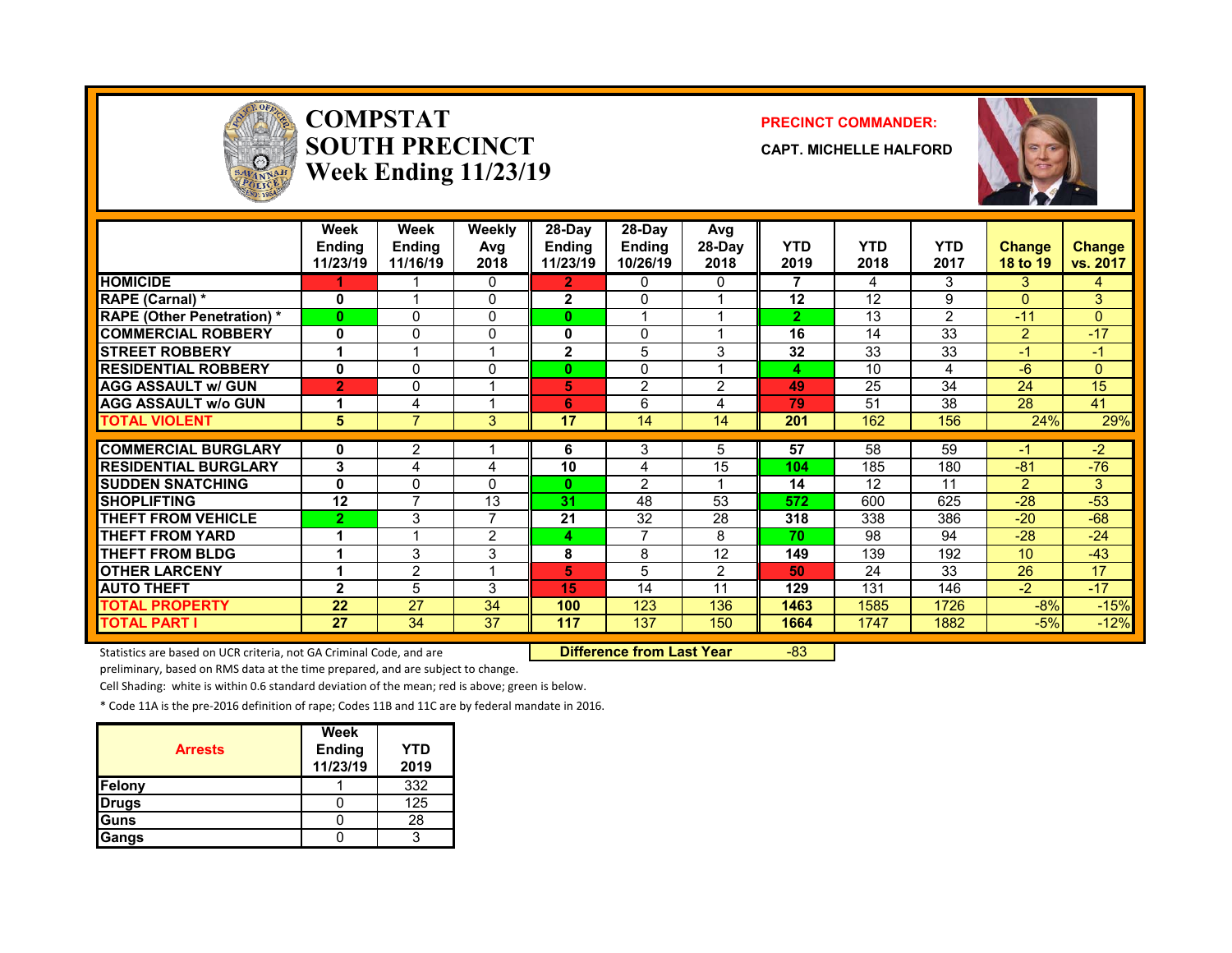

#### **COMPSTATEAST PRECINCTWeek Ending 11/23/19**

#### **PRECINCT COMMANDER:**

**CAPT. GEORGE GUNDICH**



|                                   | Week<br><b>Endina</b><br>11/23/19 | Week<br><b>Endina</b><br>11/16/19 | Weekly<br>Avg<br>2018 | 28-Day<br><b>Ending</b><br>11/23/19 | $28-Dav$<br><b>Ending</b><br>10/26/19 | Avg<br>28-Day<br>2018    | <b>YTD</b><br>2019 | <b>YTD</b><br>2018       | <b>YTD</b><br>2017 | <b>Change</b><br>18 to 19 | <b>Change</b><br>vs. 2017 |
|-----------------------------------|-----------------------------------|-----------------------------------|-----------------------|-------------------------------------|---------------------------------------|--------------------------|--------------------|--------------------------|--------------------|---------------------------|---------------------------|
| <b>HOMICIDE</b>                   | 0                                 | 0                                 | 0                     | 0                                   |                                       |                          | 5.                 | 11                       | 13                 | $-6$                      | $-8$                      |
| RAPE (Carnal) *                   | 0                                 | 0                                 | $\Omega$              | 0                                   |                                       |                          | 13                 | 9                        | 8                  | 4                         | 5                         |
| <b>RAPE (Other Penetration)</b> * | $\bf{0}$                          | 0                                 | $\Omega$              | 0                                   |                                       | 0                        | $\mathbf{2}$       | 6                        | 11                 | $-4$                      | -9                        |
| <b>COMMERCIAL ROBBERY</b>         | 4                                 | 0                                 | 0                     | 3                                   | $\Omega$                              |                          | 6                  | $\overline{\phantom{a}}$ | 28                 | -1                        | $-22$                     |
| <b>STREET ROBBERY</b>             | 0                                 | 0                                 | 1                     |                                     | $\overline{7}$                        | 3                        | 45                 | 34                       | 44                 | 11                        |                           |
| <b>RESIDENTIAL ROBBERY</b>        | 0                                 | 0                                 | $\Omega$              | 2                                   | $\Omega$                              | 0                        | 7                  | 3                        | 8                  | 4                         | $-1$                      |
| <b>AGG ASSAULT w/ GUN</b>         |                                   | 3                                 | $\overline{2}$        | 9                                   | 11                                    | $\overline{\phantom{a}}$ | 89                 | 74                       | 60                 | 15                        | 29                        |
| <b>AGG ASSAULT W/o GUN</b>        | $\mathbf{2}$                      | 5                                 | 2                     | 13                                  | 8                                     | $\overline{\phantom{a}}$ | 124                | 83                       | 67                 | 41                        | 57                        |
| <b>TOTAL VIOLENT</b>              | 4                                 | 8                                 | 5                     | 28                                  | 29                                    | 19                       | 291                | 227                      | 239                | 28%                       | 22%                       |
|                                   |                                   |                                   |                       |                                     |                                       |                          |                    |                          |                    |                           |                           |
| <b>COMMERCIAL BURGLARY</b>        | 0                                 | 0                                 | 0                     | 0                                   | 3                                     | 2                        | 18                 | 20                       | 26                 | $-2$                      | $-8$                      |
| <b>RESIDENTIAL BURGLARY</b>       |                                   | 2                                 | 5                     | 7                                   | 13                                    | 20                       | 201                | 220                      | 257                | $-19$                     | $-56$                     |
| <b>SUDDEN SNATCHING</b>           | 0                                 | 0                                 | 0                     | 0                                   | $\overline{2}$                        |                          | 12                 | 16                       | 17                 | $-4$                      | $-5$                      |
| <b>SHOPLIFTING</b>                | 3                                 | 6                                 | 6                     | 23                                  | 26                                    | 23                       | 276                | 273                      | 286                | 3                         | $-10$                     |
| <b>THEFT FROM VEHICLE</b>         | $\overline{2}$                    |                                   | $\overline{7}$        | 12                                  | 33                                    | 29                       | 295                | 327                      | 364                | $-32$                     | $-69$                     |
| <b>THEFT FROM YARD</b>            | $\overline{2}$                    | 3                                 | 3                     | 8                                   | 15                                    | 11                       | 121                | 132                      | 140                | $-11$                     | $-19$                     |
| <b>THEFT FROM BLDG</b>            | $\mathbf{2}$                      | 4                                 | 3                     | 11                                  | 18                                    | 12                       | 145                | 137                      | 173                | 8                         | $-28$                     |
| <b>OTHER LARCENY</b>              | $\bf{0}$                          |                                   | 4                     | 3.                                  | 6                                     | 6                        | 54                 | 62                       | 34                 | $-8$                      | 20                        |
| <b>AUTO THEFT</b>                 | 3                                 | 2                                 | 3                     | 7                                   | 7                                     | 12                       | 112                | 147                      | 152                | $-35$                     | $-40$                     |
| <b>TOTAL PROPERTY</b>             | 13                                | 19                                | 29                    | 71                                  | 123                                   | 115                      | 1234               | 1334                     | 1449               | $-7%$                     | $-15%$                    |
| TOTAL PART I                      | 17                                | 27                                | 34                    | 99                                  | 152                                   | 134                      | 1525               | 1561                     | 1688               | $-2%$                     | $-10%$                    |

Statistics are based on UCR criteria, not GA Criminal Code, and are **Difference from Last Year** -36

preliminary, based on RMS data at the time prepared, and are subject to change.

Cell Shading: white is within 0.6 standard deviation of the mean; red is above; green is below.

| <b>Arrests</b> | <b>Week</b><br><b>Ending</b><br>11/23/19 | YTD<br>2019 |
|----------------|------------------------------------------|-------------|
| <b>Felony</b>  |                                          | 345         |
| <b>Drugs</b>   |                                          | 237         |
| <b>Guns</b>    |                                          | 62          |
| Gangs          |                                          |             |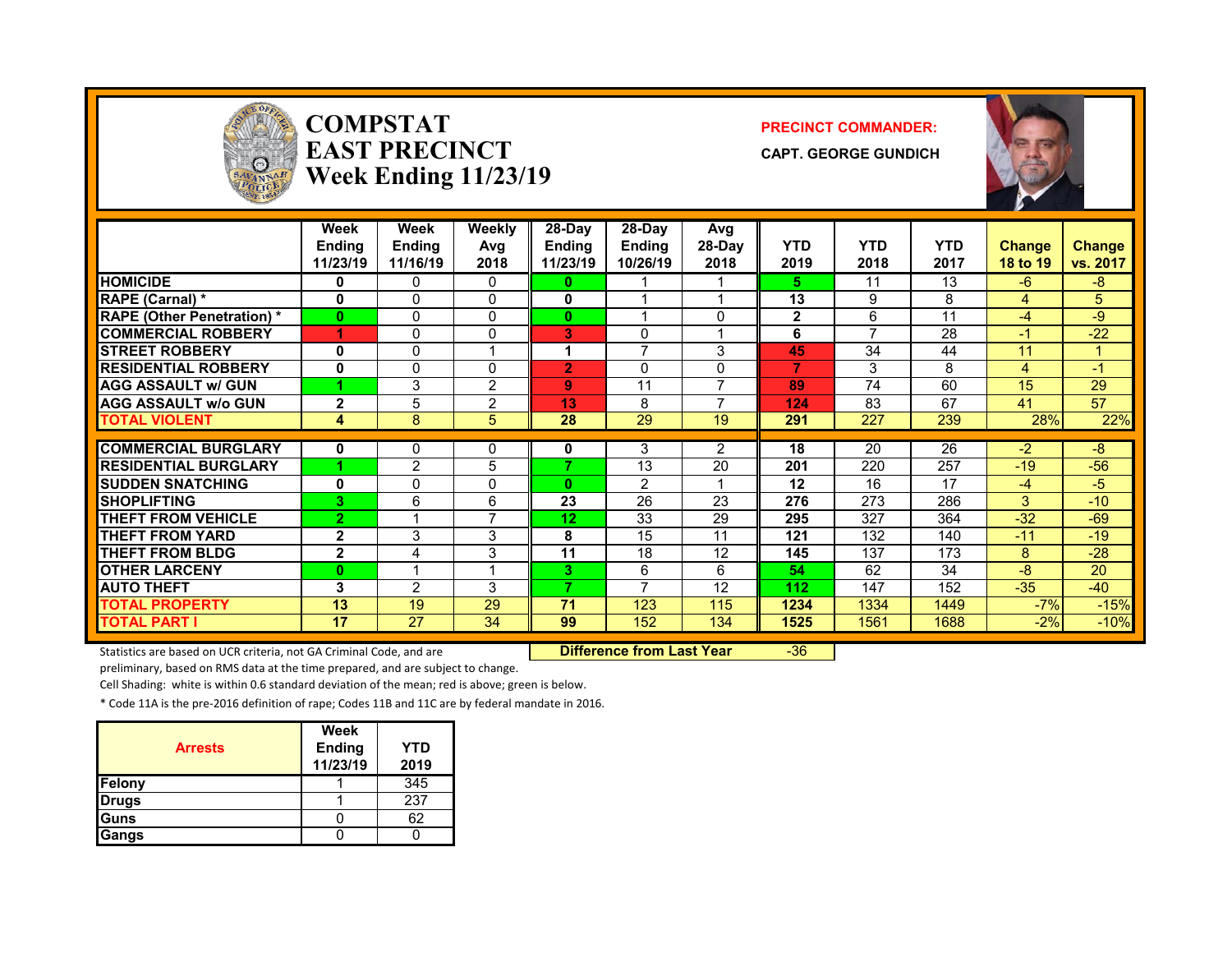# **BEAT 21North Precinct Week Ending 11/23/19**

|                                  |                | <b>Last 4 Weeks</b> |               |               | 28 Days                                 | 28 Day  |                |                |                |                |                |
|----------------------------------|----------------|---------------------|---------------|---------------|-----------------------------------------|---------|----------------|----------------|----------------|----------------|----------------|
|                                  | Ending         | <b>Ending</b>       | <b>Ending</b> | <b>Ending</b> | <b>Ending</b>                           | Average | <b>YTD</b>     | <b>YTD</b>     | <b>YTD</b>     | <b>Change</b>  | <b>Change</b>  |
|                                  | 11/02/19       | 11/09/19            | 11/16/19      | 11/23/19      | 11/23/19                                | 2018    | 2019           | 2018           | 2017           | 18 to 19       | vs. 2017       |
| <b>HOMICIDE</b>                  | 0              | 0                   | $\Omega$      | $\Omega$      | $\Omega$                                | 0.0     | $\Omega$       | $\Omega$       | 0              | $\mathbf{0}$   | $\mathbf{0}$   |
| RAPE (Carnal) *                  | 0              | 0                   | $\Omega$      | $\Omega$      | $\Omega$                                | 0.0     | $\mathbf{1}$   | $\Omega$       | $\mathbf{1}$   | $\mathbf{1}$   | $\Omega$       |
| <b>RAPE (Other Penetration)*</b> | 0              | $\Omega$            | $\Omega$      | $\Omega$      | $\mathbf{0}$                            | 0.1     | $\mathbf{0}$   | $\mathbf{1}$   | 0              | $-1$           | $\Omega$       |
| <b>COMMERCIAL ROBBERY</b>        | $\Omega$       | 0                   | $\Omega$      | $\Omega$      | $\Omega$                                | 0.0     | $\Omega$       | $\Omega$       | $\mathbf{1}$   | $\Omega$       | $-1$           |
| <b>STREET ROBBERY</b>            | $\Omega$       | $\Omega$            | $\Omega$      | $\Omega$      | $\Omega$                                | 0.0     | $\Omega$       | 0              | $\overline{2}$ | $\overline{0}$ | $-2$           |
| <b>RESIDENTIAL ROBBERY</b>       | $\Omega$       | $\Omega$            | $\Omega$      | 0             | $\Omega$                                | 0.0     | 0              | 0              | $\Omega$       | $\overline{0}$ | $\overline{0}$ |
| <b>AGG ASSAULT w/ GUN</b>        | 0              | $\Omega$            | $\Omega$      | $\Omega$      | 0                                       | 0.2     | 3              | $\overline{2}$ | $\mathbf{1}$   | $\mathbf{1}$   | $\overline{2}$ |
| <b>AGG ASSAULT w/o GUN</b>       | 0              | $\mathbf{1}$        | 0             | 0             | $\mathbf{1}$                            | 0.2     | $\overline{7}$ | 3              | 3              | 4              | $\overline{4}$ |
| <b>TOTAL VIOLENT</b>             | $\Omega$       | $\mathbf{1}$        | $\Omega$      | $\mathbf{0}$  | $\mathbf{1}$                            | 0.5     | 11             | 6              | 8              | 83%            | 38%            |
| <b>COMMERCIAL BURGLARY</b>       |                |                     |               |               |                                         |         |                |                |                |                |                |
|                                  | 0              | 0                   | 0             | 0             | $\mathbf{0}$                            | 0.5     | $\mathbf{1}$   | 5              | $\overline{2}$ | $-4$           | $-1$           |
| <b>RESIDENTIAL BURGLARY</b>      | 0              | 0                   | $\mathbf 0$   | 0             | $\Omega$                                | 0.9     | 14             | 12             | 13             | $\overline{2}$ | $\mathbf{1}$   |
| <b>SUDDEN SNATCHING</b>          | 0              | 0                   | 0             | $\Omega$      | $\Omega$                                | 0.0     | $\mathbf{0}$   | 0              | 1              | $\mathbf{0}$   | $-1$           |
| <b>SHOPLIFTING</b>               | 0              | 0                   | $\Omega$      | $\Omega$      | $\mathbf{0}$                            | 0.2     | 6              | $\overline{2}$ | $\overline{2}$ | 4              | $\overline{4}$ |
| <b>THEFT FROM VEHICLE</b>        | $\mathbf{1}$   | 0                   | $\Omega$      | $\Omega$      | $\mathbf{1}$                            | 3.5     | 47             | 39             | 33             | 8              | 14             |
| <b>THEFT FROM YARD</b>           | $\mathbf{1}$   | $\Omega$            | $\Omega$      | $\Omega$      | $\mathbf{1}$                            | 1.2     | 5              | 14             | 14             | $-9$           | $-9$           |
| <b>THEFT FROM BLDG</b>           | 0              | 0                   | $\Omega$      | $\Omega$      | $\mathbf{0}$                            | 1.5     | 6              | 15             | 38             | $-9$           | $-32$          |
| <b>OTHER LARCENY</b>             | 0              | $\Omega$            | $\Omega$      | $\Omega$      | $\Omega$                                | 1.4     | 4              | 13             | 3              | $-9$           | $\mathbf{1}$   |
| <b>AUTO THEFT</b>                | $\overline{2}$ | $\Omega$            | $\Omega$      | $\Omega$      | $\overline{2}$                          | 1.6     | 16             | 19             | 13             | $-3$           | 3              |
| <b>TOTAL PROPERTY</b>            | 4              | $\mathbf{0}$        | $\Omega$      | $\mathbf{0}$  | $\overline{4}$                          | 10.6    | 99             | 119            | 119            | $-17%$         | $-17%$         |
| <b>TOTAL PART I</b>              | 4              | $\mathbf{1}$        | $\mathbf{0}$  | $\Omega$      | 5                                       | 11.0    | 110            | 125            | 127            | $-12%$         | $-13%$         |
|                                  |                |                     |               |               | <b>INTERNATIONAL ENGINE IN STANDARD</b> |         | $\sim$         |                |                |                |                |

 **Difference from Last Year**r -15

Statistics are based on UCR criteria, not GA Criminal Code.

\* Rape Code 11A is the historical definition of rape (aka Legacy Rape); Rape Codes 11B and 11C are those moved from Part II to Part I in 2017.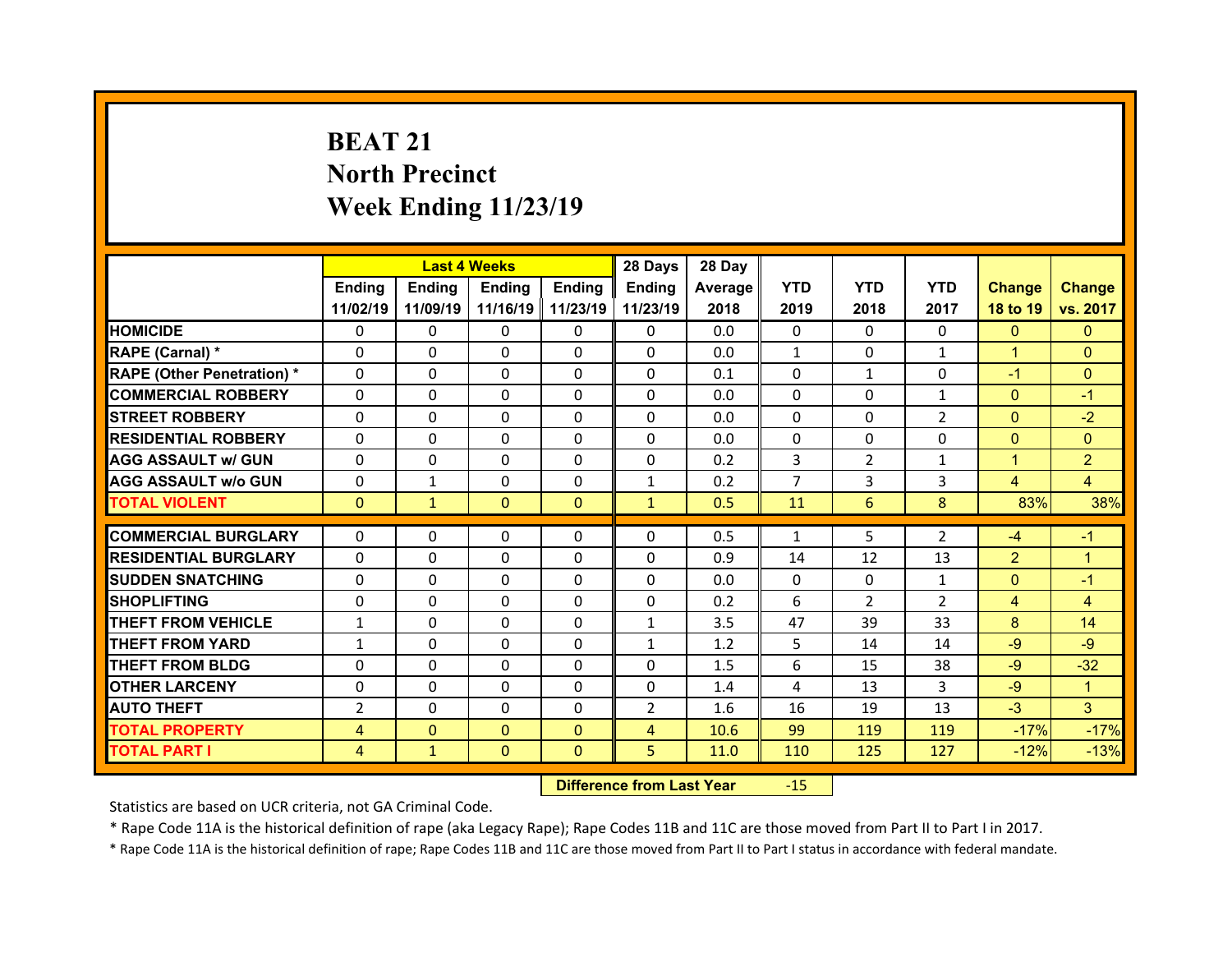## **BEAT 22North Precinct Week Ending 11/23/19**

|                                  |              |                | <b>Last 4 Weeks</b> |                   | 28 Days        | 28 Day  |                |              |                |                 |               |
|----------------------------------|--------------|----------------|---------------------|-------------------|----------------|---------|----------------|--------------|----------------|-----------------|---------------|
|                                  | Ending       | Ending         | Ending              | <b>Ending</b>     | Ending         | Average | <b>YTD</b>     | <b>YTD</b>   | <b>YTD</b>     | <b>Change</b>   | <b>Change</b> |
|                                  | 11/02/19     | 11/09/19       |                     | 11/16/19 11/23/19 | 11/23/19       | 2018    | 2019           | 2018         | 2017           | 18 to 19        | vs. 2017      |
| <b>HOMICIDE</b>                  | $\Omega$     | 0              | $\Omega$            | $\Omega$          | 0              | 0.4     | 1              | 4            | $\Omega$       | $-3$            | 1.            |
| RAPE (Carnal) *                  | 0            | $\Omega$       | $\mathbf{0}$        | $\Omega$          | 0              | 0.2     | 2              | 3            | $\overline{2}$ | $-1$            | $\Omega$      |
| <b>RAPE (Other Penetration)*</b> | 0            | $\Omega$       | $\Omega$            | $\Omega$          | 0              | 0.1     | 0              | $\mathbf{1}$ | $\mathbf{1}$   | $-1$            | $-1$          |
| <b>COMMERCIAL ROBBERY</b>        | $\Omega$     | 0              | $\Omega$            | $\Omega$          | 0              | 0.2     | $\mathbf{1}$   | 3            | 3              | $-2$            | $-2$          |
| <b>STREET ROBBERY</b>            | $\Omega$     | $\overline{2}$ | $\mathbf{0}$        | $\Omega$          | $\overline{2}$ | 1.0     | 9              | 12           | 9              | $-3$            | $\Omega$      |
| <b>RESIDENTIAL ROBBERY</b>       | $\Omega$     | $\Omega$       | $\Omega$            | $\Omega$          | $\Omega$       | 0.0     | $\mathbf{1}$   | $\Omega$     | $\Omega$       | $\mathbf{1}$    | 1             |
| <b>AGG ASSAULT w/ GUN</b>        | $\Omega$     | 0              | $\Omega$            | $\mathbf{1}$      | $\mathbf{1}$   | 1.4     | 22             | 16           | 24             | 6               | $-2$          |
| <b>AGG ASSAULT w/o GUN</b>       | $\mathbf{1}$ | 0              | $\mathbf{0}$        | $\mathbf{1}$      | $\overline{2}$ | 1.8     | 33             | 23           | 18             | 10 <sup>°</sup> | 15            |
| <b>TOTAL VIOLENT</b>             | $\mathbf{1}$ | $\overline{2}$ | $\mathbf{0}$        | $\overline{2}$    | 5              | 5.1     | 69             | 62           | 57             | 11%             | 21%           |
| <b>COMMERCIAL BURGLARY</b>       |              |                |                     |                   |                |         |                | 6            |                |                 |               |
|                                  | $\mathbf{1}$ | 0              | 0                   | 0                 | $\mathbf{1}$   | 0.5     | 6              |              | 10             | $\mathbf{0}$    | $-4$          |
| <b>RESIDENTIAL BURGLARY</b>      | $\Omega$     | $\mathbf{1}$   | $\mathbf{1}$        | 1                 | 3              | 1.8     | 13             | 20           | 26             | $-7$            | $-13$         |
| <b>SUDDEN SNATCHING</b>          | 0            | $\Omega$       | $\Omega$            | $\Omega$          | 0              | 0.3     | $\overline{2}$ | 4            | $\mathbf{1}$   | $-2$            | $\mathbf{1}$  |
| <b>SHOPLIFTING</b>               | 0            | $\mathbf{1}$   | $\mathbf{1}$        | $\Omega$          | $\overline{2}$ | 3.1     | 12             | 35           | 35             | $-23$           | $-23$         |
| <b>THEFT FROM VEHICLE</b>        | $\mathbf{1}$ | $\mathbf{1}$   | $\overline{2}$      | $\overline{2}$    | 6              | 3.0     | 34             | 32           | 29             | $\overline{2}$  | 5             |
| <b>THEFT FROM YARD</b>           |              |                | $\mathbf{1}$        | 1                 | $\overline{2}$ | 1.6     | 17             | 21           | 13             | $-4$            | 4             |
|                                  | 0            | 0              |                     |                   |                |         |                |              |                |                 |               |
| <b>THEFT FROM BLDG</b>           | $\Omega$     | 0              | $\mathbf{0}$        | $\Omega$          | 0              | 1.3     | 16             | 16           | 26             | $\mathbf{0}$    | $-10$         |
| <b>OTHER LARCENY</b>             | $\mathbf{1}$ | 0              | $\Omega$            | $\Omega$          | $\mathbf{1}$   | 0.5     | 3              | 3            | 4              | $\overline{0}$  | $-1$          |
| <b>AUTO THEFT</b>                | 0            | $\mathbf{1}$   | $\mathbf{0}$        | 1                 | $\overline{2}$ | 2.0     | 20             | 23           | 28             | $-3$            | $-8$          |
| <b>TOTAL PROPERTY</b>            | 3            | $\overline{4}$ | 5                   | 5                 | 17             | 14.0    | 123            | 160          | 172            | $-23%$          | $-28%$        |
| <b>TOTAL PART I</b>              | 4            | 6              | 5                   | $\overline{7}$    | 22             | 19.1    | 192            | 222          | 229            | $-14%$          | $-16%$        |

 **Difference from Last Year**‐30

Statistics are based on UCR criteria, not GA Criminal Code.

\* Rape Code 11A is the historical definition of rape (aka Legacy Rape); Rape Codes 11B and 11C are those moved from Part II to Part I in 2017.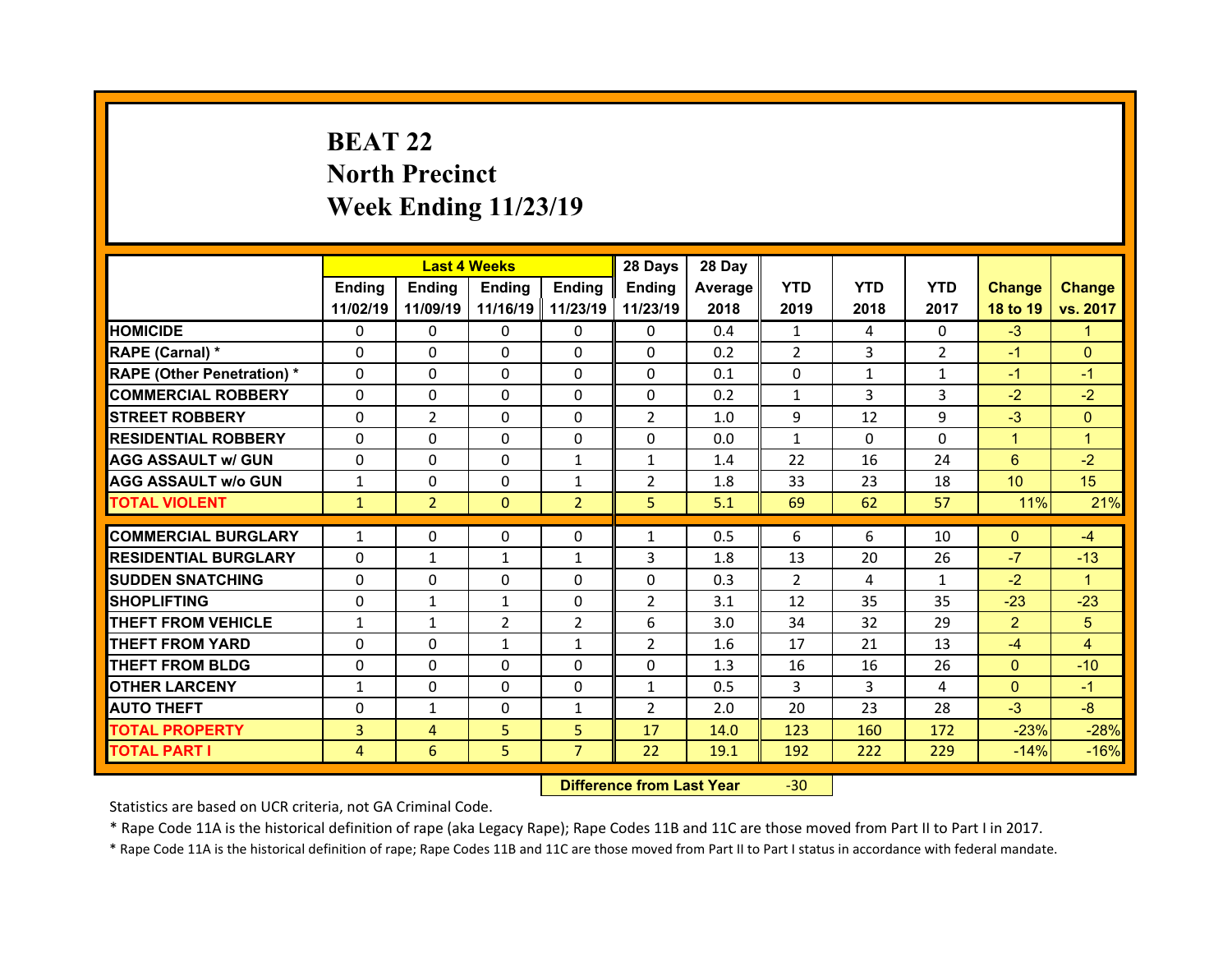# **BEAT 23 North Precinct Week Ending 11/23/19**

|                                   |              | <b>Last 4 Weeks</b> |               |                | 28 Days        | 28 Day  |                |                |                |                |                |
|-----------------------------------|--------------|---------------------|---------------|----------------|----------------|---------|----------------|----------------|----------------|----------------|----------------|
|                                   | Ending       | <b>Ending</b>       | <b>Ending</b> | Ending         | Ending         | Average | <b>YTD</b>     | <b>YTD</b>     | <b>YTD</b>     | <b>Change</b>  | <b>Change</b>  |
|                                   | 11/02/19     | 11/09/19            | 11/16/19      | 11/23/19       | 11/23/19       | 2018    | 2019           | 2018           | 2017           | 18 to 19       | vs. 2017       |
| <b>HOMICIDE</b>                   | $\Omega$     | 0                   | 0             | $\Omega$       | $\Omega$       | 0.1     | $\overline{2}$ | $\mathbf{1}$   | $\mathbf{1}$   | $\mathbf{1}$   | 1              |
| RAPE (Carnal) *                   | $\mathbf{0}$ | 0                   | $\mathbf{0}$  | $\mathbf{0}$   | $\Omega$       | 0.2     | $\mathbf{1}$   | 3              | $\overline{2}$ | $-2$           | $-1$           |
| <b>RAPE (Other Penetration) *</b> | $\Omega$     | $\Omega$            | $\Omega$      | $\Omega$       | $\Omega$       | 0.0     | $\Omega$       | $\Omega$       | $\Omega$       | $\overline{0}$ | $\Omega$       |
| <b>COMMERCIAL ROBBERY</b>         | 0            | $\Omega$            | $\mathbf{0}$  | $\Omega$       | $\Omega$       | 0.1     | $\Omega$       | $\mathbf{1}$   | $\overline{2}$ | $-1$           | $-2$           |
| <b>STREET ROBBERY</b>             | $\mathbf{1}$ | 0                   | $\Omega$      | $\overline{2}$ | 3              | 0.2     | 9              | 6              | 6              | 3              | 3              |
| <b>RESIDENTIAL ROBBERY</b>        | $\Omega$     | 0                   | $\mathbf{0}$  | $\Omega$       | $\Omega$       | 0.1     | $\Omega$       | 3              | $\mathbf{1}$   | $-3$           | $-1$           |
| <b>AGG ASSAULT w/ GUN</b>         | $\Omega$     | $\Omega$            | $\Omega$      | $\Omega$       | $\Omega$       | 1.4     | 13             | 18             | 9              | $-5$           | $\overline{4}$ |
| <b>AGG ASSAULT w/o GUN</b>        | 0            | $\mathbf{1}$        | $\mathbf{1}$  | 0              | $\overline{2}$ | 1.4     | 23             | 15             | 14             | 8              | $\overline{9}$ |
| <b>TOTAL VIOLENT</b>              | $\mathbf{1}$ | $\mathbf{1}$        | $\mathbf{1}$  | $\overline{2}$ | 5              | 3.4     | 48             | 47             | 35             | 2%             | 37%            |
| <b>COMMERCIAL BURGLARY</b>        | 6            | $\mathbf{1}$        | 0             | $\mathbf{0}$   | $\overline{7}$ | 1.0     | 16             | 11             | 19             | 5              | $-3$           |
|                                   |              |                     |               |                |                |         |                |                |                |                |                |
| <b>RESIDENTIAL BURGLARY</b>       | 0            | 0                   | 0             | $\Omega$       | 0              | 1.2     | 11             | 14             | 20             | $-3$           | $-9$           |
| <b>SUDDEN SNATCHING</b>           | $\Omega$     | $\Omega$            | $\mathbf{0}$  | $\Omega$       | $\Omega$       | 0.2     | 2              | $\overline{2}$ | 4              | $\Omega$       | $-2$           |
|                                   |              |                     |               |                |                |         |                |                |                |                |                |
| <b>SHOPLIFTING</b>                | $\mathbf{1}$ | $\Omega$            | $\Omega$      | $\Omega$       | $\mathbf{1}$   | 2.8     | 19             | 31             | 13             | $-12$          | $6\phantom{1}$ |
| <b>THEFT FROM VEHICLE</b>         | $\mathbf{1}$ | $\Omega$            | $\mathbf{0}$  | $\Omega$       | $\mathbf{1}$   | 2.8     | 28             | 32             | 37             | $-4$           | $-9$           |
| <b>THEFT FROM YARD</b>            | $\mathbf{0}$ | 0                   | $\Omega$      | 1              | $\mathbf{1}$   | 2.1     | 12             | 26             | 25             | $-14$          | $-13$          |
| <b>THEFT FROM BLDG</b>            | $\mathbf{1}$ | $\Omega$            | $\mathbf{0}$  | $\Omega$       | $\mathbf{1}$   | 1.8     | 13             | 22             | 23             | $-9$           | $-10$          |
| <b>OTHER LARCENY</b>              | $\Omega$     | $\Omega$            | $\Omega$      | $\Omega$       | $\Omega$       | 0.5     | 3              | $\overline{7}$ | 4              | $-4$           | $-1$           |
| <b>AUTO THEFT</b>                 | $\mathbf{0}$ | 0                   | $\mathbf{0}$  | $\overline{2}$ | $\overline{2}$ | 1.5     | 13             | 14             | 37             | $-1$           | $-24$          |
| <b>TOTAL PROPERTY</b>             | 9            | $\mathbf{1}$        | $\Omega$      | $\overline{3}$ | 13             | 13.9    | 117            | 159            | 182            | $-26%$         | $-36%$         |
| <b>TOTAL PART I</b>               | 10           | $\overline{2}$      | $\mathbf{1}$  | 5              | 18             | 17.3    | 165            | 206            | 217            | $-20%$         | $-24%$         |

 **Difference from Last Year**r -41

Statistics are based on UCR criteria, not GA Criminal Code.

\* Rape Code 11A is the historical definition of rape (aka Legacy Rape); Rape Codes 11B and 11C are those moved from Part II to Part I in 2017.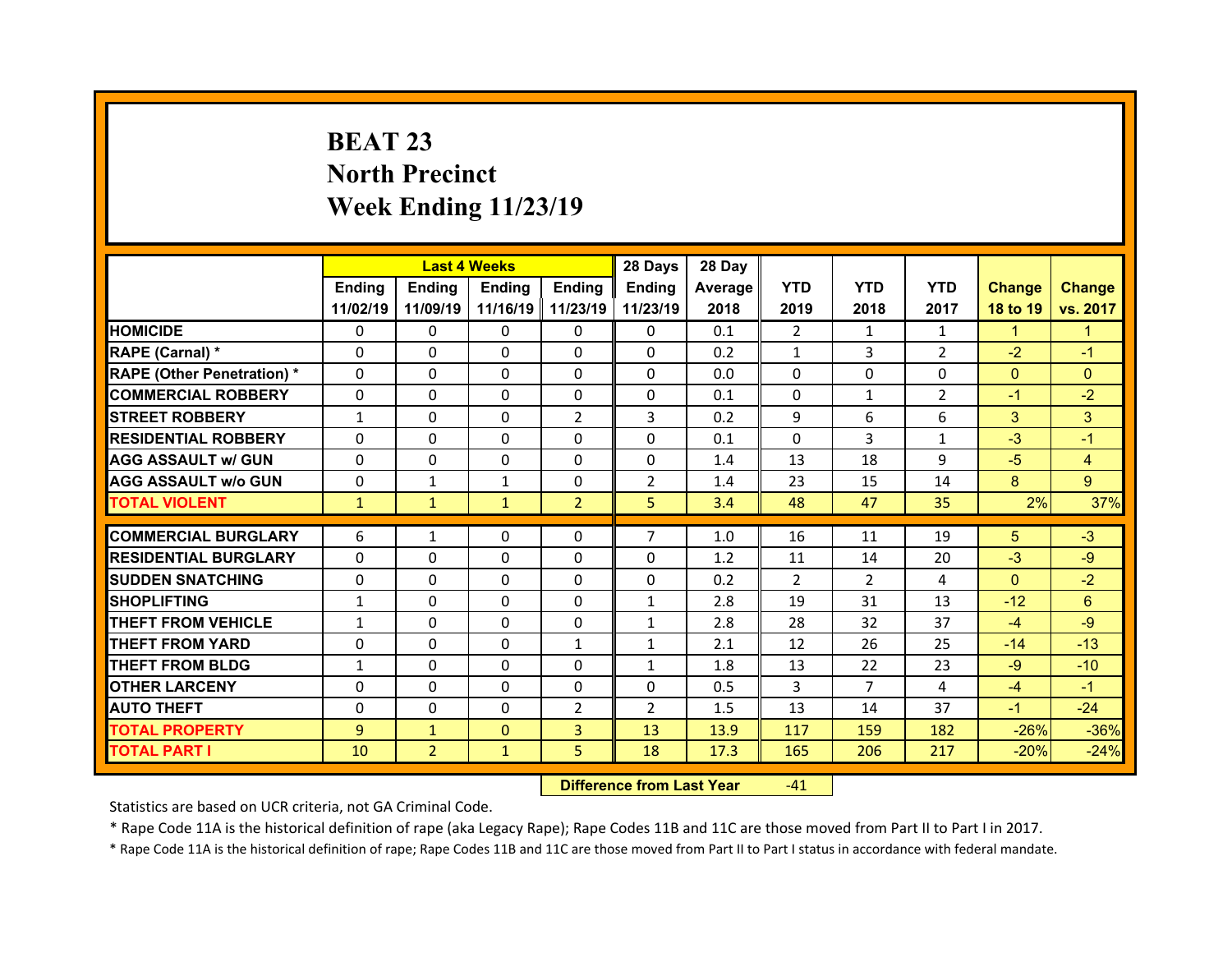# **BEAT 24North Precinct Week Ending 11/23/19**

|                                   |                | <b>Last 4 Weeks</b> |                |              | 28 Days        | 28 Day  |                |                |              |                |                |
|-----------------------------------|----------------|---------------------|----------------|--------------|----------------|---------|----------------|----------------|--------------|----------------|----------------|
|                                   | Ending         | <b>Ending</b>       | <b>Ending</b>  | Ending       | Ending         | Average | <b>YTD</b>     | <b>YTD</b>     | <b>YTD</b>   | <b>Change</b>  | <b>Change</b>  |
|                                   | 11/02/19       | 11/09/19            | 11/16/19       | 11/23/19     | 11/23/19       | 2018    | 2019           | 2018           | 2017         | 18 to 19       | vs. 2017       |
| <b>HOMICIDE</b>                   | $\Omega$       | 0                   | 0              | $\Omega$     | $\Omega$       | 0.0     | $\Omega$       | $\Omega$       | $\Omega$     | $\Omega$       | $\mathbf{0}$   |
| RAPE (Carnal) *                   | $\mathbf{0}$   | 0                   | $\mathbf{0}$   | $\mathbf{0}$ | $\Omega$       | 0.0     | $\overline{2}$ | $\Omega$       | $\mathbf{1}$ | $\overline{2}$ | 1              |
| <b>RAPE (Other Penetration) *</b> | $\Omega$       | $\Omega$            | $\Omega$       | $\Omega$     | $\Omega$       | 0.0     | 3              | $\Omega$       | $\Omega$     | 3              | 3              |
| <b>COMMERCIAL ROBBERY</b>         | $\mathbf{1}$   | $\Omega$            | $\mathbf{0}$   | $\mathbf{1}$ | $\overline{2}$ | 0.0     | $\overline{3}$ | $\Omega$       | 4            | 3              | $-1$           |
| <b>STREET ROBBERY</b>             | $\overline{2}$ | 0                   | $\Omega$       | $\Omega$     | $\overline{2}$ | 0.6     | 10             | $\overline{7}$ | 13           | 3              | $-3$           |
| <b>RESIDENTIAL ROBBERY</b>        | $\Omega$       | 0                   | 0              | $\Omega$     | $\Omega$       | 0.0     | $\mathbf{1}$   | $\Omega$       | $\Omega$     | $\mathbf{1}$   | $\mathbf{1}$   |
| <b>AGG ASSAULT w/ GUN</b>         | $\Omega$       | $\Omega$            | $\mathbf{1}$   | $\Omega$     | $\mathbf{1}$   | 0.3     | $\overline{4}$ | $\overline{2}$ | 4            | $\overline{2}$ | $\Omega$       |
| <b>AGG ASSAULT w/o GUN</b>        | 0              | 0                   | $\mathbf 0$    | $\Omega$     | $\Omega$       | 0.9     | 10             | 11             | 4            | $-1$           | $6^{\circ}$    |
| <b>TOTAL VIOLENT</b>              | 3              | $\mathbf{0}$        | $\mathbf{1}$   | $\mathbf{1}$ | 5              | 1.8     | 33             | 20             | 26           | 65%            | 27%            |
|                                   |                |                     |                |              |                |         |                |                |              |                |                |
|                                   |                |                     |                |              |                |         |                |                |              |                |                |
| <b>COMMERCIAL BURGLARY</b>        | 0              | 0                   | 0              | $\mathbf{0}$ | 0              | 0.2     | 5              | $\overline{2}$ | 3            | 3              | $\overline{2}$ |
| <b>RESIDENTIAL BURGLARY</b>       | $\mathbf{1}$   | $\mathbf{1}$        | 0              | $\Omega$     | $\overline{2}$ | 0.6     | 14             | 8              | 15           | $6\phantom{1}$ | $-1$           |
| <b>SUDDEN SNATCHING</b>           | $\mathbf{0}$   | $\Omega$            | $\mathbf{0}$   | $\Omega$     | $\Omega$       | 0.5     | 2              | 3              | 3            | $-1$           | $-1$           |
| <b>SHOPLIFTING</b>                | 0              | $\Omega$            | $\Omega$       | $\Omega$     | 0              | 4.7     | 25             | 59             | 50           | $-34$          | $-25$          |
| <b>THEFT FROM VEHICLE</b>         | 0              | $\mathbf{1}$        | $\mathbf{0}$   | $\Omega$     | $\mathbf{1}$   | 3.9     | 45             | 44             | 96           | $\mathbf{1}$   | $-51$          |
| <b>THEFT FROM YARD</b>            | $\mathbf{1}$   | $\mathbf{1}$        | $\Omega$       | $\Omega$     | $\overline{2}$ | 1.9     | 51             | 24             | 31           | 27             | 20             |
| <b>THEFT FROM BLDG</b>            | $\Omega$       | $\Omega$            | $\mathbf{0}$   | $\Omega$     | $\Omega$       | 1.9     | 12             | 25             | 14           | $-13$          | $-2$           |
| <b>OTHER LARCENY</b>              | $\mathbf{1}$   | $\Omega$            | $\mathbf{1}$   | $\Omega$     | $\overline{2}$ | 0.7     | 15             | 6              | 9            | 9 <sup>°</sup> | 6              |
| <b>AUTO THEFT</b>                 | $\mathbf{0}$   | 0                   | $\mathbf{0}$   | $\mathbf{0}$ | 0              | 1.0     | 9              | 12             | 30           | $-3$           | $-21$          |
| <b>TOTAL PROPERTY</b>             | 3              | 3                   | $\mathbf{1}$   | $\Omega$     | $\overline{7}$ | 15.3    | 178            | 183            | 251          | $-3%$          | $-29%$         |
| <b>TOTAL PART I</b>               | 6              | 3                   | $\overline{2}$ | $\mathbf{1}$ | 12             | 17.2    | 211            | 203            | 277          | 4%             | $-24%$         |

 **Difference from Last Year**r 8

Statistics are based on UCR criteria, not GA Criminal Code.

\* Rape Code 11A is the historical definition of rape (aka Legacy Rape); Rape Codes 11B and 11C are those moved from Part II to Part I in 2017.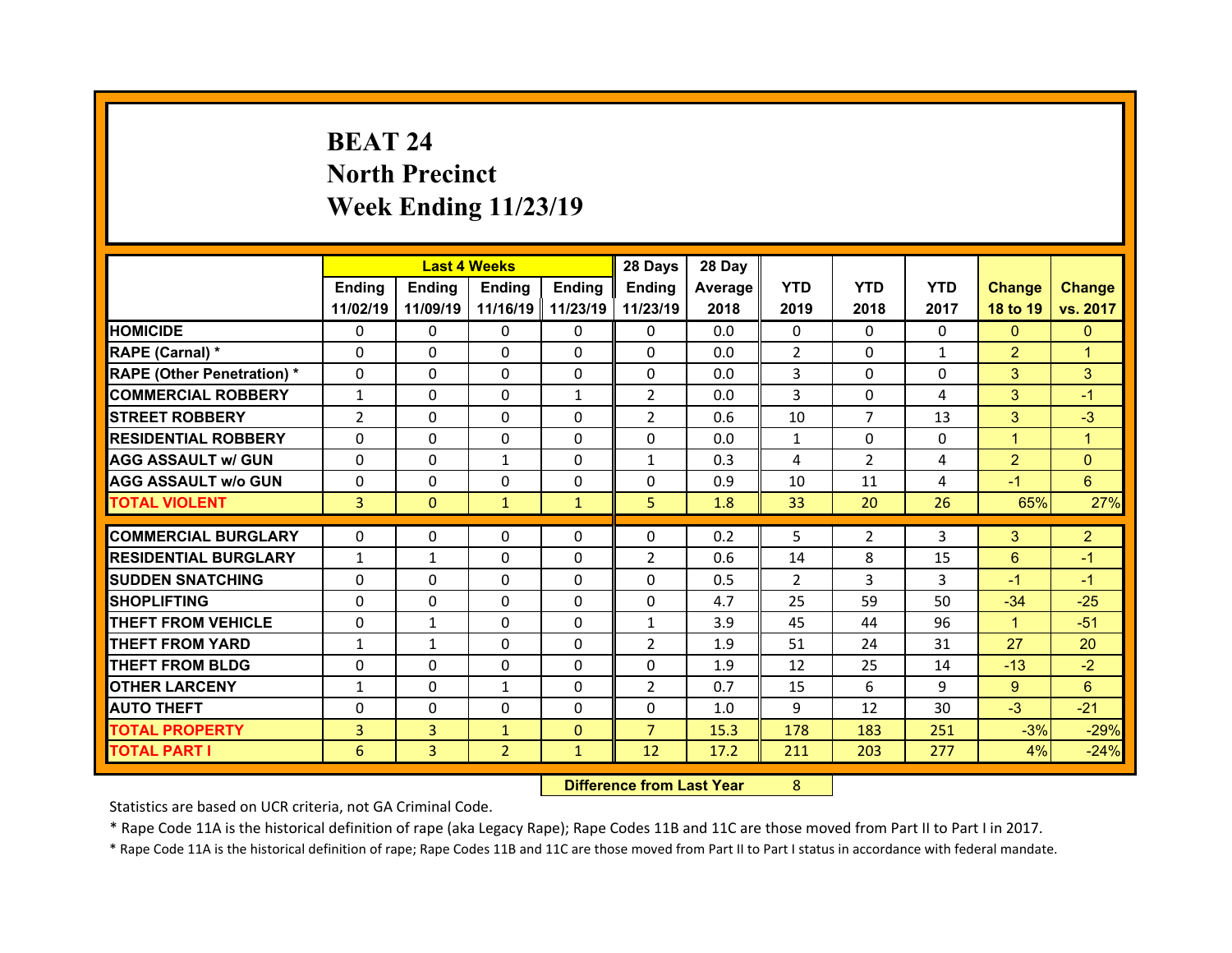# **BEAT 25 North Precinct Week Ending 11/23/19**

|                                  |                | <b>Last 4 Weeks</b> |                |               | 28 Days        | 28 Day  |                |                |                |                |                |
|----------------------------------|----------------|---------------------|----------------|---------------|----------------|---------|----------------|----------------|----------------|----------------|----------------|
|                                  | Ending         | <b>Ending</b>       | <b>Ending</b>  | <b>Endina</b> | <b>Ending</b>  | Average | <b>YTD</b>     | <b>YTD</b>     | <b>YTD</b>     | <b>Change</b>  | <b>Change</b>  |
|                                  | 11/02/19       | 11/09/19            | 11/16/19       | 11/23/19      | 11/23/19       | 2018    | 2019           | 2018           | 2017           | 18 to 19       | vs. 2017       |
| <b>HOMICIDE</b>                  | $\Omega$       | 0                   | $\Omega$       | $\Omega$      | $\Omega$       | 0.0     | $\Omega$       | $\Omega$       | 0              | $\Omega$       | $\Omega$       |
| RAPE (Carnal) *                  | $\Omega$       | 0                   | 0              | $\Omega$      | $\Omega$       | 0.2     | $\mathbf{1}$   | $\overline{2}$ | $\overline{2}$ | $-1$           | $-1$           |
| <b>RAPE (Other Penetration)*</b> | $\Omega$       | 0                   | $\Omega$       | $\Omega$      | $\Omega$       | 0.0     | $\Omega$       | $\Omega$       | $\Omega$       | $\mathbf{0}$   | $\Omega$       |
| <b>COMMERCIAL ROBBERY</b>        | 0              | 0                   | $\Omega$       | $\Omega$      | $\Omega$       | 0.0     | $\mathbf{1}$   | $\Omega$       | $\mathbf{1}$   | $\mathbf{1}$   | $\Omega$       |
| <b>STREET ROBBERY</b>            | $\Omega$       | $\Omega$            | $\Omega$       | $\Omega$      | $\Omega$       | 1.2     | 4              | 15             | 19             | $-11$          | $-15$          |
| <b>RESIDENTIAL ROBBERY</b>       | $\Omega$       | 0                   | $\Omega$       | $\Omega$      | $\Omega$       | 0.0     | $\Omega$       | $\Omega$       | $\Omega$       | $\mathbf{0}$   | $\Omega$       |
| <b>AGG ASSAULT w/ GUN</b>        | $\Omega$       | 0                   | $\Omega$       | $\Omega$      | $\Omega$       | 0.2     | $\overline{2}$ | $\overline{2}$ | $\overline{2}$ | $\overline{0}$ | $\Omega$       |
| <b>AGG ASSAULT w/o GUN</b>       | 0              | 0                   | $\Omega$       | $\mathbf{0}$  | $\Omega$       | 0.3     | 5              | 4              | 3              | $\mathbf{1}$   | $\overline{2}$ |
| <b>TOTAL VIOLENT</b>             | $\Omega$       | $\mathbf{0}$        | $\Omega$       | $\Omega$      | $\Omega$       | 1.9     | 13             | 23             | 27             | $-43%$         | $-52%$         |
|                                  |                |                     |                |               |                |         |                |                |                |                |                |
|                                  |                |                     |                |               |                |         |                |                |                |                |                |
| <b>COMMERCIAL BURGLARY</b>       | 0              | 0                   | 0              | $\mathbf{0}$  | $\Omega$       | 0.1     | 9              | $\mathbf{1}$   | 3              | 8              | 6              |
| <b>RESIDENTIAL BURGLARY</b>      | $\Omega$       | 0                   | 0              | $\Omega$      | $\Omega$       | 0.2     | 16             | 3              | 4              | 13             | 12             |
| <b>SUDDEN SNATCHING</b>          | $\Omega$       | 0                   | 0              | $\Omega$      | $\Omega$       | 0.1     | $\mathbf{1}$   | $\Omega$       | $\mathbf{1}$   | $\mathbf{1}$   | $\Omega$       |
| <b>SHOPLIFTING</b>               | $\mathbf{1}$   | $\mathbf{1}$        | 2              | $\Omega$      | 4              | 1.4     | 18             | 16             | 27             | $\overline{2}$ | $-9$           |
| <b>THEFT FROM VEHICLE</b>        | $\mathbf{1}$   | $\mathbf{1}$        | 3              | $\mathbf{1}$  | 6              | 4.7     | 58             | 54             | 71             | $\overline{4}$ | $-13$          |
| <b>THEFT FROM YARD</b>           | 1              | $\mathbf{1}$        | $\Omega$       | $\Omega$      | $\overline{2}$ | 2.1     | 22             | 26             | 49             | $-4$           | $-27$          |
| <b>THEFT FROM BLDG</b>           | $\mathbf{1}$   | 3                   | 2              | $\mathbf{1}$  | $\overline{7}$ | 1.5     | 24             | 19             | 30             | 5              | $-6$           |
| <b>OTHER LARCENY</b>             | $\Omega$       | 0                   | $\Omega$       | $\Omega$      | $\Omega$       | 1.0     | $\overline{7}$ | 9              | 10             | $-2$           | $-3$           |
| <b>AUTO THEFT</b>                | $\Omega$       | 0                   | 0              | 3             | 3              | 1.4     | 14             | 17             | 22             | $-3$           | $-8$           |
| <b>TOTAL PROPERTY</b>            | $\overline{4}$ | 6                   | $\overline{7}$ | 5             | 22             | 12.4    | 169            | 145            | 217            | 17%            | $-22%$         |
| <b>TOTAL PART I</b>              | 4              | 6                   | $\overline{7}$ | 5             | 22             | 14.3    | 182            | 168            | 244            | 8%             | $-25%$         |

 **Difference from Last Year**r 14

Statistics are based on UCR criteria, not GA Criminal Code.

\* Rape Code 11A is the historical definition of rape (aka Legacy Rape); Rape Codes 11B and 11C are those moved from Part II to Part I in 2017.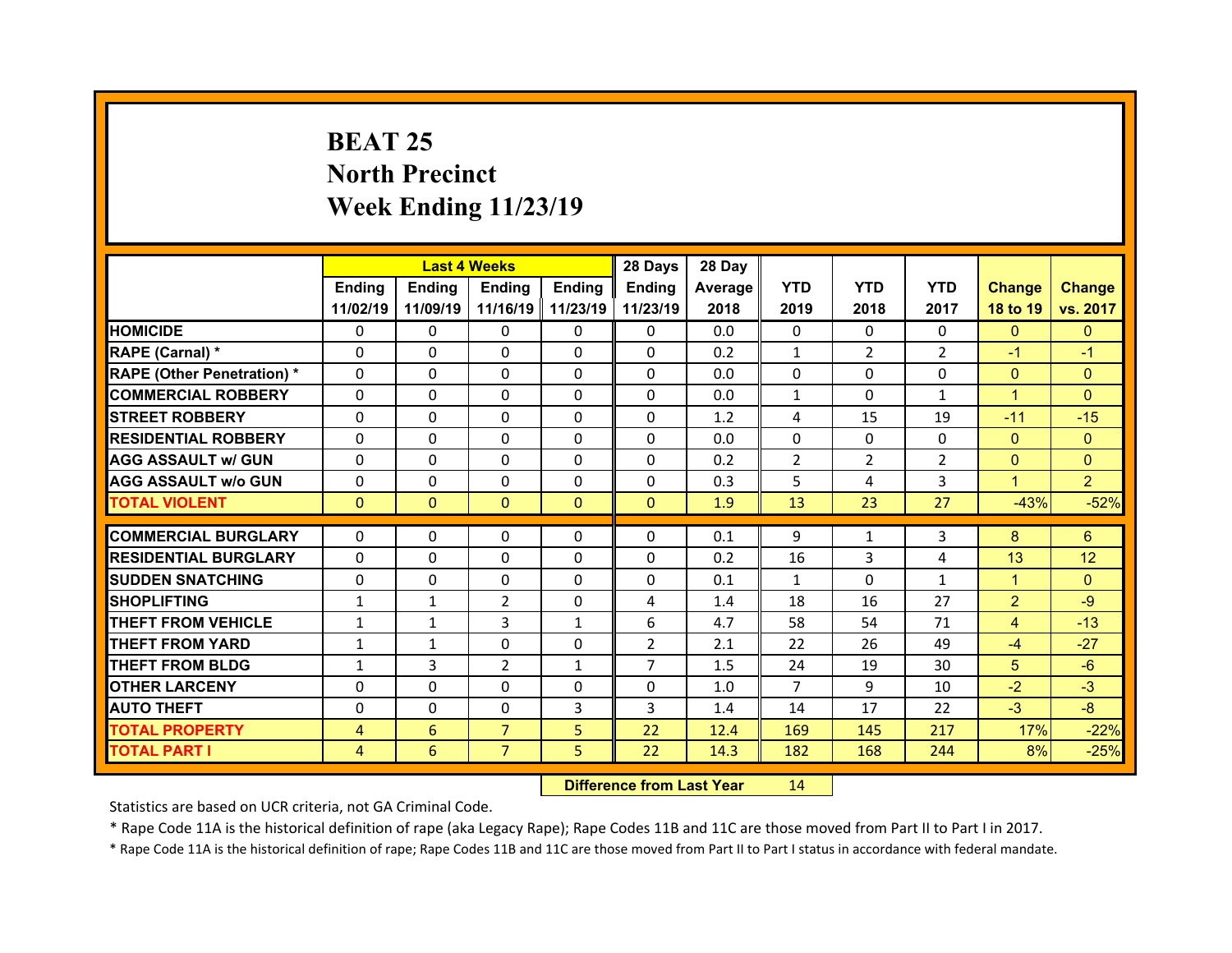# **BEAT 26 North Precinct Week Ending 11/23/19**

|                                   |                | <b>Last 4 Weeks</b> |               |              | 28 Days        | 28 Day  |                |                |                |                |                |
|-----------------------------------|----------------|---------------------|---------------|--------------|----------------|---------|----------------|----------------|----------------|----------------|----------------|
|                                   | Ending         | <b>Ending</b>       | <b>Ending</b> | Ending       | Ending         | Average | <b>YTD</b>     | <b>YTD</b>     | <b>YTD</b>     | <b>Change</b>  | <b>Change</b>  |
|                                   | 11/02/19       | 11/09/19            | 11/16/19      | 11/23/19     | 11/23/19       | 2018    | 2019           | 2018           | 2017           | 18 to 19       | vs. 2017       |
| <b>HOMICIDE</b>                   | $\Omega$       | 0                   | $\Omega$      | $\Omega$     | $\Omega$       | 0.0     | $\mathbf{1}$   | $\Omega$       | 0              | $\mathbf{1}$   | $\mathbf{1}$   |
| RAPE (Carnal) *                   | $\Omega$       | 0                   | $\Omega$      | $\Omega$     | $\Omega$       | 0.2     | $\overline{2}$ | 3              | $\overline{2}$ | $-1$           | $\Omega$       |
| <b>RAPE (Other Penetration) *</b> | $\Omega$       | 0                   | $\Omega$      | $\Omega$     | $\Omega$       | 0.1     | $\Omega$       | $\mathbf{1}$   | $\mathbf{1}$   | $-1$           | $-1$           |
| <b>COMMERCIAL ROBBERY</b>         | $\Omega$       | $\Omega$            | $\Omega$      | $\Omega$     | $\Omega$       | 0.0     | $\mathbf{1}$   | $\Omega$       | 3              | $\mathbf{1}$   | $-2$           |
| <b>STREET ROBBERY</b>             | $\Omega$       | $\Omega$            | $\Omega$      | $\Omega$     | $\Omega$       | 1.2     | 13             | 14             | 8              | $-1$           | 5              |
| <b>RESIDENTIAL ROBBERY</b>        | $\Omega$       | $\Omega$            | $\Omega$      | $\Omega$     | $\Omega$       | 0.0     | $\mathbf{0}$   | $\Omega$       | $\Omega$       | $\mathbf{0}$   | $\Omega$       |
| <b>AGG ASSAULT w/ GUN</b>         | $\Omega$       | $\Omega$            | $\Omega$      | $\Omega$     | $\Omega$       | 0.2     | 5              | $\overline{2}$ | 3              | 3              | $\overline{2}$ |
| <b>AGG ASSAULT w/o GUN</b>        | $\mathbf{1}$   | $\Omega$            | $\Omega$      | 0            | $\mathbf{1}$   | 1.8     | 18             | 21             | 22             | $-3$           | $-4$           |
| <b>TOTAL VIOLENT</b>              | $\mathbf{1}$   | $\mathbf{0}$        | $\Omega$      | $\Omega$     | $\mathbf{1}$   | 3.5     | 40             | 41             | 39             | $-2%$          | 3%             |
|                                   |                |                     |               |              |                |         |                |                |                |                |                |
|                                   |                |                     |               |              |                |         |                |                |                |                |                |
| <b>COMMERCIAL BURGLARY</b>        | 0              | 0                   | $\Omega$      | 0            | $\mathbf{0}$   | 0.2     | 6              | 3              | 9              | 3              | $-3$           |
| <b>RESIDENTIAL BURGLARY</b>       | 0              | $\mathbf{1}$        | 0             | $\Omega$     | $\mathbf{1}$   | 0.2     | 2              | 2              | $\mathbf{1}$   | $\mathbf{0}$   | $\mathbf{1}$   |
| <b>SUDDEN SNATCHING</b>           | $\Omega$       | $\Omega$            | $\Omega$      | $\Omega$     | 0              | 0.8     | 5              | 11             | 16             | $-6$           | $-11$          |
| <b>SHOPLIFTING</b>                | $\overline{2}$ | $\Omega$            | $\Omega$      | $\mathbf{1}$ | 3              | 2.5     | 31             | 27             | 28             | $\overline{4}$ | 3              |
| <b>THEFT FROM VEHICLE</b>         | 0              | $\Omega$            | $\Omega$      | $\mathbf{1}$ | $\mathbf{1}$   | 2.8     | 36             | 30             | 41             | 6              | $-5$           |
| <b>THEFT FROM YARD</b>            | 0              | $\mathbf{1}$        | $\mathbf{1}$  | $\Omega$     | $\overline{2}$ | 2.2     | 21             | 25             | 27             | $-4$           | $-6$           |
| <b>THEFT FROM BLDG</b>            | 0              | $\Omega$            | $\Omega$      | $\Omega$     | $\Omega$       | 2.8     | 25             | 33             | 43             | $-8$           | $-18$          |
| <b>OTHER LARCENY</b>              | $\mathbf{1}$   | $\Omega$            | $\Omega$      | $\Omega$     | $\mathbf{1}$   | 1.0     | 5              | 11             | 4              | $-6$           | 1              |
| <b>AUTO THEFT</b>                 | 0              | 0                   | 0             | 3            | 3              | 1.5     | 8              | 20             | 15             | $-12$          | $-7$           |
| <b>TOTAL PROPERTY</b>             | 3              | $\overline{2}$      | $\mathbf{1}$  | 5            | 11             | 14.0    | 139            | 162            | 184            | $-14%$         | $-24%$         |
| <b>TOTAL PART I</b>               | 4              | $\overline{2}$      | $\mathbf{1}$  | 5            | 12             | 17.5    | 179            | 203            | 223            | $-12%$         | $-20%$         |

 **Difference from Last Year**‐24

Statistics are based on UCR criteria, not GA Criminal Code.

\* Rape Code 11A is the historical definition of rape (aka Legacy Rape); Rape Codes 11B and 11C are those moved from Part II to Part I in 2017.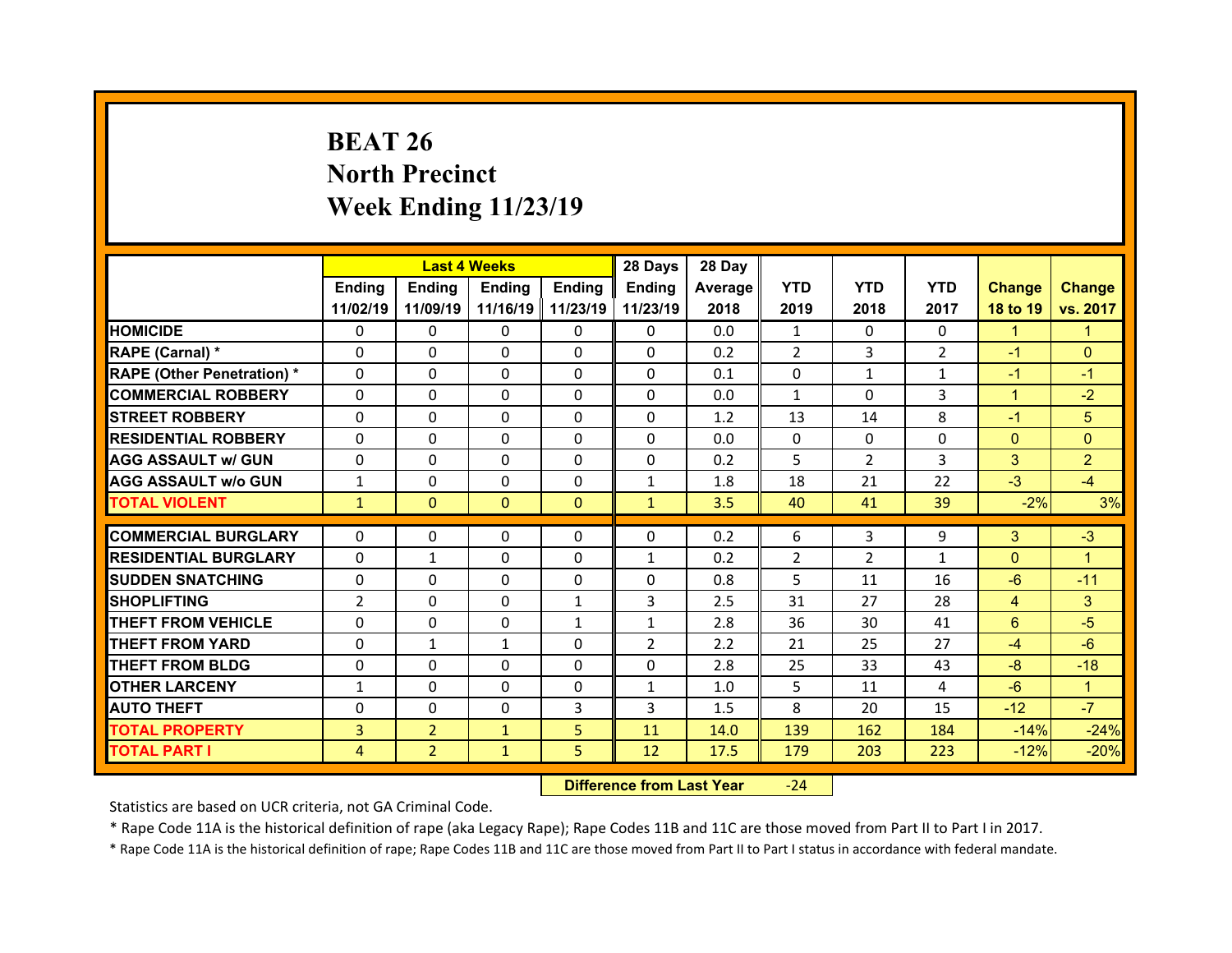# **BEAT 27North Precinct Week Ending 11/23/19**

|                                   |                | <b>Last 4 Weeks</b> |                |                     | 28 Days        | 28 Day  |              |                |                |                 |               |
|-----------------------------------|----------------|---------------------|----------------|---------------------|----------------|---------|--------------|----------------|----------------|-----------------|---------------|
|                                   | Ending         | <b>Ending</b>       | <b>Ending</b>  | Ending              | Ending         | Average | <b>YTD</b>   | <b>YTD</b>     | <b>YTD</b>     | <b>Change</b>   | <b>Change</b> |
|                                   | 11/02/19       | 11/09/19            |                | 11/16/19   11/23/19 | 11/23/19       | 2018    | 2019         | 2018           | 2017           | 18 to 19        | vs. 2017      |
| <b>HOMICIDE</b>                   | $\Omega$       | $\Omega$            | 0              | $\Omega$            | 0              | 0.0     | $\mathbf{1}$ | $\Omega$       | $\overline{2}$ | $\mathbf{1}$    | $-1$          |
| RAPE (Carnal) *                   | $\Omega$       | 0                   | $\mathbf{0}$   | $\mathbf{0}$        | $\Omega$       | 0.2     | 3            | $\overline{2}$ | $\overline{7}$ | $\mathbf{1}$    | $-4$          |
| <b>RAPE (Other Penetration) *</b> | $\Omega$       | 0                   | $\Omega$       | $\Omega$            | $\Omega$       | 0.2     | 3            | 3              | $\overline{2}$ | $\Omega$        | $\mathbf{1}$  |
| <b>COMMERCIAL ROBBERY</b>         | $\Omega$       | $\Omega$            | $\Omega$       | $\Omega$            | $\Omega$       | 0.2     | $\mathbf{1}$ | $\overline{2}$ | $\Omega$       | $-1$            | $\mathbf{1}$  |
| <b>STREET ROBBERY</b>             | $\Omega$       | $\overline{2}$      | $\Omega$       | $\Omega$            | $\overline{2}$ | 0.8     | 16           | $\overline{7}$ | 11             | $9^{\circ}$     | 5             |
| <b>RESIDENTIAL ROBBERY</b>        | $\Omega$       | $\Omega$            | $\mathbf{0}$   | $\Omega$            | $\Omega$       | 0.2     | $\mathbf{1}$ | $\overline{2}$ | $\Omega$       | $-1$            | 1             |
| <b>AGG ASSAULT w/ GUN</b>         | $\mathbf{1}$   | 0                   | $\Omega$       | $\Omega$            | $\mathbf{1}$   | 1.1     | 14           | 12             | 6              | $\overline{2}$  | 8             |
| <b>AGG ASSAULT w/o GUN</b>        | $\mathbf{1}$   | $\Omega$            | $\mathbf{1}$   | $\Omega$            | $\overline{2}$ | 1.1     | 33           | 9              | 22             | 24              | 11            |
| <b>TOTAL VIOLENT</b>              | $\overline{2}$ | $\overline{2}$      | $\mathbf{1}$   | $\Omega$            | 5              | 3.5     | 72           | 37             | 50             | 95%             | 44%           |
| <b>COMMERCIAL BURGLARY</b>        | $\Omega$       | 0                   | 0              | $\mathbf{0}$        | $\Omega$       | 0.4     |              | 5.             |                | $-1$            | $\Omega$      |
|                                   |                |                     |                |                     |                |         | 4            |                | 4              |                 |               |
| <b>RESIDENTIAL BURGLARY</b>       | 0              | $\Omega$            | 0              | $\Omega$            | 0              | 0.8     | 5            | 9              | $\overline{7}$ | $-4$            | $-2$          |
| <b>SUDDEN SNATCHING</b>           | $\mathbf{0}$   | $\mathbf{1}$        | $\mathbf{0}$   | $\Omega$            | $\mathbf{1}$   | 0.5     | 4            | 8              | 17             | $-4$            | $-13$         |
| <b>SHOPLIFTING</b>                | 0              | $\Omega$            | $\Omega$       | $\mathbf{1}$        | $\mathbf{1}$   | 3.3     | 38           | 40             | 15             | $-2$            | 23            |
| <b>THEFT FROM VEHICLE</b>         | $\mathbf{0}$   | 0                   | $\mathbf{0}$   | 1                   | $\mathbf{1}$   | 2.5     | 38           | 26             | 50             | 12 <sup>2</sup> | $-12$         |
| <b>THEFT FROM YARD</b>            | $\mathbf{1}$   | $\Omega$            | $\mathbf{1}$   | $\Omega$            | $\overline{2}$ | 1.5     | 11           | 18             | 19             | $-7$            | $-8$          |
| <b>THEFT FROM BLDG</b>            | $\mathbf{0}$   | 0                   | $\mathbf{1}$   | $\Omega$            | $\mathbf{1}$   | 2.9     | 28           | 35             | 35             | $-7$            | $-7$          |
| <b>OTHER LARCENY</b>              | $\Omega$       | $\Omega$            | $\Omega$       | $\Omega$            | $\Omega$       | 0.5     | 3            | 6              | 3              | $-3$            | $\Omega$      |
| <b>AUTO THEFT</b>                 | 0              | $\mathbf{1}$        | 0              | 0                   | $\mathbf{1}$   | 1.2     | 12           | 15             | 12             | $-3$            | $\Omega$      |
| <b>TOTAL PROPERTY</b>             | $\mathbf{1}$   | $\overline{2}$      | $\overline{2}$ | $\overline{2}$      | $\overline{7}$ | 13.6    | 143          | 162            | 162            | $-12%$          | $-12%$        |
| <b>TOTAL PART I</b>               | 3              | $\overline{4}$      | 3              | $\overline{2}$      | 12             | 17.1    | 215          | 199            | 212            | 8%              | 1%            |

 **Difference from Last Year**r 16

Statistics are based on UCR criteria, not GA Criminal Code.

\* Rape Code 11A is the historical definition of rape (aka Legacy Rape); Rape Codes 11B and 11C are those moved from Part II to Part I in 2017.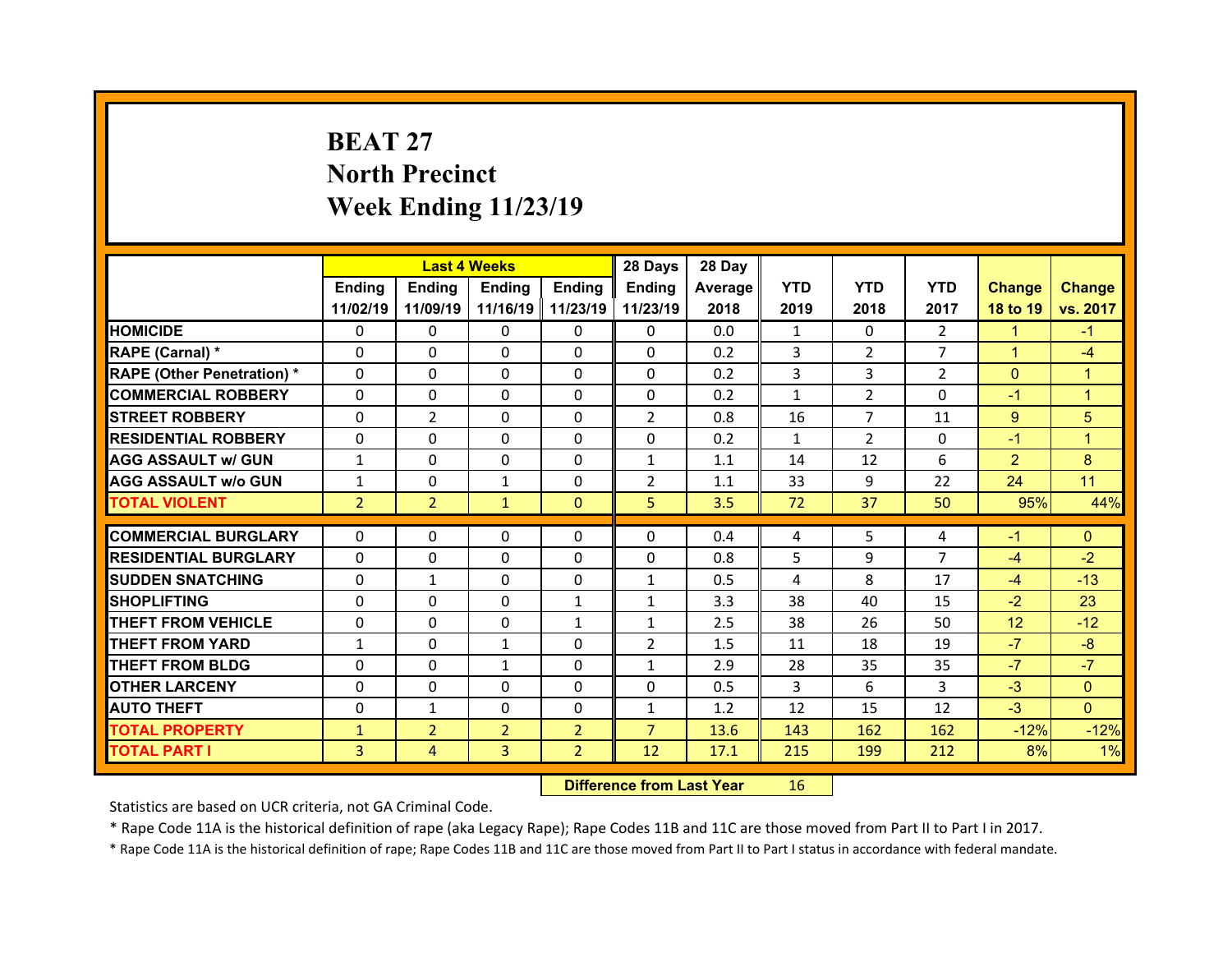# **BEAT 31Central Precinct Week Ending 11/23/19**

|                                  |                | <b>Last 4 Weeks</b> |               |                   | 28 Days        | 28 Day  |            |                |                |                |                |
|----------------------------------|----------------|---------------------|---------------|-------------------|----------------|---------|------------|----------------|----------------|----------------|----------------|
|                                  | Ending         | Ending              | <b>Ending</b> | <b>Ending</b>     | Ending         | Average | <b>YTD</b> | <b>YTD</b>     | <b>YTD</b>     | <b>Change</b>  | <b>Change</b>  |
|                                  | 11/02/19       | 11/09/19            |               | 11/16/19 11/23/19 | 11/23/19       | 2018    | 2019       | 2018           | 2017           | 18 to 19       | vs. 2017       |
| <b>HOMICIDE</b>                  | $\Omega$       | 0                   | $\Omega$      | $\Omega$          | 0              | 0.2     | 1          | $\mathbf{1}$   | $\mathbf{1}$   | $\mathbf{0}$   | $\mathbf{0}$   |
| RAPE (Carnal) *                  | $\Omega$       | $\Omega$            | $\mathbf{0}$  | $\Omega$          | 0              | 0.0     | 4          | $\Omega$       | $\overline{2}$ | $\overline{4}$ | $\overline{2}$ |
| <b>RAPE (Other Penetration)*</b> | 0              | $\Omega$            | $\Omega$      | $\Omega$          | 0              | 0.2     | 2          | $\mathbf{1}$   | 4              | $\mathbf{1}$   | $-2$           |
| <b>COMMERCIAL ROBBERY</b>        | $\Omega$       | 0                   | $\Omega$      | $\Omega$          | 0              | 0.1     | $\Omega$   | 1              | $\Omega$       | $-1$           | $\Omega$       |
| <b>STREET ROBBERY</b>            | $\Omega$       | $\mathbf{1}$        | $\mathbf{0}$  | $\Omega$          | $\mathbf{1}$   | 0.7     | 8          | 9              | 14             | $-1$           | $-6$           |
| <b>RESIDENTIAL ROBBERY</b>       | $\Omega$       | $\Omega$            | $\Omega$      | $\Omega$          | $\Omega$       | 0.0     | $\Omega$   | $\Omega$       | $\overline{2}$ | $\mathbf{0}$   | $-2$           |
| <b>AGG ASSAULT w/ GUN</b>        | $\Omega$       | $\mathbf{1}$        | $\Omega$      | $\Omega$          | $\mathbf{1}$   | 0.8     | 15         | 10             | 13             | 5              | $\overline{2}$ |
| <b>AGG ASSAULT w/o GUN</b>       | $\overline{2}$ | $\Omega$            | $\mathbf{0}$  | $\Omega$          | $\overline{2}$ | 0.7     | 21         | 8              | 13             | 13             | 8              |
| <b>TOTAL VIOLENT</b>             | $\overline{2}$ | $\overline{2}$      | $\mathbf{0}$  | $\mathbf{0}$      | $\overline{4}$ | 2.6     | 51         | 30             | 49             | 70%            | 4%             |
| <b>COMMERCIAL BURGLARY</b>       | 0              | 0                   | 0             | 0                 | $\Omega$       | 0.6     | 13         | 8              |                | 5              | 9              |
|                                  | $\Omega$       |                     |               |                   |                |         |            |                | 4              |                |                |
| <b>RESIDENTIAL BURGLARY</b>      |                | $\mathbf{1}$        | 0             | 1                 | 2              | 1.9     | 38         | 24             | 29             | 14             | 9              |
| <b>SUDDEN SNATCHING</b>          | 0              | $\mathbf{1}$        | $\Omega$      | $\Omega$          | $\mathbf{1}$   | 0.1     | 4          | $\mathbf{1}$   | 5              | 3              | $-1$           |
| <b>SHOPLIFTING</b>               | $\mathbf{1}$   | $\Omega$            | $\mathbf{1}$  | $\Omega$          | $\overline{2}$ | 0.2     | 5          | $\overline{2}$ | 17             | 3              | $-12$          |
| <b>THEFT FROM VEHICLE</b>        | 0              | $\overline{2}$      | 0             | $\Omega$          | $\overline{2}$ | 5.2     | 54         | 61             | 82             | $-7$           | $-28$          |
| <b>THEFT FROM YARD</b>           | 3              | $\mathbf{1}$        | 0             | $\Omega$          | 4              | 3.8     | 50         | 46             | 55             | $\overline{4}$ | $-5$           |
| <b>THEFT FROM BLDG</b>           | $\Omega$       | 0                   | 2             | $\mathbf{0}$      | $\overline{2}$ | 2.0     | 19         | 24             | 32             | $-5$           | $-13$          |
| <b>OTHER LARCENY</b>             | 0              | $\mathbf{1}$        | $\Omega$      | $\mathbf{1}$      | $\overline{2}$ | 1.5     | 20         | 9              | $\overline{7}$ | 11             | 13             |
| <b>AUTO THEFT</b>                | 0              | $\mathbf{1}$        | $\mathbf{1}$  | $\Omega$          | $\overline{2}$ | 1.8     | 13         | 22             | 36             | $-9$           | $-23$          |
| <b>TOTAL PROPERTY</b>            | 4              | $\overline{7}$      | 4             | $\overline{2}$    | 17             | 17.0    | 216        | 197            | 267            | 10%            | $-19%$         |
|                                  |                |                     |               |                   |                |         |            |                |                |                |                |
| <b>TOTAL PART I</b>              | 6              | 9                   | 4             | $\overline{2}$    | 21             | 19.6    | 267        | 227            | 316            | 18%            | $-16%$         |

 **Difference from Last Year**r 40

Statistics are based on UCR criteria, not GA Criminal Code.

\* Rape Code 11A is the historical definition of rape (aka Legacy Rape); Rape Codes 11B and 11C are those moved from Part II to Part I in 2017.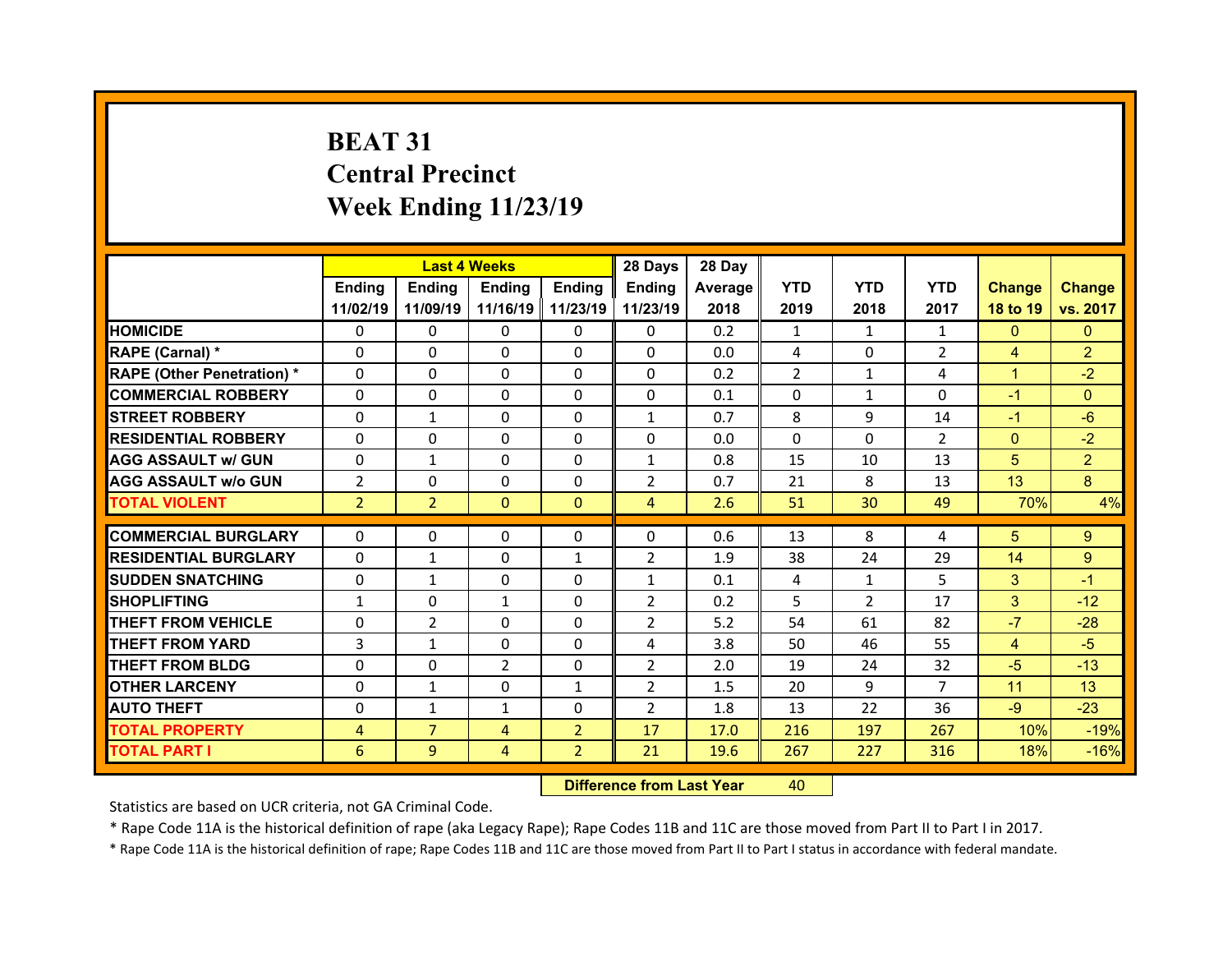# **BEAT 32 Central Precinct Week Ending 11/23/19**

|                                   |                | <b>Last 4 Weeks</b> |                |                   | 28 Days        | 28 Day  |              |                |                |                 |                |
|-----------------------------------|----------------|---------------------|----------------|-------------------|----------------|---------|--------------|----------------|----------------|-----------------|----------------|
|                                   | <b>Ending</b>  | <b>Ending</b>       | Ending         | <b>Ending</b>     | Ending         | Average | <b>YTD</b>   | <b>YTD</b>     | <b>YTD</b>     | <b>Change</b>   | <b>Change</b>  |
|                                   | 11/02/19       | 11/09/19            |                | 11/16/19 11/23/19 | 11/23/19       | 2018    | 2019         | 2018           | 2017           | 18 to 19        | vs. 2017       |
| <b>HOMICIDE</b>                   | $\Omega$       | 0                   | $\Omega$       | 0                 | $\Omega$       | 0.0     | $\mathbf{1}$ | $\Omega$       | 0              | $\mathbf{1}$    | 1              |
| RAPE (Carnal) *                   | $\Omega$       | 0                   | $\Omega$       | 0                 | $\Omega$       | 0.1     | 3            | $\mathbf{1}$   | 4              | $\overline{2}$  | $-1$           |
| <b>RAPE (Other Penetration) *</b> | $\Omega$       | $\Omega$            | $\Omega$       | $\Omega$          | $\Omega$       | 0.1     | $\mathbf{1}$ | 1              | $\mathbf{1}$   | $\Omega$        | $\Omega$       |
| <b>COMMERCIAL ROBBERY</b>         | $\Omega$       | $\Omega$            | $\Omega$       | $\mathbf{1}$      | $\mathbf{1}$   | 0.3     | 9            | 4              | $\overline{7}$ | $5\phantom{.0}$ | $\overline{2}$ |
| <b>STREET ROBBERY</b>             | $\Omega$       | $\Omega$            | $\Omega$       | $\Omega$          | $\Omega$       | 0.3     | 3            | 4              | 5.             | $-1$            | $-2$           |
| <b>RESIDENTIAL ROBBERY</b>        | $\Omega$       | $\Omega$            | $\Omega$       | $\Omega$          | $\Omega$       | 0.1     | $\Omega$     | $\mathbf{1}$   | $\Omega$       | $-1$            | $\Omega$       |
| <b>AGG ASSAULT w/ GUN</b>         | $\Omega$       | $\Omega$            | $\Omega$       | $\Omega$          | $\Omega$       | 0.5     | 3            | $\overline{7}$ | 5              | $-4$            | $-2$           |
| <b>AGG ASSAULT w/o GUN</b>        | 0              | 0                   | $\Omega$       | $\Omega$          | $\Omega$       | 0.8     | 8            | 8              | 5              | $\mathbf{0}$    | 3              |
| <b>TOTAL VIOLENT</b>              | $\mathbf{0}$   | $\mathbf{0}$        | $\mathbf{0}$   | $\mathbf{1}$      | $\mathbf{1}$   | 2.2     | 28           | 26             | 27             | 8%              | 4%             |
|                                   |                |                     |                |                   |                |         |              |                |                |                 |                |
| <b>COMMERCIAL BURGLARY</b>        | $\mathbf{1}$   | 0                   | 0              | 0                 | $\mathbf{1}$   | 0.2     | 4            | $\overline{2}$ | 3              | $\overline{2}$  | 1              |
| <b>RESIDENTIAL BURGLARY</b>       | 0              | $\Omega$            | 0              | 0                 | $\Omega$       | 2.1     | 23           | 25             | 23             | $-2$            | $\Omega$       |
| <b>SUDDEN SNATCHING</b>           | $\Omega$       | 0                   | $\mathbf{1}$   | 0                 | $\mathbf{1}$   | 0.0     | 3            | $\Omega$       | $\overline{2}$ | 3               | $\mathbf{1}$   |
| <b>SHOPLIFTING</b>                | 0              | $\Omega$            | $\Omega$       | $\Omega$          | $\Omega$       | 5.2     | 38           | 65             | 48             | $-27$           | $-10$          |
| <b>THEFT FROM VEHICLE</b>         | 0              | 0                   | 0              | $\mathbf{1}$      | $\mathbf{1}$   | 6.4     | 53           | 75             | 97             | $-22$           | $-44$          |
| <b>THEFT FROM YARD</b>            | $\Omega$       | $\Omega$            | $\mathbf{1}$   | $\mathbf{1}$      | $\overline{2}$ | 3.6     | 31           | 47             | 34             | $-16$           | $-3$           |
| <b>THEFT FROM BLDG</b>            | $\mathbf{1}$   | $\mathbf{1}$        | $\Omega$       | $\Omega$          | $\overline{2}$ | 2.4     | 31           | 31             | 49             | $\mathbf{0}$    | $-18$          |
| <b>OTHER LARCENY</b>              | $\Omega$       | $\Omega$            | $\Omega$       | $\Omega$          | $\Omega$       | 1.7     | 6            | 17             | 9              | $-11$           | $-3$           |
|                                   |                |                     |                |                   |                |         |              |                |                |                 |                |
| <b>AUTO THEFT</b>                 | 0              | 0                   | $\Omega$       | $\Omega$          | $\Omega$       | 1.7     | 14           | 19             | 28             | $-5$            | $-14$          |
| <b>TOTAL PROPERTY</b>             | $\overline{2}$ | $\mathbf{1}$        | $\overline{2}$ | $\overline{2}$    | $\overline{7}$ | 23.2    | 203          | 281            | 293            | $-28%$          | $-31%$         |

 **Difference from Last Year**r - 76

Statistics are based on UCR criteria, not GA Criminal Code.

\* Rape Code 11A is the historical definition of rape (aka Legacy Rape); Rape Codes 11B and 11C are those moved from Part II to Part I in 2017.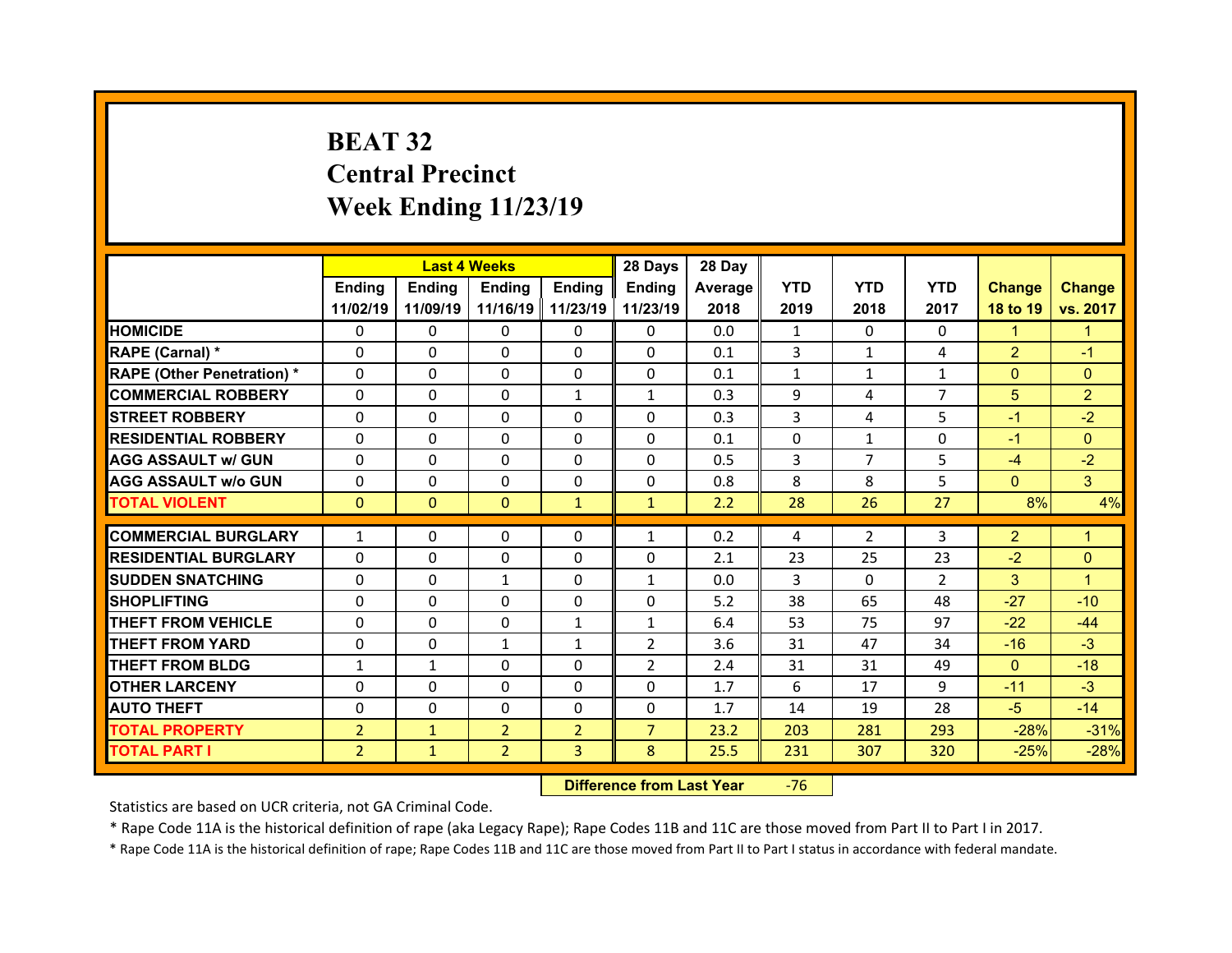# **BEAT 33 Central Precinct Week Ending 11/23/19**

|                                  |                | <b>Last 4 Weeks</b> |                |                   | 28 Days        | 28 Day  |                |                |                |                 |                |
|----------------------------------|----------------|---------------------|----------------|-------------------|----------------|---------|----------------|----------------|----------------|-----------------|----------------|
|                                  | Ending         | Ending              | Ending         | <b>Ending</b>     | Ending         | Average | <b>YTD</b>     | <b>YTD</b>     | <b>YTD</b>     | <b>Change</b>   | <b>Change</b>  |
|                                  | 11/02/19       | 11/09/19            |                | 11/16/19 11/23/19 | 11/23/19       | 2018    | 2019           | 2018           | 2017           | 18 to 19        | vs. 2017       |
| <b>HOMICIDE</b>                  | $\Omega$       | 0                   | $\Omega$       | $\Omega$          | 0              | 0.0     | $\overline{2}$ | $\Omega$       | $\mathbf{1}$   | $\overline{2}$  | 1.             |
| RAPE (Carnal) *                  | 0              | $\Omega$            | $\mathbf{0}$   | $\Omega$          | 0              | 0.2     | 0              | 3              | $\overline{2}$ | $-3$            | $-2$           |
| <b>RAPE (Other Penetration)*</b> | 0              | $\Omega$            | $\Omega$       | $\Omega$          | 0              | 0.2     | $\mathbf{1}$   | $\overline{2}$ | $\overline{2}$ | $-1$            | $-1$           |
| <b>COMMERCIAL ROBBERY</b>        | $\Omega$       | 0                   | $\Omega$       | $\Omega$          | 0              | 0.2     | 3              | $\overline{2}$ | 6              | $\mathbf{1}$    | $-3$           |
| <b>STREET ROBBERY</b>            | $\mathbf{1}$   | $\Omega$            | $\mathbf{0}$   | $\Omega$          | $\mathbf{1}$   | 1.7     | 16             | 19             | 18             | $-3$            | $-2$           |
| <b>RESIDENTIAL ROBBERY</b>       | $\Omega$       | $\Omega$            | $\mathbf{0}$   | $\Omega$          | $\Omega$       | 0.0     | $\Omega$       | $\Omega$       | $\mathbf{1}$   | $\mathbf{0}$    | $-1$           |
| <b>AGG ASSAULT w/ GUN</b>        | $\Omega$       | 0                   | $\mathbf{1}$   | $\Omega$          | $\mathbf{1}$   | 0.8     | 13             | 10             | 18             | 3               | $-5$           |
| <b>AGG ASSAULT w/o GUN</b>       | $\Omega$       | $\Omega$            | $\mathbf{0}$   | $\Omega$          | $\Omega$       | 1.0     | 18             | 8              | 13             | 10 <sup>°</sup> | 5              |
| <b>TOTAL VIOLENT</b>             | $\mathbf{1}$   | $\mathbf{0}$        | $\mathbf{1}$   | $\mathbf{0}$      | 2 <sup>1</sup> | 4.1     | 53             | 44             | 61             | 20%             | $-13%$         |
| <b>COMMERCIAL BURGLARY</b>       | $\mathbf{1}$   | $\mathbf{1}$        |                | 0                 | 3              | 0.8     | 12             | 10             | $\overline{7}$ | $\overline{2}$  | 5              |
|                                  | $\Omega$       |                     | 1              |                   |                |         |                |                |                |                 |                |
| <b>RESIDENTIAL BURGLARY</b>      |                | 0                   | 0              | $\Omega$          | 0              | 1.8     | 23             | 19             | 18             | 4               | 5              |
| <b>SUDDEN SNATCHING</b>          | 0              | $\Omega$            | $\Omega$       | $\Omega$          | 0              | 0.4     | $\mathbf{1}$   | 5.             | 4              | $-4$            | $-3$           |
| <b>SHOPLIFTING</b>               | $\overline{2}$ | $\Omega$            | 4              | 1                 | $\overline{7}$ | 4.8     | 97             | 57             | 70             | 40              | 27             |
| <b>THEFT FROM VEHICLE</b>        | $\overline{2}$ | 0                   | 0              | $\Omega$          | $\overline{2}$ | 4.5     | 43             | 55             | 72             | $-12$           | $-29$          |
| <b>THEFT FROM YARD</b>           | 0              | $\Omega$            | 0              | $\Omega$          | 0              | 3.6     | 46             | 43             | 37             | 3               | $\overline{9}$ |
| <b>THEFT FROM BLDG</b>           | $\Omega$       | 0                   | 2              | $\Omega$          | $\overline{2}$ | 2.7     | 18             | 32             | 28             | $-14$           | $-10$          |
| <b>OTHER LARCENY</b>             | $\Omega$       | 0                   | $\Omega$       | $\Omega$          | $\Omega$       | 1.0     | 25             | 6              | 11             | 19              | 14             |
| <b>AUTO THEFT</b>                | $\mathbf{1}$   | $\mathbf{1}$        | $\mathbf{0}$   | $\Omega$          | $\overline{2}$ | 3.1     | 16             | 38             | 37             | $-22$           | $-21$          |
| <b>TOTAL PROPERTY</b>            | 6              | $\overline{2}$      | $\overline{7}$ | $\mathbf{1}$      | 16             | 22.7    | 281            | 265            | 284            | 6%              | $-1%$          |
| <b>TOTAL PART I</b>              | $\overline{7}$ | $\overline{2}$      | 8              | $\mathbf{1}$      | 18             | 26.8    | 334            | 309            | 345            | 8%              | $-3%$          |
|                                  |                |                     |                |                   |                |         |                |                |                |                 |                |

 **Difference from Last Year**25

Statistics are based on UCR criteria, not GA Criminal Code.

\* Rape Code 11A is the historical definition of rape (aka Legacy Rape); Rape Codes 11B and 11C are those moved from Part II to Part I in 2017.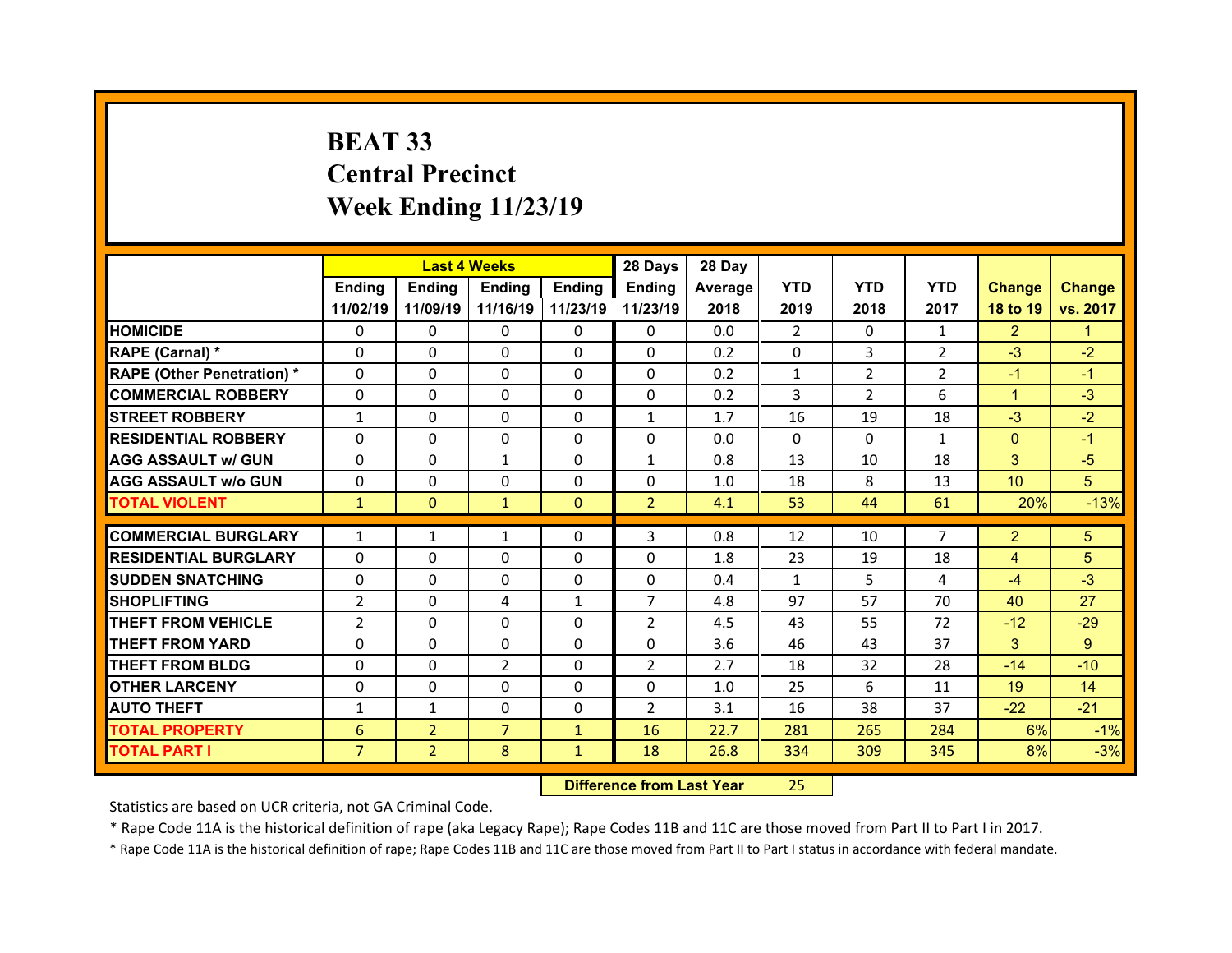# **BEAT 34 Central Precinct Week Ending 11/23/19**

|                                  |              | <b>Last 4 Weeks</b> |               |                     | 28 Days        | 28 Day  |                |                |               |                 |                |
|----------------------------------|--------------|---------------------|---------------|---------------------|----------------|---------|----------------|----------------|---------------|-----------------|----------------|
|                                  | Ending       | <b>Ending</b>       | <b>Ending</b> | Ending              | Ending         | Average | <b>YTD</b>     | <b>YTD</b>     | <b>YTD</b>    | <b>Change</b>   | <b>Change</b>  |
|                                  | 11/02/19     | 11/09/19            |               | 11/16/19   11/23/19 | 11/23/19       | 2018    | 2019           | 2018           | 2017          | 18 to 19        | vs. 2017       |
| <b>HOMICIDE</b>                  | $\Omega$     | $\Omega$            | 0             | $\mathbf{0}$        | 0              | 0.2     | 1              | 2              | 4             | $-1$            | $-3$           |
| RAPE (Carnal) *                  | $\Omega$     | $\Omega$            | $\Omega$      | $\Omega$            | 0              | 0.1     | 3              | $\mathbf{1}$   | 6             | $\overline{2}$  | $-3$           |
| <b>RAPE (Other Penetration)*</b> | $\Omega$     | $\Omega$            | $\Omega$      | $\Omega$            | $\Omega$       | 0.0     | $\mathbf{1}$   | $\Omega$       | $\Omega$      | $\mathbf{1}$    | $\mathbf{1}$   |
| <b>COMMERCIAL ROBBERY</b>        | $\Omega$     | $\Omega$            | $\mathbf{0}$  | $\Omega$            | $\Omega$       | 0.0     | $\Omega$       | $\Omega$       | $\mathbf{1}$  | $\overline{0}$  | $-1$           |
| <b>STREET ROBBERY</b>            | $\Omega$     | $\Omega$            | $\Omega$      | $\Omega$            | $\Omega$       | 0.8     | 12             | 10             | 8             | $\overline{2}$  | $\overline{4}$ |
| <b>RESIDENTIAL ROBBERY</b>       | $\Omega$     | $\Omega$            | $\mathbf{0}$  | $\Omega$            | 0              | 0.2     | $\overline{2}$ | $\overline{2}$ | 4             | $\overline{0}$  | $-2$           |
| <b>AGG ASSAULT w/ GUN</b>        | $\mathbf{1}$ | $\mathbf{1}$        | $\Omega$      | $\Omega$            | $\overline{2}$ | 1.8     | 23             | 21             | 28            | $\overline{2}$  | $-5$           |
| <b>AGG ASSAULT w/o GUN</b>       | $\Omega$     | $\mathbf{1}$        | $\Omega$      | $\Omega$            | $\mathbf{1}$   | 2.3     | 31             | 26             | 22            | 5               | 9 <sup>°</sup> |
| <b>TOTAL VIOLENT</b>             | $\mathbf{1}$ | $\overline{2}$      | $\mathbf{0}$  | $\mathbf{0}$        | $\overline{3}$ | 5.4     | 73             | 62             | 73            | 18%             | 0%             |
| <b>COMMERCIAL BURGLARY</b>       | $\Omega$     | $\mathbf{1}$        | $\mathbf{0}$  | $\mathbf{0}$        | $\mathbf{1}$   | 0.1     | 5              | $\mathbf{1}$   | 5             | $\overline{4}$  | $\mathbf{0}$   |
|                                  |              |                     |               |                     |                |         |                |                |               |                 |                |
| <b>RESIDENTIAL BURGLARY</b>      | $\mathbf{1}$ | 3                   | 0             | $\mathbf{1}$        | 5              | 4.4     | 41             | 54             | 63            | $-13$           | $-22$          |
| <b>SUDDEN SNATCHING</b>          | $\Omega$     | $\Omega$            | $\mathbf{0}$  | $\Omega$            | $\Omega$       | 0.3     | $\mathbf{1}$   | 3              | 6             | $-2$            | $-5$           |
| <b>SHOPLIFTING</b>               | 2            | 0                   | 3             | $\Omega$            | 5              | 0.5     | 15             | 6              | 34            | 9               | $-19$          |
| <b>THEFT FROM VEHICLE</b>        | $\Omega$     | $\Omega$            | $\mathbf{1}$  | $\mathbf{1}$        | $\overline{2}$ | 2.8     | 28             | 36             | 39            | $-8$            | $-11$          |
| <b>THEFT FROM YARD</b>           | $\mathbf{1}$ | $\Omega$            | $\mathbf{0}$  | $\Omega$            | $\mathbf{1}$   | 1.5     | 27             | 17             | 20            | 10 <sup>°</sup> | $\overline{7}$ |
| <b>THEFT FROM BLDG</b>           | $\mathbf{0}$ | $\mathbf{1}$        | $\mathbf{0}$  | $\mathbf{0}$        | $\mathbf{1}$   | 2.1     | 14             | 25             | 28            | $-11$           | $-14$          |
| <b>OTHER LARCENY</b>             | $\Omega$     | 0                   | $\Omega$      | $\Omega$            | $\Omega$       | 0.2     | 4              | $\mathbf{1}$   | $\mathcal{P}$ | 3               | $\overline{2}$ |
| <b>AUTO THEFT</b>                | $\mathbf{1}$ | $\mathbf{1}$        | 0             | $\mathbf{0}$        | $\overline{2}$ | 2.3     | 24             | 28             | 35            | $-4$            | $-11$          |
| <b>TOTAL PROPERTY</b>            | 5            | 6                   | 4             | $\overline{2}$      | 17             | 14.0    | 159            | 171            | 232           | $-7%$           | $-31%$         |
| <b>TOTAL PART I</b>              | 6            | 8                   | 4             | $\overline{2}$      | 20             | 19.4    | 232            | 233            | 305           | 0%              | $-24%$         |

 **Difference from Last Year**r -1

Statistics are based on UCR criteria, not GA Criminal Code.

\* Rape Code 11A is the historical definition of rape (aka Legacy Rape); Rape Codes 11B and 11C are those moved from Part II to Part I in 2017.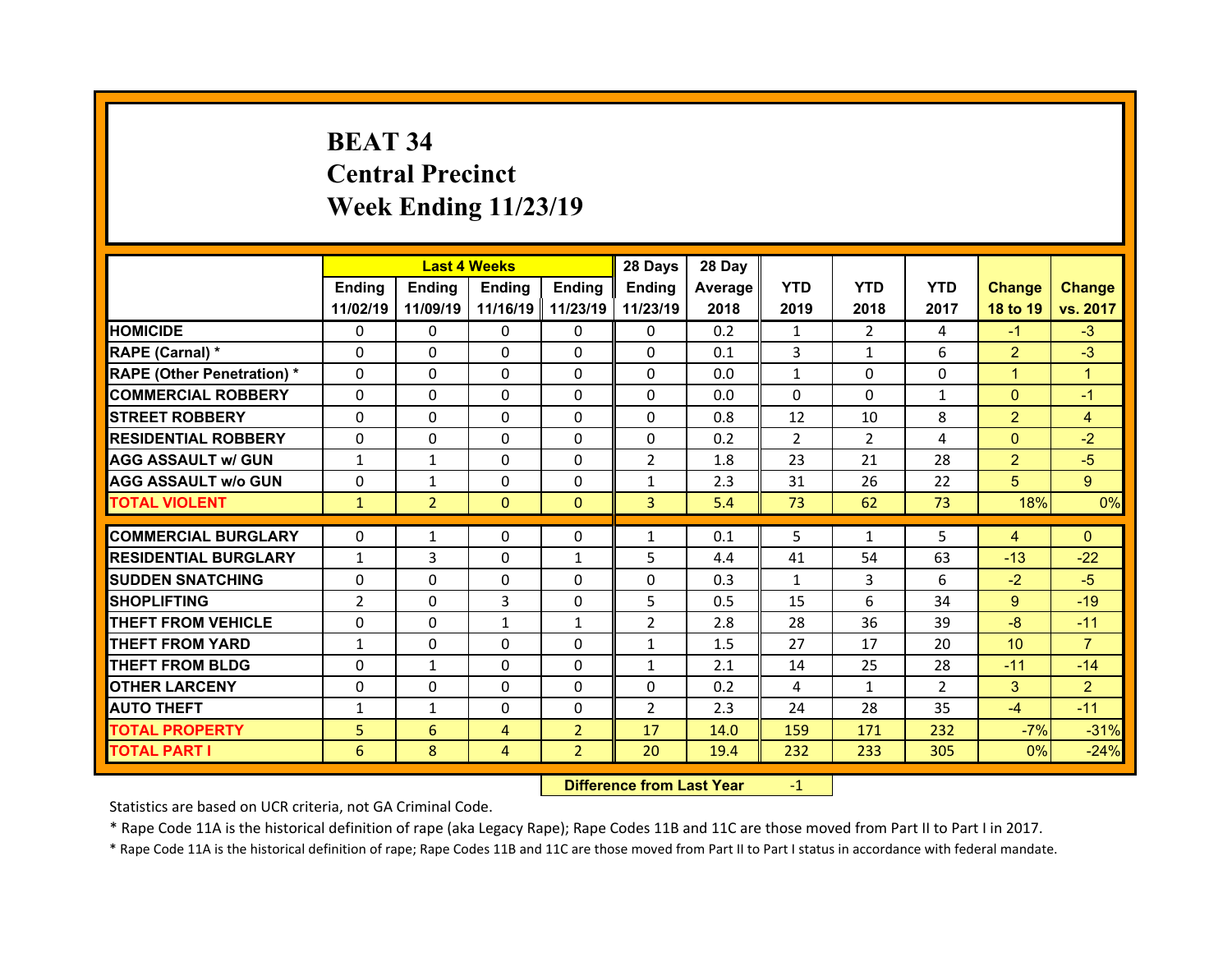# **BEAT 35 Central Precinct Week Ending 11/23/19**

|                                  |                |                | <b>Last 4 Weeks</b> |                   | 28 Days        | 28 Day  |                |                |              |                |                |
|----------------------------------|----------------|----------------|---------------------|-------------------|----------------|---------|----------------|----------------|--------------|----------------|----------------|
|                                  | Ending         | Ending         | <b>Ending</b>       | <b>Ending</b>     | Ending         | Average | <b>YTD</b>     | <b>YTD</b>     | <b>YTD</b>   | <b>Change</b>  | <b>Change</b>  |
|                                  | 11/02/19       | 11/09/19       |                     | 11/16/19 11/23/19 | 11/23/19       | 2018    | 2019           | 2018           | 2017         | 18 to 19       | vs. 2017       |
| <b>HOMICIDE</b>                  | $\Omega$       | 0              | $\Omega$            | $\Omega$          | 0              | 0.1     | $\Omega$       | 1              | $\mathbf{1}$ | $-1$           | $-1$           |
| RAPE (Carnal) *                  | 0              | $\Omega$       | $\mathbf{0}$        | $\Omega$          | 0              | 0.3     | $\Omega$       | 4              | $\Omega$     | $-4$           | $\Omega$       |
| <b>RAPE (Other Penetration)*</b> | 0              | $\Omega$       | $\Omega$            | $\Omega$          | 0              | 0.3     | 0              | 3              | 0            | $-3$           | $\Omega$       |
| <b>COMMERCIAL ROBBERY</b>        | $\mathbf{1}$   | 0              | $\Omega$            | $\Omega$          | $\mathbf{1}$   | 0.2     | 2              | $\mathbf{1}$   | 4            | $\mathbf{1}$   | $-2$           |
| <b>STREET ROBBERY</b>            | 0              | $\Omega$       | $\mathbf{0}$        | $\mathbf{1}$      | $\mathbf{1}$   | 0.6     | 12             | $\overline{7}$ | 5            | 5              | $\overline{7}$ |
| <b>RESIDENTIAL ROBBERY</b>       | $\Omega$       | $\Omega$       | $\mathbf{0}$        | $\Omega$          | $\Omega$       | 0.0     | $\Omega$       | $\Omega$       | $\mathbf{1}$ | $\mathbf{0}$   | $-1$           |
| <b>AGG ASSAULT w/ GUN</b>        | $\Omega$       | $\mathbf{1}$   | $\Omega$            | $\mathbf{1}$      | $\overline{2}$ | 1.9     | 29             | 25             | 14           | $\overline{4}$ | 15             |
| <b>AGG ASSAULT w/o GUN</b>       | $\Omega$       | $\overline{2}$ | $\mathbf{0}$        | $\Omega$          | $\overline{2}$ | 1.6     | 18             | 17             | 14           | $\mathbf{1}$   | $\overline{4}$ |
| <b>TOTAL VIOLENT</b>             | $\mathbf{1}$   | 3              | $\mathbf{0}$        | $\overline{2}$    | 6              | 5.0     | 61             | 58             | 39           | 5%             | 56%            |
| <b>COMMERCIAL BURGLARY</b>       |                |                |                     |                   |                |         |                | 5              |              |                |                |
|                                  | 0              | 0              | 5                   | 1                 | 6              | 0.4     | 14             |                | 10           | 9              | $\overline{4}$ |
| <b>RESIDENTIAL BURGLARY</b>      | $\Omega$       | $\mathbf{1}$   | 0                   | 1                 | 2              | 3.6     | 34             | 42             | 46           | $-8$           | $-12$          |
| <b>SUDDEN SNATCHING</b>          | 0              | $\Omega$       | $\mathbf{1}$        | $\Omega$          | $\mathbf{1}$   | 0.2     | $\overline{2}$ | $\overline{2}$ | 3            | $\overline{0}$ | $-1$           |
| <b>SHOPLIFTING</b>               | 0              | $\overline{2}$ | 0                   | $\Omega$          | $\overline{2}$ | 2.5     | 28             | 27             | 25           | $\mathbf{1}$   | 3              |
| <b>THEFT FROM VEHICLE</b>        | $\mathbf{1}$   | $\mathbf{1}$   | 5                   | $\mathbf{1}$      | 8              | 3.9     | 81             | 45             | 43           | 36             | 38             |
|                                  |                |                |                     |                   |                |         |                |                |              |                |                |
| <b>THEFT FROM YARD</b>           | $\overline{2}$ | 0              | $\mathbf{1}$        | $\Omega$          | 3              | 2.1     | 16             | 27             | 26           | $-11$          | $-10$          |
| <b>THEFT FROM BLDG</b>           | $\mathbf{1}$   | 0              | $\mathbf{0}$        | $\Omega$          | $\mathbf{1}$   | 1.3     | 21             | 16             | 33           | 5              | $-12$          |
| <b>OTHER LARCENY</b>             | $\Omega$       | 0              | $\Omega$            | $\Omega$          | 0              | 0.8     | 13             | 6              | 6            | $\overline{7}$ | $\overline{7}$ |
| <b>AUTO THEFT</b>                | $\mathbf{1}$   | 2              | $\mathbf{1}$        | $\mathbf{0}$      | 4              | 3.5     | 23             | 43             | 29           | $-20$          | $-6$           |
| <b>TOTAL PROPERTY</b>            | 5              | 6              | 13                  | $\overline{3}$    | 27             | 18.3    | 232            | 213            | 221          | 9%             | 5%             |
| <b>TOTAL PART I</b>              | 6              | 9              | 13                  | 5                 | 33             | 23.2    | 293            | 271            | 260          | 8%             | 13%            |

 **Difference from Last Year**22

Statistics are based on UCR criteria, not GA Criminal Code.

\* Rape Code 11A is the historical definition of rape (aka Legacy Rape); Rape Codes 11B and 11C are those moved from Part II to Part I in 2017.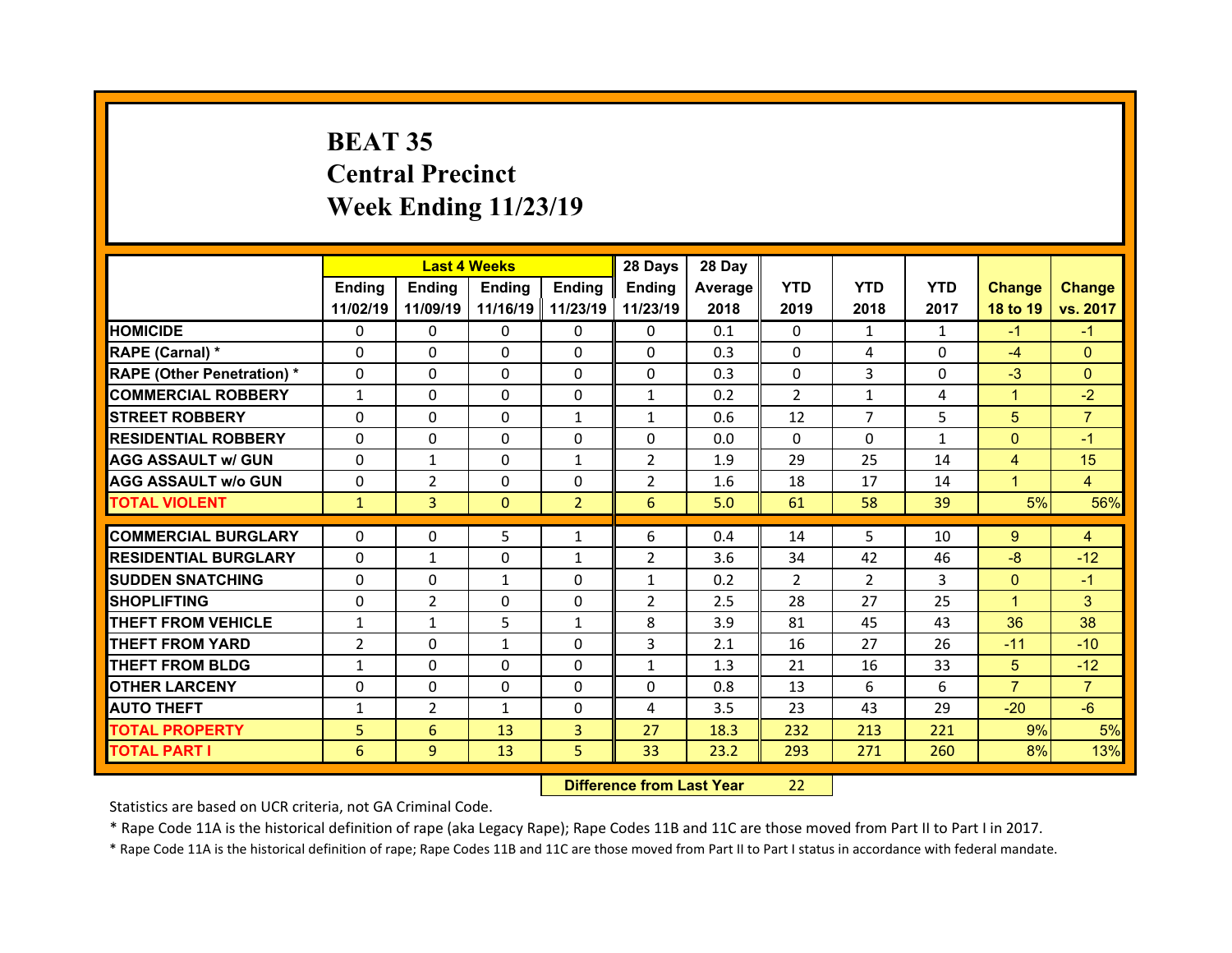# **BEAT 36 Central Precinct Week Ending 11/23/19**

|                                  |                | <b>Last 4 Weeks</b> |                |                | 28 Days                 | 28 Day  |                |                |                |                |                 |
|----------------------------------|----------------|---------------------|----------------|----------------|-------------------------|---------|----------------|----------------|----------------|----------------|-----------------|
|                                  | <b>Ending</b>  | Ending              | Ending         | <b>Ending</b>  | <b>Ending</b>           | Average | <b>YTD</b>     | <b>YTD</b>     | <b>YTD</b>     | <b>Change</b>  | <b>Change</b>   |
|                                  | 11/02/19       | 11/09/19            | 11/16/19       | 11/23/19       | 11/23/19                | 2018    | 2019           | 2018           | 2017           | 18 to 19       | vs. 2017        |
| <b>HOMICIDE</b>                  | $\mathbf{0}$   | 0                   | 0              | 0              | $\mathbf{0}$            | 0.1     | $\mathbf{0}$   | $\Omega$       | $\Omega$       | $\mathbf{0}$   | $\Omega$        |
| RAPE (Carnal) *                  | 0              | 0                   | 0              | 0              | $\Omega$                | 0.2     | 2              | 3              | $\overline{2}$ | $-1$           | $\Omega$        |
| <b>RAPE (Other Penetration)*</b> | $\Omega$       | $\Omega$            | $\Omega$       | $\Omega$       | $\Omega$                | 0.1     | $\Omega$       | $\mathbf{1}$   | $\Omega$       | $-1$           | $\Omega$        |
| <b>COMMERCIAL ROBBERY</b>        | $\Omega$       | $\Omega$            | $\Omega$       | $\Omega$       | $\Omega$                | 0.0     | 3              | $\Omega$       | 3              | 3              | $\Omega$        |
| <b>STREET ROBBERY</b>            | $\Omega$       | $\Omega$            | $\Omega$       | $\Omega$       | $\Omega$                | 0.4     | 6              | 4              | 4              | $\overline{2}$ | $\overline{2}$  |
| <b>RESIDENTIAL ROBBERY</b>       | $\Omega$       | $\Omega$            | $\Omega$       | $\Omega$       | $\Omega$                | 0.4     | $\mathbf{1}$   | 5              | $\mathbf{1}$   | $-4$           | $\Omega$        |
| <b>AGG ASSAULT w/ GUN</b>        | $\mathbf{1}$   | $\mathbf{1}$        | $\Omega$       | $\Omega$       | $\overline{2}$          | 0.7     | 12             | 8              | $\overline{7}$ | $\overline{4}$ | 5               |
| <b>AGG ASSAULT w/o GUN</b>       | 0              | $\mathbf{1}$        | $\mathbf{1}$   | $\Omega$       | $\overline{2}$          | 0.7     | $\overline{7}$ | 8              | 8              | $-1$           | $-1$            |
| <b>TOTAL VIOLENT</b>             | $\mathbf{1}$   | $\overline{2}$      | $\mathbf{1}$   | $\mathbf{0}$   | $\overline{4}$          | 2.5     | 31             | 29             | 25             | 7%             | 24%             |
|                                  |                |                     |                |                |                         |         |                |                |                |                |                 |
| <b>COMMERCIAL BURGLARY</b>       | $\mathbf{1}$   | 0                   | 0              | 0              | $\mathbf{1}$            | 0.5     | 10             | 6              | 10             | 4              | $\Omega$        |
| <b>RESIDENTIAL BURGLARY</b>      | $\Omega$       | 0                   | $\Omega$       | $\Omega$       | $\Omega$                | 1.6     | 26             | 19             | 20             | $\overline{7}$ | 6               |
| <b>SUDDEN SNATCHING</b>          | $\Omega$       | $\Omega$            | $\Omega$       | $\Omega$       | $\Omega$                | 0.2     | $\mathbf{1}$   | $\overline{2}$ | $\overline{2}$ | $-1$           | $-1$            |
| <b>SHOPLIFTING</b>               | $\Omega$       | $\Omega$            | $\overline{2}$ | $\mathbf{1}$   | 3                       | 3.5     | 45             | 40             | 29             | 5 <sup>5</sup> | 16              |
| <b>THEFT FROM VEHICLE</b>        | $\mathbf{1}$   | 0                   | $\mathbf{1}$   | $\Omega$       | $\overline{2}$          | 3.2     | 42             | 38             | 32             | $\overline{4}$ | 10 <sup>°</sup> |
| <b>THEFT FROM YARD</b>           | $\overline{2}$ | $\mathbf{1}$        | $\Omega$       | $\mathbf{1}$   | 4                       | 1.1     | 9              | 12             | 17             | $-3$           | $-8$            |
| <b>THEFT FROM BLDG</b>           | 0              | 0                   | 0              | $\Omega$       | $\Omega$                | 2.1     | 19             | 23             | 18             | $-4$           | $\overline{1}$  |
| <b>OTHER LARCENY</b>             | 0              | $\Omega$            | $\Omega$       | $\Omega$       | $\Omega$                | 0.2     | 3              | 1              | 4              | $\overline{2}$ | $-1$            |
| <b>AUTO THEFT</b>                | $\mathbf{1}$   | 0                   | $\overline{2}$ | $\overline{2}$ | 5                       | 1.8     | 23             | 19             | 22             | $\overline{4}$ | $\overline{1}$  |
| <b>TOTAL PROPERTY</b>            | 5              | $\mathbf{1}$        | 5              | $\overline{4}$ | 15                      | 14.2    | 178            | 160            | 154            | 11%            | 16%             |
| <b>TOTAL PART I</b>              | 6              | 3                   | 6              | $\overline{4}$ | 19                      | 16.7    | 209            | 189            | 179            | 11%            | 17%             |
|                                  |                |                     |                | <b>PASSES</b>  | and Barbara House March |         | $\sim$         |                |                |                |                 |

 **Difference from Last Year**r 20

Statistics are based on UCR criteria, not GA Criminal Code.

\* Rape Code 11A is the historical definition of rape (aka Legacy Rape); Rape Codes 11B and 11C are those moved from Part II to Part I in 2017.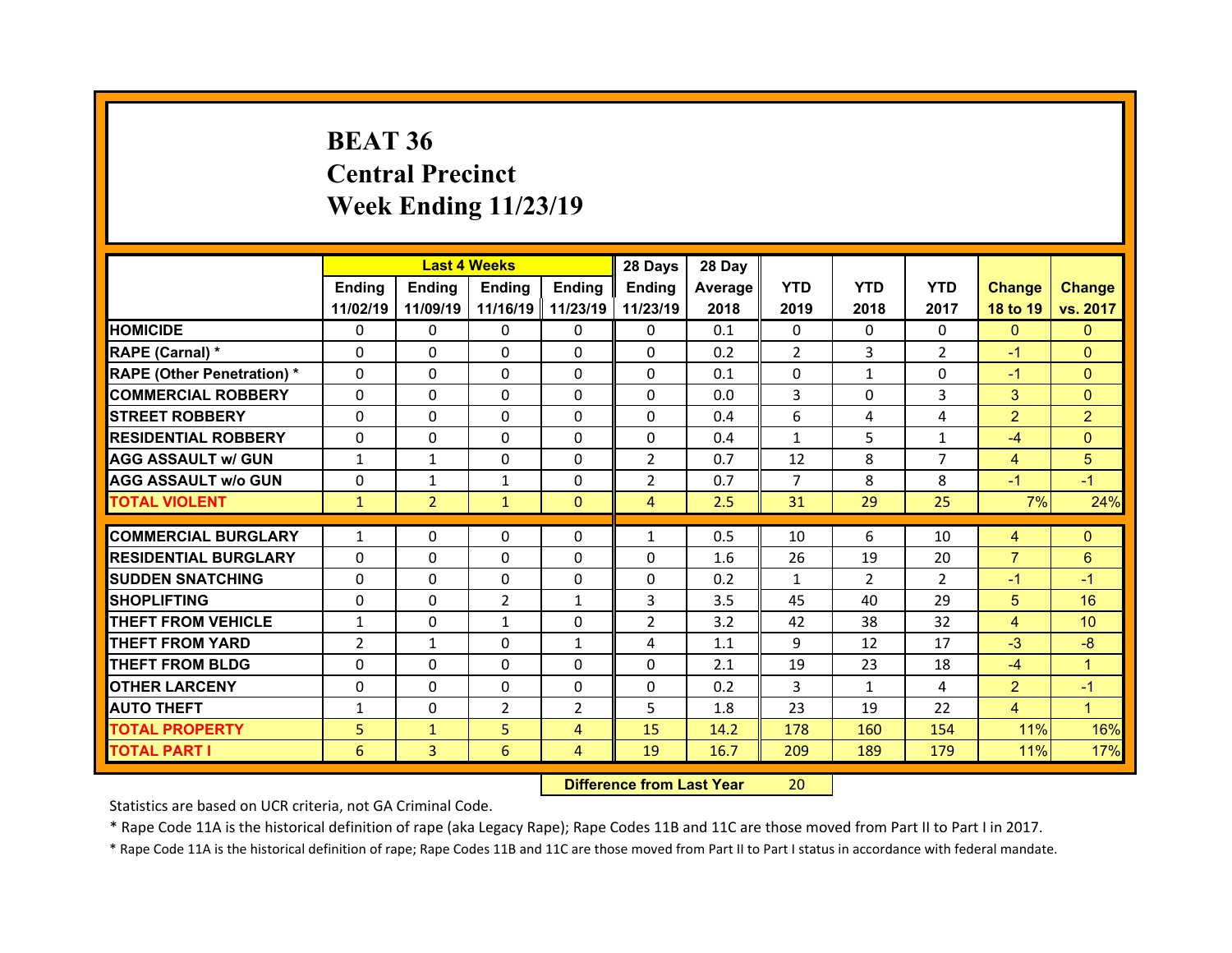# **BEAT 41South Precinct Week Ending 11/23/19**

|                                   |                |               | <b>Last 4 Weeks</b> |                   | 28 Days        | 28 Day  |              |                |               |                |                |
|-----------------------------------|----------------|---------------|---------------------|-------------------|----------------|---------|--------------|----------------|---------------|----------------|----------------|
|                                   | <b>Ending</b>  | <b>Ending</b> | <b>Ending</b>       | <b>Ending</b>     | <b>Ending</b>  | Average | <b>YTD</b>   | <b>YTD</b>     | <b>YTD</b>    | <b>Change</b>  | <b>Change</b>  |
|                                   | 11/02/19       | 11/09/19      |                     | 11/16/19 11/23/19 | 11/23/19       | 2018    | 2019         | 2018           | 2017          | 18 to 19       | vs. 2017       |
| <b>HOMICIDE</b>                   | $\Omega$       | 0             | $\Omega$            | 0                 | $\Omega$       | 0.0     | $\mathbf{1}$ | $\Omega$       | 0             | $\mathbf{1}$   | 1              |
| RAPE (Carnal) *                   | $\Omega$       | 0             | $\Omega$            | 0                 | $\Omega$       | 0.2     | 2            | $\mathbf{1}$   | $\mathbf{1}$  | $\mathbf{1}$   | $\mathbf{1}$   |
| <b>RAPE (Other Penetration) *</b> | $\Omega$       | $\Omega$      | $\Omega$            | $\Omega$          | $\Omega$       | 0.1     | $\Omega$     | 1              | 0             | $-1$           | $\Omega$       |
| <b>COMMERCIAL ROBBERY</b>         | $\Omega$       | $\Omega$      | $\Omega$            | $\Omega$          | $\Omega$       | 0.2     | 6            | $\overline{2}$ | 14            | $\overline{4}$ | $-8$           |
| <b>STREET ROBBERY</b>             | $\Omega$       | $\Omega$      | $\Omega$            | $\Omega$          | $\Omega$       | 0.3     | 10           | 4              | 3             | 6              | $\overline{7}$ |
| <b>RESIDENTIAL ROBBERY</b>        | $\Omega$       | $\Omega$      | $\Omega$            | $\Omega$          | $\Omega$       | 0.1     | $\mathbf{1}$ | $\mathbf{1}$   | $\Omega$      | $\mathbf{0}$   | $\mathbf{1}$   |
| <b>AGG ASSAULT w/ GUN</b>         | $\Omega$       | $\Omega$      | $\Omega$            | $\Omega$          | $\Omega$       | 0.1     | 3            | $\Omega$       | $\mathcal{P}$ | 3              | 1              |
| <b>AGG ASSAULT w/o GUN</b>        | 0              | 0             | $\mathbf{1}$        | $\Omega$          | $\mathbf{1}$   | 0.2     | 10           | 3              | 4             | $\overline{7}$ | 6              |
| <b>TOTAL VIOLENT</b>              | $\mathbf{0}$   | $\mathbf{0}$  | $\mathbf{1}$        | $\Omega$          | $\mathbf{1}$   | 1.1     | 33           | 12             | 24            | 175%           | 38%            |
|                                   |                |               |                     |                   |                |         |              |                |               |                |                |
| <b>COMMERCIAL BURGLARY</b>        | 0              | $\mathbf{1}$  | 0                   | 0                 | $\mathbf{1}$   | 0.8     | 13           | 10             | 16            | 3              | $-3$           |
| <b>RESIDENTIAL BURGLARY</b>       | 0              | $\mathbf{1}$  | 1                   | 0                 | $\overline{2}$ | 1.2     | 10           | 15             | 27            | $-5$           | $-17$          |
| <b>SUDDEN SNATCHING</b>           | 0              | 0             | 0                   | 0                 | 0              | 0.4     | 2            | 4              | 3             | $-2$           | $-1$           |
| <b>SHOPLIFTING</b>                | 0              | $\Omega$      | $\Omega$            | $\Omega$          | 0              | 1.7     | 23           | 19             | 54            | 4              | $-31$          |
| <b>THEFT FROM VEHICLE</b>         | $\overline{2}$ | $\mathbf{1}$  | $\mathbf{1}$        | 0                 | 4              | 3.5     | 66           | 42             | 39            | 24             | 27             |
| <b>THEFT FROM YARD</b>            | $\mathbf{1}$   | $\Omega$      | $\Omega$            | $\mathbf{1}$      | $\overline{2}$ | 1.2     | 10           | 16             | 24            | $-6$           | $-14$          |
| <b>THEFT FROM BLDG</b>            | $\mathbf{1}$   | $\mathbf{1}$  | $\mathbf{1}$        | $\Omega$          | 3              | 2.0     | 39           | 21             | 38            | 18             | $\mathbf{1}$   |
| <b>OTHER LARCENY</b>              | $\Omega$       | $\Omega$      | $\Omega$            | $\Omega$          | $\Omega$       | 0.4     | 4            | 3              | 3             | $\mathbf{1}$   | 1              |
|                                   |                |               |                     |                   | $\mathbf{1}$   | 0.8     | 18           | 11             | 17            | $\overline{7}$ | $\mathbf{1}$   |
| <b>AUTO THEFT</b>                 | 0              | $\mathbf{1}$  | 0                   | 0                 |                |         |              |                |               |                |                |
| <b>TOTAL PROPERTY</b>             | 4              | 5             | $\overline{3}$      | $\mathbf{1}$      | 13             | 11.9    | 185          | 141            | 221           | 31%            | $-16%$         |
| TOTAL PART I                      | 4              | 5             | 4                   | $\mathbf{1}$      | 14             | 13.0    | 218          | 153            | 245           | 42%            | $-11%$         |

 **Difference from Last Year**r 65

Statistics are based on UCR criteria, not GA Criminal Code.

\* Rape Code 11A is the historical definition of rape (aka Legacy Rape); Rape Codes 11B and 11C are those moved from Part II to Part I in 2017.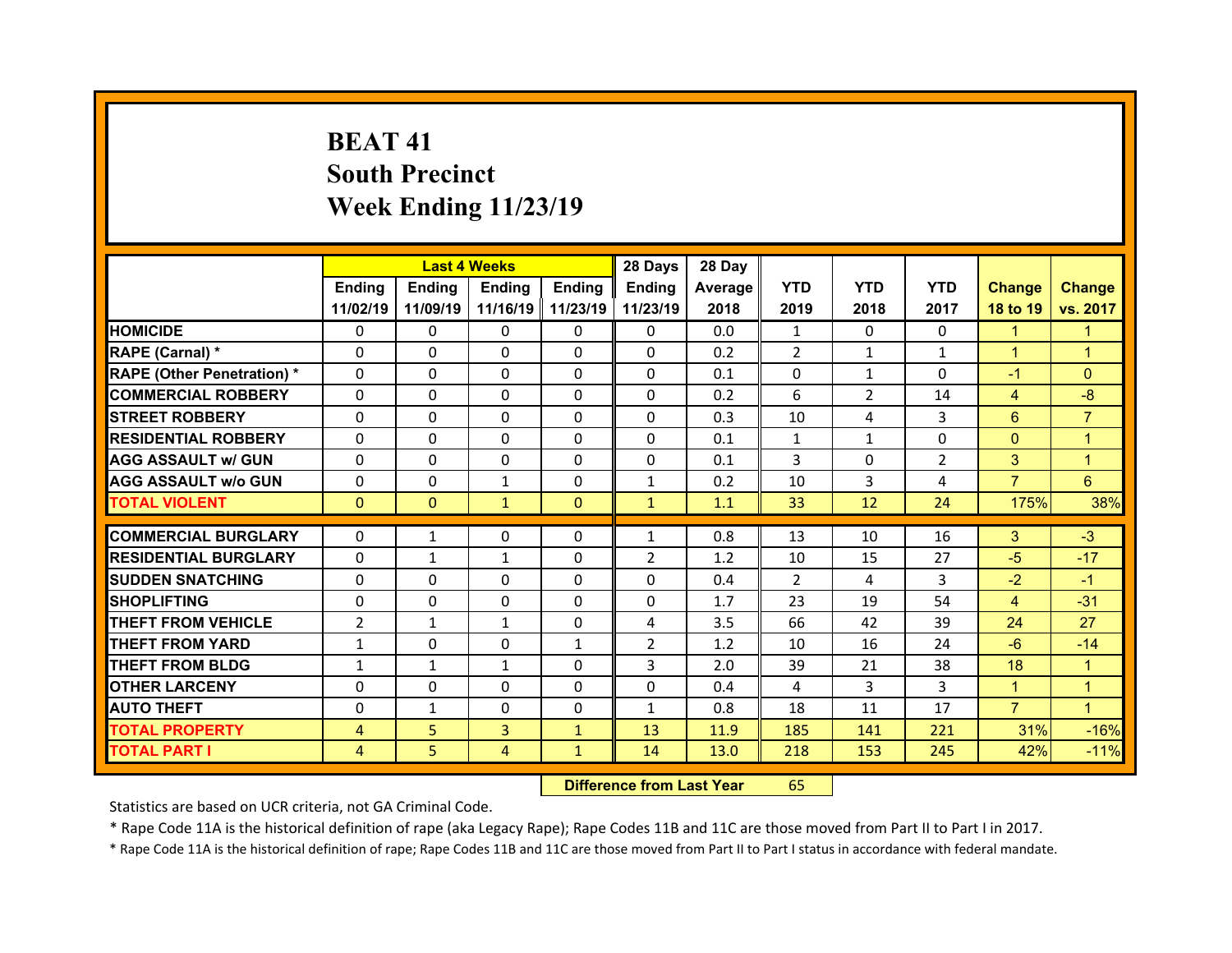# **BEAT 42South Precinct Week Ending 11/23/19**

|                                   |                | <b>Last 4 Weeks</b> |               |                     | 28 Days        | 28 Day  |                |                |                |                |                |
|-----------------------------------|----------------|---------------------|---------------|---------------------|----------------|---------|----------------|----------------|----------------|----------------|----------------|
|                                   | Ending         | <b>Ending</b>       | <b>Ending</b> | Ending              | Ending         | Average | <b>YTD</b>     | <b>YTD</b>     | <b>YTD</b>     | <b>Change</b>  | <b>Change</b>  |
|                                   | 11/02/19       | 11/09/19            |               | 11/16/19   11/23/19 | 11/23/19       | 2018    | 2019           | 2018           | 2017           | 18 to 19       | vs. 2017       |
| <b>HOMICIDE</b>                   | $\Omega$       | $\Omega$            | 0             | $\mathbf{1}$        | $\mathbf{1}$   | 0.0     | $\mathbf{1}$   | $\Omega$       | $\Omega$       | $\mathbf{1}$   | 1              |
| RAPE (Carnal) *                   | $\Omega$       | $\Omega$            | $\mathbf{1}$  | $\Omega$            | $\mathbf{1}$   | 0.2     | 3              | $\overline{2}$ | $\mathbf{1}$   | $\mathbf{1}$   | $\overline{2}$ |
| <b>RAPE (Other Penetration) *</b> | $\Omega$       | $\Omega$            | $\Omega$      | $\Omega$            | $\Omega$       | 0.2     | $\mathbf{1}$   | 3              | $\Omega$       | $-2$           | 1              |
| <b>COMMERCIAL ROBBERY</b>         | $\Omega$       | $\Omega$            | $\mathbf{0}$  | $\Omega$            | $\Omega$       | 0.3     | 3              | $\overline{2}$ | 5              | $\mathbf{1}$   | $-2$           |
| <b>STREET ROBBERY</b>             | $\Omega$       | $\Omega$            | $\mathbf{1}$  | $\Omega$            | $\mathbf{1}$   | 0.4     | 5              | 5.             | 4              | $\mathbf{0}$   | $\overline{1}$ |
| <b>RESIDENTIAL ROBBERY</b>        | $\Omega$       | $\Omega$            | $\mathbf{0}$  | $\Omega$            | $\Omega$       | 0.0     | $\mathbf{1}$   | $\Omega$       | $\mathbf{1}$   | $\mathbf{1}$   | $\Omega$       |
| <b>AGG ASSAULT w/ GUN</b>         | $\Omega$       | $\Omega$            | $\Omega$      | $\Omega$            | $\Omega$       | 0.3     | 6              | 3              | 3              | 3              | 3              |
| <b>AGG ASSAULT w/o GUN</b>        | $\Omega$       | $\Omega$            | $\mathbf{1}$  | $\Omega$            | $\mathbf{1}$   | 0.7     | $\overline{7}$ | 9              | $\overline{2}$ | $-2$           | 5              |
| <b>TOTAL VIOLENT</b>              | $\mathbf{0}$   | $\mathbf{0}$        | 3             | $\mathbf{1}$        | $\overline{4}$ | 2.1     | 27             | 24             | 16             | 13%            | 69%            |
| <b>COMMERCIAL BURGLARY</b>        | $\overline{2}$ | 0                   | $\mathbf{1}$  | $\mathbf{0}$        | 3              | 1.0     | 10             | 12             | 13             | $-2$           | $-3$           |
|                                   |                |                     |               |                     |                |         |                |                |                |                |                |
| <b>RESIDENTIAL BURGLARY</b>       | 0              | 0                   | $\Omega$      | $\Omega$            | 0              | 0.6     | 9              | 6              | $\overline{7}$ | 3              | $\overline{2}$ |
| <b>SUDDEN SNATCHING</b>           | $\mathbf{0}$   | 0                   | $\mathbf{0}$  | $\Omega$            | $\Omega$       | 0.2     | $\mathcal{P}$  | $\mathcal{P}$  | 4              | $\Omega$       | $-2$           |
| <b>SHOPLIFTING</b>                | $\mathbf{1}$   | $\overline{2}$      | $\mathbf{1}$  | 6                   | 10             | 27.6    | 219            | 305            | 303            | $-86$          | $-84$          |
| <b>THEFT FROM VEHICLE</b>         | $\mathbf{1}$   | $\mathbf{1}$        | $\mathbf{1}$  | $\Omega$            | 3              | 3.9     | 40             | 47             | 56             | $-7$           | $-16$          |
| <b>THEFT FROM YARD</b>            | $\Omega$       | $\Omega$            | $\mathbf{1}$  | $\Omega$            | $\mathbf{1}$   | 1.0     | $\overline{7}$ | 12             | 12             | $-5$           | $-5$           |
| <b>THEFT FROM BLDG</b>            | $\mathbf{0}$   | 0                   | $\mathbf{1}$  | $\mathbf{1}$        | $\overline{2}$ | 1.8     | 27             | 20             | 37             | $\overline{7}$ | $-10$          |
| <b>OTHER LARCENY</b>              | $\Omega$       | $\mathbf{1}$        | $\Omega$      | $\Omega$            | $\mathbf{1}$   | 0.1     | 9              | $\mathbf{1}$   | 5.             | 8              | $\overline{4}$ |
| <b>AUTO THEFT</b>                 | $\mathbf{1}$   | $\mathbf{1}$        | 0             | $\mathbf{1}$        | 3              | 1.8     | 24             | 19             | 18             | 5              | 6              |
| <b>TOTAL PROPERTY</b>             | 5              | 5                   | 5             | 8                   | 23             | 37.9    | 347            | 424            | 455            | $-18%$         | $-24%$         |
| <b>TOTAL PART I</b>               | 5              | 5                   | 8             | 9                   | 27             | 40.0    | 374            | 448            | 471            | $-17%$         | $-21%$         |

 **Difference from Last Year**‐74

Statistics are based on UCR criteria, not GA Criminal Code.

\* Rape Code 11A is the historical definition of rape (aka Legacy Rape); Rape Codes 11B and 11C are those moved from Part II to Part I in 2017.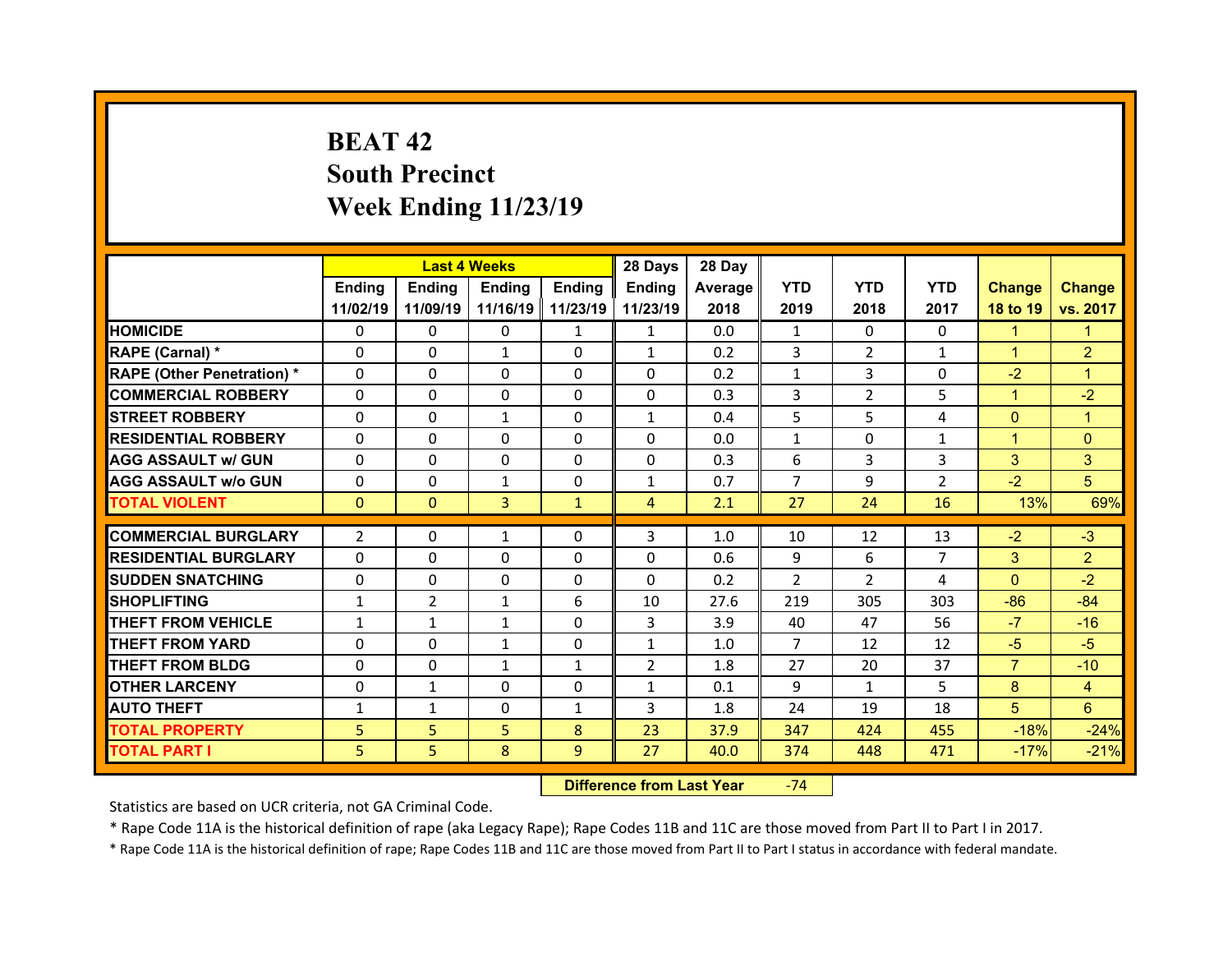# **BEAT 43 South Precinct Week Ending 11/23/19**

|                                  |                |                | <b>Last 4 Weeks</b> |                | 28 Days        | 28 Day  |                |                |                |                |                |
|----------------------------------|----------------|----------------|---------------------|----------------|----------------|---------|----------------|----------------|----------------|----------------|----------------|
|                                  | Ending         | Ending         | Ending              | <b>Ending</b>  | Ending         | Average | <b>YTD</b>     | <b>YTD</b>     | <b>YTD</b>     | <b>Change</b>  | <b>Change</b>  |
|                                  | 11/02/19       | 11/09/19       | 11/16/19            | 11/23/19       | 11/23/19       | 2018    | 2019           | 2018           | 2017           | 18 to 19       | vs. 2017       |
| <b>HOMICIDE</b>                  | $\Omega$       | 0              | 1                   | $\Omega$       | $\mathbf{1}$   | 0.1     | $\overline{2}$ | 1              | $\Omega$       | $\mathbf{1}$   | $\overline{2}$ |
| RAPE (Carnal) *                  | 0              | $\Omega$       | $\mathbf{0}$        | $\Omega$       | 0              | 0.2     | $\overline{2}$ | $\overline{2}$ | $\Omega$       | $\mathbf{0}$   | $\overline{2}$ |
| <b>RAPE (Other Penetration)*</b> | 0              | $\Omega$       | $\Omega$            | $\Omega$       | 0              | 0.0     | $\mathbf{1}$   | $\Omega$       | $\mathbf{1}$   | $\mathbf{1}$   | $\Omega$       |
| <b>COMMERCIAL ROBBERY</b>        | $\Omega$       | 0              | $\Omega$            | $\Omega$       | 0              | 0.3     | 3              | 3              | 4              | $\mathbf{0}$   | $-1$           |
| <b>STREET ROBBERY</b>            | $\Omega$       | $\Omega$       | $\mathbf{0}$        | $\Omega$       | 0              | 0.5     | 5              | $\overline{7}$ | 6              | $-2$           | $-1$           |
| <b>RESIDENTIAL ROBBERY</b>       | $\Omega$       | $\Omega$       | $\mathbf{0}$        | $\Omega$       | $\Omega$       | 0.3     | $\mathbf{1}$   | 4              | $\mathbf{1}$   | $-3$           | $\Omega$       |
| <b>AGG ASSAULT w/ GUN</b>        | $\Omega$       | 0              | 0                   | $\Omega$       | $\Omega$       | 0.5     | 10             | 5.             | 6              | 5              | 4              |
| <b>AGG ASSAULT w/o GUN</b>       | $\Omega$       | $\Omega$       | $\mathbf{1}$        | $\Omega$       | $\mathbf{1}$   | 0.9     | 16             | 9              | $\overline{7}$ | $\overline{7}$ | 9 <sup>°</sup> |
| <b>TOTAL VIOLENT</b>             | $\mathbf{0}$   | $\mathbf{0}$   | $\overline{2}$      | $\mathbf{0}$   | 2 <sup>1</sup> | 2.8     | 40             | 31             | 25             | 29%            | 60%            |
| <b>COMMERCIAL BURGLARY</b>       |                |                |                     |                |                |         |                |                |                |                |                |
|                                  | $\mathbf{1}$   | 0              | 0                   | 0              | $\mathbf{1}$   | 1.2     | 12             | 15             | 13             | $-3$           | $-1$           |
| <b>RESIDENTIAL BURGLARY</b>      | $\mathbf{1}$   | 0              | 0                   | $\Omega$       | $\mathbf{1}$   | 2.5     | 24             | 30             | 32             | $-6$           | $-8$           |
| <b>SUDDEN SNATCHING</b>          | 0              | $\Omega$       | $\Omega$            | $\Omega$       | 0              | 0.3     | $\overline{2}$ | 4              | $\overline{2}$ | $-2$           | $\Omega$       |
| <b>SHOPLIFTING</b>               | $\mathbf{1}$   | $\mathbf{1}$   | $\mathbf{1}$        | $\overline{2}$ | 5              | 4.7     | 84             | 47             | 53             | 37             | 31             |
| <b>THEFT FROM VEHICLE</b>        | $\overline{2}$ | $\mathbf{1}$   | 0                   | $\Omega$       | 3              | 3.8     | 34             | 47             | 62             | $-13$          | $-28$          |
| <b>THEFT FROM YARD</b>           | 0              | 0              | 0                   | $\Omega$       | 0              | 1.7     | 14             | 20             | 13             | $-6$           | 1              |
| <b>THEFT FROM BLDG</b>           | $\Omega$       | 0              | $\mathbf{0}$        | $\Omega$       | 0              | 2.3     | 26             | 28             | 32             | $-2$           | $-6$           |
| <b>OTHER LARCENY</b>             | 0              | 0              | $\Omega$            | $\Omega$       | 0              | 0.2     | 5              | 3              | 3              | $\overline{2}$ | $\overline{2}$ |
|                                  |                | 0              | $\mathbf{1}$        | 1              | $\overline{2}$ | 2.0     | 18             | 25             | 25             | $-7$           | $-7$           |
| <b>AUTO THEFT</b>                | 0              |                |                     |                |                |         |                |                |                |                |                |
| <b>TOTAL PROPERTY</b>            | 5              | $\overline{2}$ | $\overline{2}$      | $\overline{3}$ | 12             | 18.6    | 219            | 219            | 235            | 0%             | $-7%$          |
| <b>TOTAL PART I</b>              | 5              | $\overline{2}$ | 4                   | 3              | 14             | 21.4    | 259            | 250            | 260            | 4%             | 0%             |

 **Difference from Last Year**r 9

Statistics are based on UCR criteria, not GA Criminal Code.

\* Rape Code 11A is the historical definition of rape (aka Legacy Rape); Rape Codes 11B and 11C are those moved from Part II to Part I in 2017.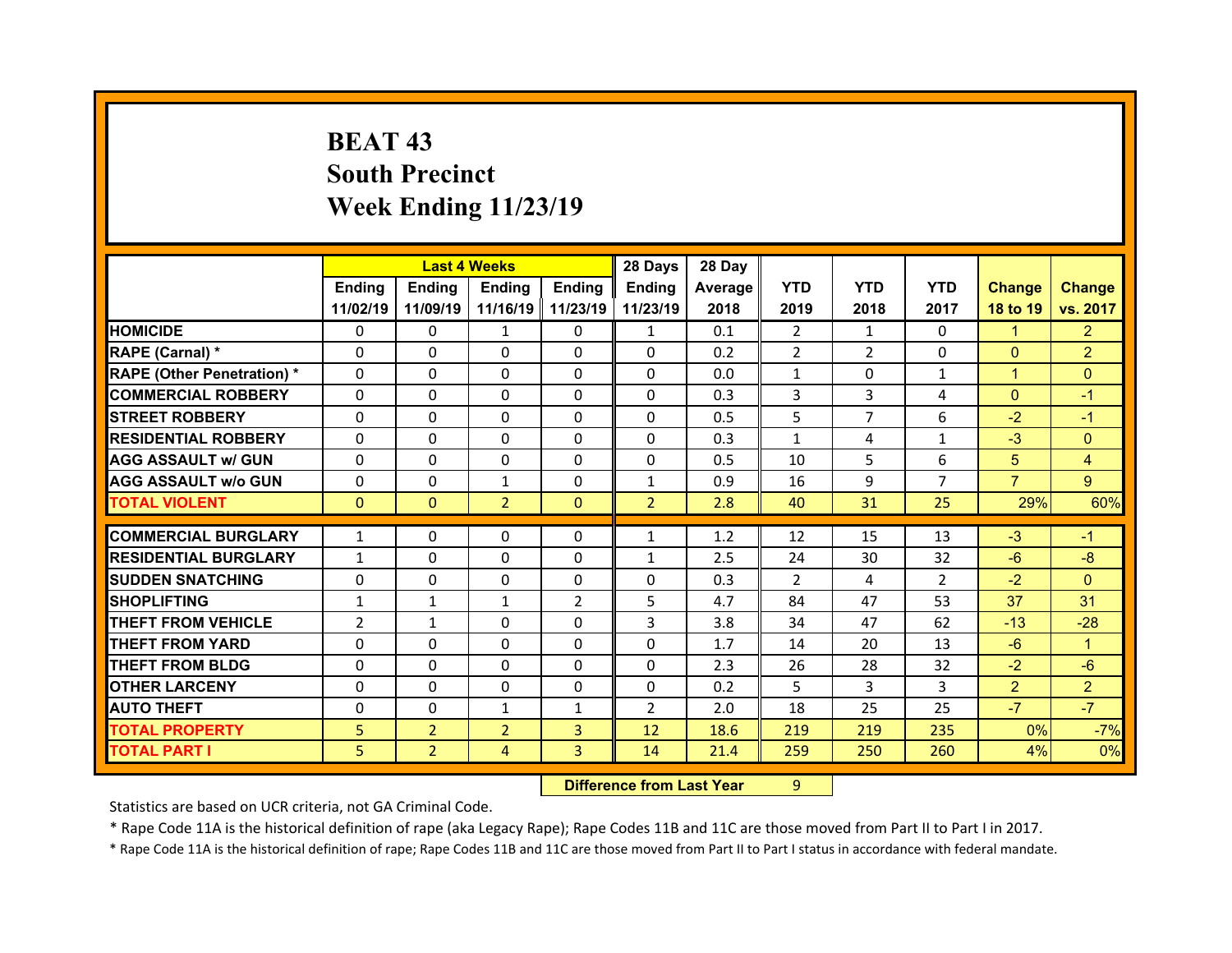# **BEAT 44South Precinct Week Ending 11/23/19**

|                                  |                | <b>Last 4 Weeks</b> |                   |                | 28 Days             | 28 Day     |            |                |                |                 |                 |
|----------------------------------|----------------|---------------------|-------------------|----------------|---------------------|------------|------------|----------------|----------------|-----------------|-----------------|
|                                  | Ending         | Ending              | Ending            | <b>Ending</b>  | Ending              | Average    | <b>YTD</b> | <b>YTD</b>     | <b>YTD</b>     | <b>Change</b>   | <b>Change</b>   |
|                                  | 11/02/19       | 11/09/19            | 11/16/19 11/23/19 |                | 11/23/19            | 2018       | 2019       | 2018           | 2017           | 18 to 19        | vs. 2017        |
| <b>HOMICIDE</b>                  | $\Omega$       | 0                   | $\Omega$          | $\Omega$       | 0                   | 0.1        | 1          | 1              | $\Omega$       | $\mathbf{0}$    | 1               |
| RAPE (Carnal) *                  | 0              | $\mathbf{1}$        | $\mathbf{0}$      | $\Omega$       | $\mathbf{1}$        | 0.2        | 3          | $\overline{2}$ | $\mathbf{1}$   | $\mathbf{1}$    | $\overline{2}$  |
| <b>RAPE (Other Penetration)*</b> | 0              | $\Omega$            | $\Omega$          | $\Omega$       | $\Omega$            | 0.2        | $\Omega$   | $\overline{2}$ | $\Omega$       | $-2$            | $\Omega$        |
| <b>COMMERCIAL ROBBERY</b>        | $\Omega$       | 0                   | $\Omega$          | $\Omega$       | 0                   | 0.1        | $\Omega$   | $\mathbf{1}$   | $\overline{2}$ | $-1$            | $-2$            |
| <b>STREET ROBBERY</b>            | $\Omega$       | $\Omega$            | $\mathbf{0}$      | $\mathbf{1}$   | $\mathbf{1}$        | 0.4        | 6          | 5              | 6              | $\mathbf{1}$    | $\Omega$        |
| <b>RESIDENTIAL ROBBERY</b>       | $\Omega$       | $\Omega$            | $\Omega$          | $\Omega$       | $\Omega$            | 0.4        | $\Omega$   | 5.             | $\Omega$       | $-5$            | $\Omega$        |
| <b>AGG ASSAULT w/ GUN</b>        | $\mathbf{1}$   | 0                   | $\Omega$          | $\Omega$       | $\mathbf{1}$        | 0.7        | 11         | $\overline{7}$ | 8              | $\overline{4}$  | 3               |
| <b>AGG ASSAULT w/o GUN</b>       | $\Omega$       | $\Omega$            | $\mathbf{0}$      | $\Omega$       | $\Omega$            | 1.0        | 19         | 11             | 4              | 8               | 15              |
| <b>TOTAL VIOLENT</b>             | $\mathbf{1}$   | $\mathbf{1}$        | $\mathbf{0}$      | $\mathbf{1}$   | 3                   | 3.0        | 40         | 34             | 21             | 18%             | 90%             |
| <b>COMMERCIAL BURGLARY</b>       |                |                     |                   |                |                     |            |            |                |                |                 |                 |
|                                  | 0              | 0                   | 1                 | 0              | $\mathbf{1}$        | 0.2        | 11         | $\mathbf{1}$   | $\mathbf{1}$   | 10 <sup>°</sup> | 10 <sup>°</sup> |
| <b>RESIDENTIAL BURGLARY</b>      | $\mathbf{1}$   | 0                   | $\mathbf{1}$      | $\Omega$       | $\overline{2}$<br>0 | 2.8<br>0.0 | 19         | 34             | 36             | $-15$<br>3      | $-17$           |
| <b>SUDDEN SNATCHING</b>          | 0              | $\Omega$            | $\Omega$          | $\Omega$       |                     |            | 3          | $\Omega$       | $\Omega$       |                 | 3               |
|                                  |                |                     |                   |                |                     |            |            |                |                |                 |                 |
| <b>SHOPLIFTING</b>               | $\mathbf{1}$   | $\Omega$            | 0                 | $\Omega$       | $\mathbf{1}$        | 4.2        | 31         | 54             | 16             | $-23$           | 15              |
| <b>THEFT FROM VEHICLE</b>        | 0              | $\overline{2}$      | 0                 | $\mathbf{1}$   | 3                   | 5.5        | 78         | 67             | 67             | 11              | 11              |
| <b>THEFT FROM YARD</b>           | $\mathbf{1}$   | $\Omega$            | 0                 | $\Omega$       | $\mathbf{1}$        | 1.0        | 9          | 13             | 11             | $-4$            | $-2$            |
| <b>THEFT FROM BLDG</b>           | $\mathbf{1}$   | 0                   | $\mathbf{0}$      | $\Omega$       | $\mathbf{1}$        | 0.9        | 18         | 11             | 26             | $\overline{7}$  | $-8$            |
| <b>OTHER LARCENY</b>             | $\Omega$       | 0                   | $\mathbf{1}$      | $\Omega$       | $\mathbf{1}$        | 0.5        | 10         | 6              | 4              | $\overline{4}$  | 6               |
| <b>AUTO THEFT</b>                | $\overline{2}$ | $\mathbf{1}$        | 3                 | $\mathbf{0}$   | 6                   | 1.6        | 31         | 20             | 23             | 11              | 8               |
| <b>TOTAL PROPERTY</b>            | 6              | $\overline{3}$      | 6                 | $\mathbf{1}$   | 16                  | 16.8       | 210        | 206            | 184            | 2%              | 14%             |
| <b>TOTAL PART I</b>              | $\overline{7}$ | $\overline{4}$      | 6                 | $\overline{2}$ | 19                  | 19.8       | 250        | 240            | 205            | 4%              | 22%             |

 **Difference from Last Year**r 10

Statistics are based on UCR criteria, not GA Criminal Code.

\* Rape Code 11A is the historical definition of rape (aka Legacy Rape); Rape Codes 11B and 11C are those moved from Part II to Part I in 2017.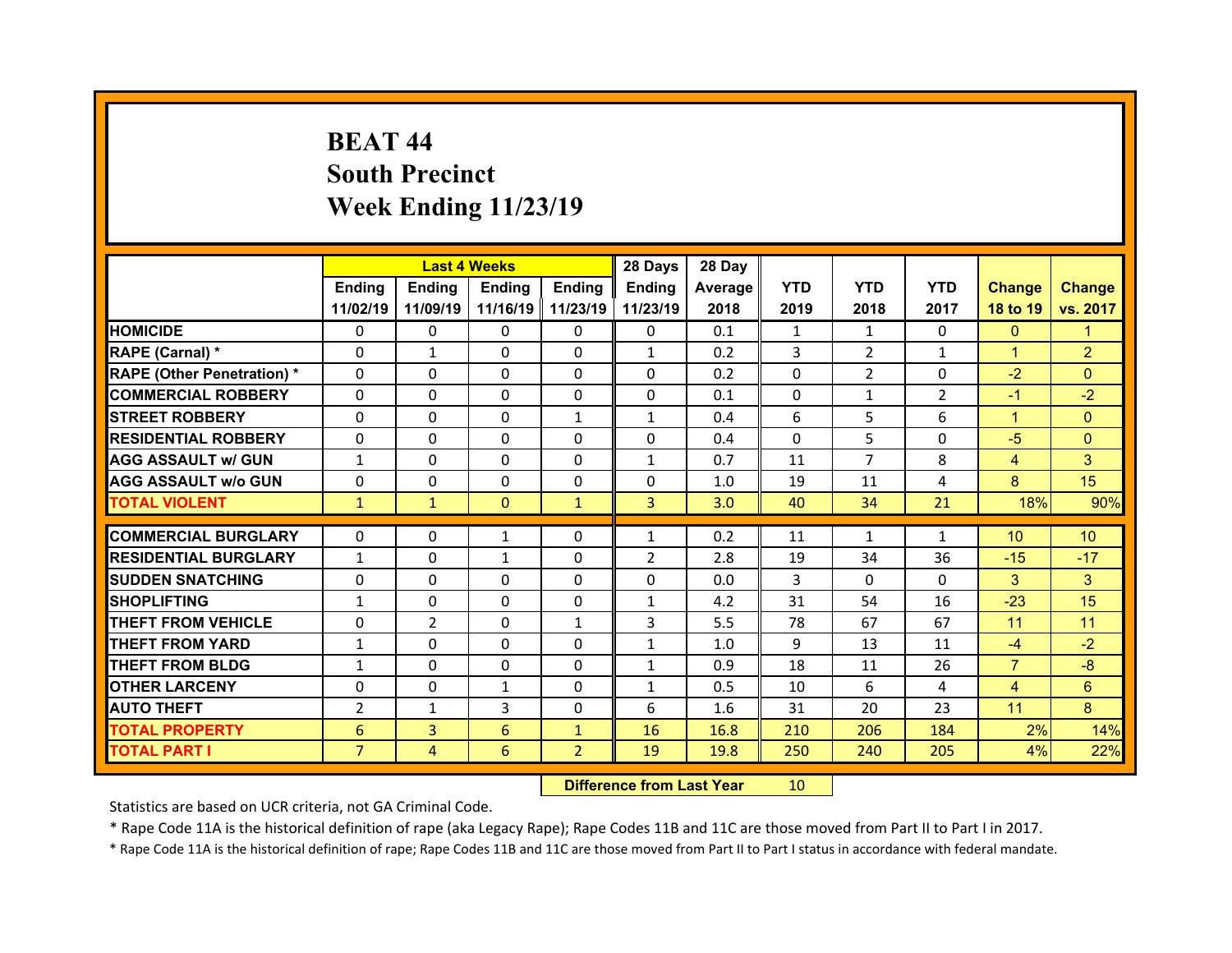# **BEAT 45South Precinct Week Ending 11/23/19**

|                                   |              | <b>Last 4 Weeks</b> |               |                     | 28 Days        | 28 Day  |                |              |                |               |                |
|-----------------------------------|--------------|---------------------|---------------|---------------------|----------------|---------|----------------|--------------|----------------|---------------|----------------|
|                                   | Ending       | <b>Ending</b>       | <b>Ending</b> | Ending              | Ending         | Average | <b>YTD</b>     | <b>YTD</b>   | <b>YTD</b>     | <b>Change</b> | <b>Change</b>  |
|                                   | 11/02/19     | 11/09/19            |               | 11/16/19   11/23/19 | 11/23/19       | 2018    | 2019           | 2018         | 2017           | 18 to 19      | vs. 2017       |
| <b>HOMICIDE</b>                   | $\Omega$     | $\Omega$            | 0             | $\mathbf{0}$        | 0              | 0.1     | $\Omega$       | 1            | $\mathbf{1}$   | $-1$          | $-1$           |
| RAPE (Carnal) *                   | $\Omega$     | $\Omega$            | $\Omega$      | $\Omega$            | 0              | 0.2     | $\Omega$       | 3            | $\overline{2}$ | $-3$          | $-2$           |
| <b>RAPE (Other Penetration) *</b> | $\Omega$     | $\Omega$            | $\Omega$      | $\Omega$            | $\Omega$       | 0.2     | $\Omega$       | 3            | $\Omega$       | $-3$          | $\Omega$       |
| <b>COMMERCIAL ROBBERY</b>         | $\Omega$     | $\Omega$            | $\mathbf{0}$  | $\Omega$            | $\Omega$       | 0.2     | $\overline{2}$ | 3            | 3              | $-1$          | $-1$           |
| <b>STREET ROBBERY</b>             | $\Omega$     | $\Omega$            | $\Omega$      | $\Omega$            | $\Omega$       | 0.3     | 3              | 4            | 8              | $-1$          | $-5$           |
| <b>RESIDENTIAL ROBBERY</b>        | $\Omega$     | $\Omega$            | $\mathbf{0}$  | $\Omega$            | 0              | 0.1     | $\mathbf{1}$   | $\Omega$     | $\mathbf{1}$   | $\mathbf{1}$  | $\Omega$       |
| <b>AGG ASSAULT w/ GUN</b>         | $\Omega$     | $\overline{2}$      | $\Omega$      | $\mathbf{1}$        | 3              | 0.2     | 8              | 3            | 9              | 5             | $-1$           |
| <b>AGG ASSAULT w/o GUN</b>        | $\Omega$     | $\Omega$            | $\mathbf{1}$  | $\mathbf{1}$        | $\overline{2}$ | 0.6     | $\overline{7}$ | 8            | 3              | $-1$          | $\overline{4}$ |
| <b>TOTAL VIOLENT</b>              | $\mathbf{0}$ | $\overline{2}$      | $\mathbf{1}$  | $\overline{2}$      | 5              | 2.0     | 21             | 25           | 27             | $-16%$        | $-22%$         |
| <b>COMMERCIAL BURGLARY</b>        | $\Omega$     |                     |               |                     |                | 0.5     | 2              | 6            | 6              |               | $-4$           |
|                                   |              | 0                   | 0             | $\mathbf{0}$        | 0              |         |                |              |                | $-4$          |                |
| <b>RESIDENTIAL BURGLARY</b>       | 0            | 0                   | $\mathbf{1}$  | $\Omega$            | $\mathbf{1}$   | 2.7     | 13             | 32           | 42             | $-19$         | $-29$          |
| <b>SUDDEN SNATCHING</b>           | $\mathbf{0}$ | 0                   | $\mathbf{0}$  | $\Omega$            | $\Omega$       | 0.2     | $\mathbf{1}$   | $\mathbf{1}$ | $\Omega$       | $\Omega$      | $\mathbf{1}$   |
| <b>SHOPLIFTING</b>                | 3            | $\overline{2}$      | 3             | $\overline{2}$      | 10             | 5.4     | 102            | 59           | 68             | 43            | 34             |
| <b>THEFT FROM VEHICLE</b>         | $\mathbf{1}$ | $\Omega$            | $\mathbf{0}$  | $\mathbf{1}$        | $\overline{2}$ | 3.6     | 35             | 45           | 72             | $-10$         | $-37$          |
| <b>THEFT FROM YARD</b>            | $\Omega$     | $\Omega$            | $\Omega$      | $\Omega$            | 0              | 1.8     | 15             | 21           | 16             | $-6$          | $-1$           |
| <b>THEFT FROM BLDG</b>            | $\mathbf{0}$ | 0                   | $\mathbf{0}$  | $\mathbf{0}$        | 0              | 1.6     | 12             | 17           | 22             | $-5$          | $-10$          |
| <b>OTHER LARCENY</b>              | $\Omega$     | 0                   | $\Omega$      | $\mathbf{1}$        | $\mathbf{1}$   | 0.4     | 4              | 5            | 8              | $-1$          | $-4$           |
| <b>AUTO THEFT</b>                 | $\mathbf{0}$ | $\mathbf{1}$        | 0             | $\mathbf{0}$        | $\mathbf{1}$   | 1.6     | 10             | 18           | 25             | $-8-$         | $-15$          |
| <b>TOTAL PROPERTY</b>             | 4            | 3                   | 4             | $\overline{4}$      | 15             | 17.7    | 194            | 204          | 259            | $-5%$         | $-25%$         |
| <b>TOTAL PART I</b>               | 4            | 5                   | 5             | 6                   | 20             | 19.7    | 215            | 229          | 286            | $-6%$         | $-25%$         |

 **Difference from Last Year**r -14

Statistics are based on UCR criteria, not GA Criminal Code.

\* Rape Code 11A is the historical definition of rape (aka Legacy Rape); Rape Codes 11B and 11C are those moved from Part II to Part I in 2017.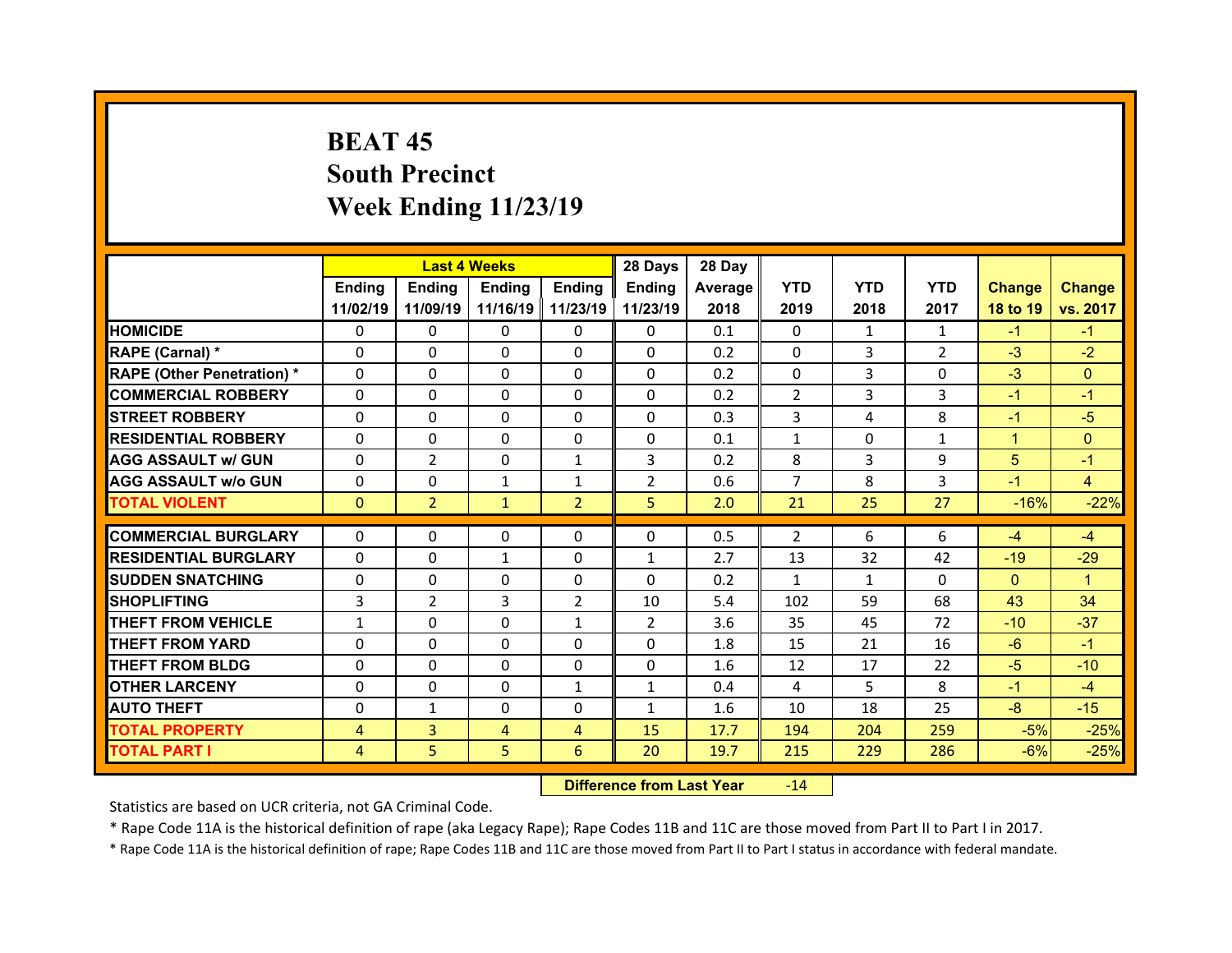# **BEAT 46South Precinct Week Ending 11/23/19**

|                                   |              | <b>Last 4 Weeks</b> |               |                     | 28 Days        | 28 Day  |                |                |                |                |                |
|-----------------------------------|--------------|---------------------|---------------|---------------------|----------------|---------|----------------|----------------|----------------|----------------|----------------|
|                                   | Ending       | Ending              | <b>Ending</b> | <b>Ending</b>       | Ending         | Average | <b>YTD</b>     | <b>YTD</b>     | <b>YTD</b>     | <b>Change</b>  | <b>Change</b>  |
|                                   | 11/02/19     | 11/09/19            |               | 11/16/19   11/23/19 | 11/23/19       | 2018    | 2019           | 2018           | 2017           | 18 to 19       | vs. 2017       |
| <b>HOMICIDE</b>                   | $\Omega$     | 0                   | $\Omega$      | $\Omega$            | 0              | 0.1     | $\overline{2}$ | 1              | $\mathcal{P}$  | $\mathbf{1}$   | $\mathbf{0}$   |
| RAPE (Carnal) *                   | $\Omega$     | $\Omega$            | $\mathbf{0}$  | $\Omega$            | 0              | 0.1     | 2              | $\mathbf{1}$   | 3              | $\mathbf{1}$   | $-1$           |
| <b>RAPE (Other Penetration) *</b> | $\Omega$     | $\Omega$            | $\Omega$      | $\Omega$            | 0              | 0.2     | $\Omega$       | 3              | $\mathbf{1}$   | $-3$           | $-1$           |
| <b>COMMERCIAL ROBBERY</b>         | $\Omega$     | $\Omega$            | $\mathbf{0}$  | $\Omega$            | $\Omega$       | 0.2     | 2              | 3              | 5              | $-1$           | $-3$           |
| <b>STREET ROBBERY</b>             | $\Omega$     | $\Omega$            | $\Omega$      | $\Omega$            | $\Omega$       | 0.5     | 2              | $\overline{7}$ | 6              | $-5$           | $-4$           |
| <b>RESIDENTIAL ROBBERY</b>        | $\Omega$     | $\Omega$            | $\mathbf{0}$  | $\Omega$            | $\Omega$       | 0.0     | $\Omega$       | $\Omega$       | $\mathbf{1}$   | $\overline{0}$ | $-1$           |
| <b>AGG ASSAULT w/ GUN</b>         | $\Omega$     | $\Omega$            | $\Omega$      | $\Omega$            | $\Omega$       | 0.5     | $\overline{7}$ | $\overline{7}$ | 4              | $\overline{0}$ | 3              |
| <b>AGG ASSAULT w/o GUN</b>        | 0            | 0                   | $\mathbf{0}$  | $\Omega$            | $\Omega$       | 0.7     | 13             | 10             | 15             | 3              | $-2$           |
| <b>TOTAL VIOLENT</b>              | $\mathbf{0}$ | $\mathbf{0}$        | $\mathbf{0}$  | $\mathbf{0}$        | $\Omega$       | 2.4     | 28             | 32             | 37             | $-13%$         | $-24%$         |
|                                   |              |                     |               |                     |                |         |                |                |                |                |                |
| <b>COMMERCIAL BURGLARY</b>        | 0            | 0                   | 0             | $\mathbf{0}$        | 0              | 1.3     | 8              | 14             | $\overline{7}$ | $-6$           | $\mathbf{1}$   |
| <b>RESIDENTIAL BURGLARY</b>       | 0            | $\Omega$            | 0             | 2                   | $\overline{2}$ | 3.9     | 25             | 48             | 28             | $-23$          | $-3$           |
| <b>SUDDEN SNATCHING</b>           | 0            | 0                   | 0             | $\Omega$            | 0              | 0.1     | 4              | $\mathbf{1}$   | $\mathcal{P}$  | 3              | $\overline{2}$ |
| <b>SHOPLIFTING</b>                | 0            | $\mathbf{1}$        | 2             | 2                   | 5              | 9.7     | 112            | 115            | 123            | $-3$           | $-11$          |
| <b>THEFT FROM VEHICLE</b>         | 0            | 4                   | $\mathbf{1}$  | $\Omega$            | 5              | 5.8     | 50             | 68             | 67             | $-18$          | $-17$          |
| <b>THEFT FROM YARD</b>            | 0            | $\Omega$            | $\Omega$      | $\Omega$            | 0              | 0.9     | $\overline{7}$ | 11             | 11             | $-4$           | $-4$           |
| <b>THEFT FROM BLDG</b>            | $\mathbf{0}$ | 0                   | $\mathbf{1}$  | $\Omega$            | $\mathbf{1}$   | 3.0     | 20             | 34             | 29             | $-14$          | $-9$           |
| <b>OTHER LARCENY</b>              | $\Omega$     | $\mathbf{1}$        | $\mathbf{1}$  | $\Omega$            | $\overline{2}$ | 0.3     | 9              | 4              | $\overline{7}$ | 5              | $\overline{2}$ |
|                                   |              |                     |               |                     | $\overline{2}$ | 2.7     | 23             | 33             | 35             | $-10$          | $-12$          |
| <b>AUTO THEFT</b>                 | $\mathbf{1}$ | 0                   | $\mathbf{1}$  | $\Omega$            |                |         |                |                |                |                |                |
| <b>TOTAL PROPERTY</b>             | $\mathbf{1}$ | 6                   | 6             | $\overline{4}$      | 17             | 27.6    | 258            | 328            | 309            | $-21%$         | $-17%$         |

 **Difference from Last Year**‐74

Statistics are based on UCR criteria, not GA Criminal Code.

\* Rape Code 11A is the historical definition of rape (aka Legacy Rape); Rape Codes 11B and 11C are those moved from Part II to Part I in 2017.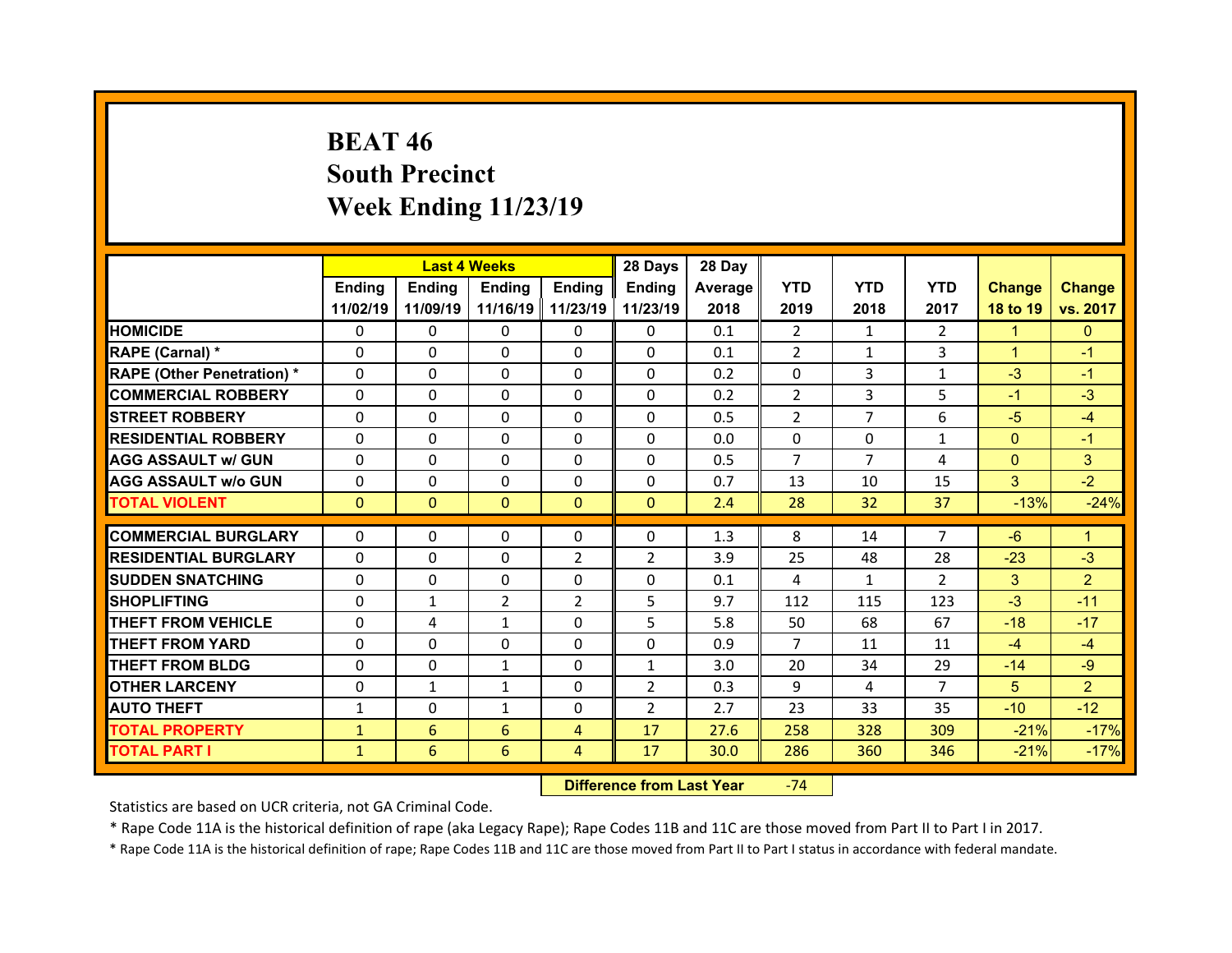# **BEAT 47South Precinct Week Ending 11/23/19**

|                                   |              | <b>Last 4 Weeks</b> |               |               | 28 Days        | 28 Day  |                |                |                |                 |                |
|-----------------------------------|--------------|---------------------|---------------|---------------|----------------|---------|----------------|----------------|----------------|-----------------|----------------|
|                                   | Ending       | <b>Ending</b>       | <b>Ending</b> | <b>Ending</b> | <b>Ending</b>  | Average | <b>YTD</b>     | <b>YTD</b>     | <b>YTD</b>     | <b>Change</b>   | <b>Change</b>  |
|                                   | 11/02/19     | 11/09/19            | 11/16/19      | 11/23/19      | 11/23/19       | 2018    | 2019           | 2018           | 2017           | 18 to 19        | vs. 2017       |
| <b>HOMICIDE</b>                   | $\Omega$     | 0                   | 0             | $\Omega$      | $\Omega$       | 0.0     | $\Omega$       | $\Omega$       | $\Omega$       | $\Omega$        | $\Omega$       |
| RAPE (Carnal) *                   | $\mathbf{0}$ | 0                   | $\mathbf{0}$  | $\mathbf{0}$  | $\Omega$       | 0.1     | 0              | $\mathbf{1}$   | $\mathbf{1}$   | $-1$            | $-1$           |
| <b>RAPE (Other Penetration) *</b> | $\Omega$     | $\Omega$            | $\Omega$      | $\Omega$      | $\Omega$       | 0.1     | $\Omega$       | $\mathbf{1}$   | $\Omega$       | $-1$            | $\Omega$       |
| <b>COMMERCIAL ROBBERY</b>         | $\Omega$     | $\Omega$            | $\mathbf{0}$  | $\Omega$      | $\Omega$       | 0.0     | $\Omega$       | $\Omega$       | $\Omega$       | $\overline{0}$  | $\Omega$       |
| <b>STREET ROBBERY</b>             | $\Omega$     | 0                   | $\Omega$      | $\Omega$      | $\Omega$       | 0.1     | $\mathbf{1}$   | $\mathbf{1}$   | $\Omega$       | $\mathbf{0}$    | $\overline{1}$ |
| <b>RESIDENTIAL ROBBERY</b>        | $\Omega$     | 0                   | $\mathbf{0}$  | $\Omega$      | $\Omega$       | 0.0     | $\Omega$       | $\Omega$       | $\Omega$       | $\overline{0}$  | $\Omega$       |
| <b>AGG ASSAULT w/ GUN</b>         | $\Omega$     | $\Omega$            | $\Omega$      | $\mathbf{1}$  | $\mathbf{1}$   | 0.1     | $\overline{4}$ | $\Omega$       | $\overline{2}$ | $\overline{4}$  | $\overline{2}$ |
| <b>AGG ASSAULT w/o GUN</b>        | 0            | $\mathbf{1}$        | 0             | 0             | $\mathbf{1}$   | 0.1     | $\overline{7}$ | $\mathbf{1}$   | 3              | $6\overline{6}$ | $\overline{4}$ |
| <b>TOTAL VIOLENT</b>              | $\mathbf{0}$ | $\mathbf{1}$        | $\mathbf{0}$  | $\mathbf{1}$  | $\overline{2}$ | 0.4     | 12             | 4              | 6              | 200%            | 100%           |
|                                   |              |                     |               |               |                |         |                |                |                | $\mathbf{1}$    |                |
| <b>COMMERCIAL BURGLARY</b>        | 0            | 0                   | 0             | $\mathbf{0}$  | 0              | 0.0     | 1              | $\Omega$       | 3              |                 | $-2$           |
| <b>RESIDENTIAL BURGLARY</b>       | 0            | 0                   | $\mathbf{1}$  | $\mathbf{1}$  | $\overline{2}$ | 1.7     | 4              | 20             | 8              | $-16$           | $-4$           |
| <b>SUDDEN SNATCHING</b>           | $\Omega$     | $\Omega$            | $\mathbf{0}$  | $\Omega$      | $\Omega$       | 0.0     | $\Omega$       | $\Omega$       | $\Omega$       | $\mathbf{0}$    | $\Omega$       |
| <b>SHOPLIFTING</b>                | 0            | $\Omega$            | $\Omega$      | $\Omega$      | 0              | 0.1     | $\mathbf{1}$   | $\mathbf{1}$   | 8              | $\overline{0}$  | $-7$           |
| <b>THEFT FROM VEHICLE</b>         | 0            | $\mathbf{1}$        | $\mathbf{0}$  | $\Omega$      | $\mathbf{1}$   | 1.8     | 15             | 22             | 23             | $-7$            | $-8$           |
| <b>THEFT FROM YARD</b>            | $\mathbf{0}$ | $\Omega$            | $\Omega$      | $\Omega$      | $\Omega$       | 0.4     | 8              | 5              | $\overline{7}$ | 3               | $\mathbf{1}$   |
| <b>THEFT FROM BLDG</b>            | $\mathbf{1}$ | $\Omega$            | $\mathbf{0}$  | $\Omega$      | $\mathbf{1}$   | 0.6     | $\overline{7}$ | 8              | 8              | $-1$            | $-1$           |
| <b>OTHER LARCENY</b>              | $\Omega$     | $\Omega$            | $\Omega$      | $\Omega$      | $\Omega$       | 0.4     | 9              | $\overline{2}$ | 3              | $\overline{7}$  | 6              |
| <b>AUTO THEFT</b>                 | $\mathbf{0}$ | 0                   | $\mathbf{0}$  | $\mathbf{0}$  | $\Omega$       | 0.4     | 5              | 5.             | 3              | $\mathbf{0}$    | $\overline{2}$ |
|                                   |              |                     |               |               |                |         |                |                |                |                 |                |
| <b>TOTAL PROPERTY</b>             | $\mathbf{1}$ | $\mathbf{1}$        | $\mathbf{1}$  | $\mathbf{1}$  | 4              | 5.3     | 50             | 63             | 63             | $-21%$          | $-21%$         |

 **Difference from Last Year**‐5

Statistics are based on UCR criteria, not GA Criminal Code.

\* Rape Code 11A is the historical definition of rape (aka Legacy Rape); Rape Codes 11B and 11C are those moved from Part II to Part I in 2017.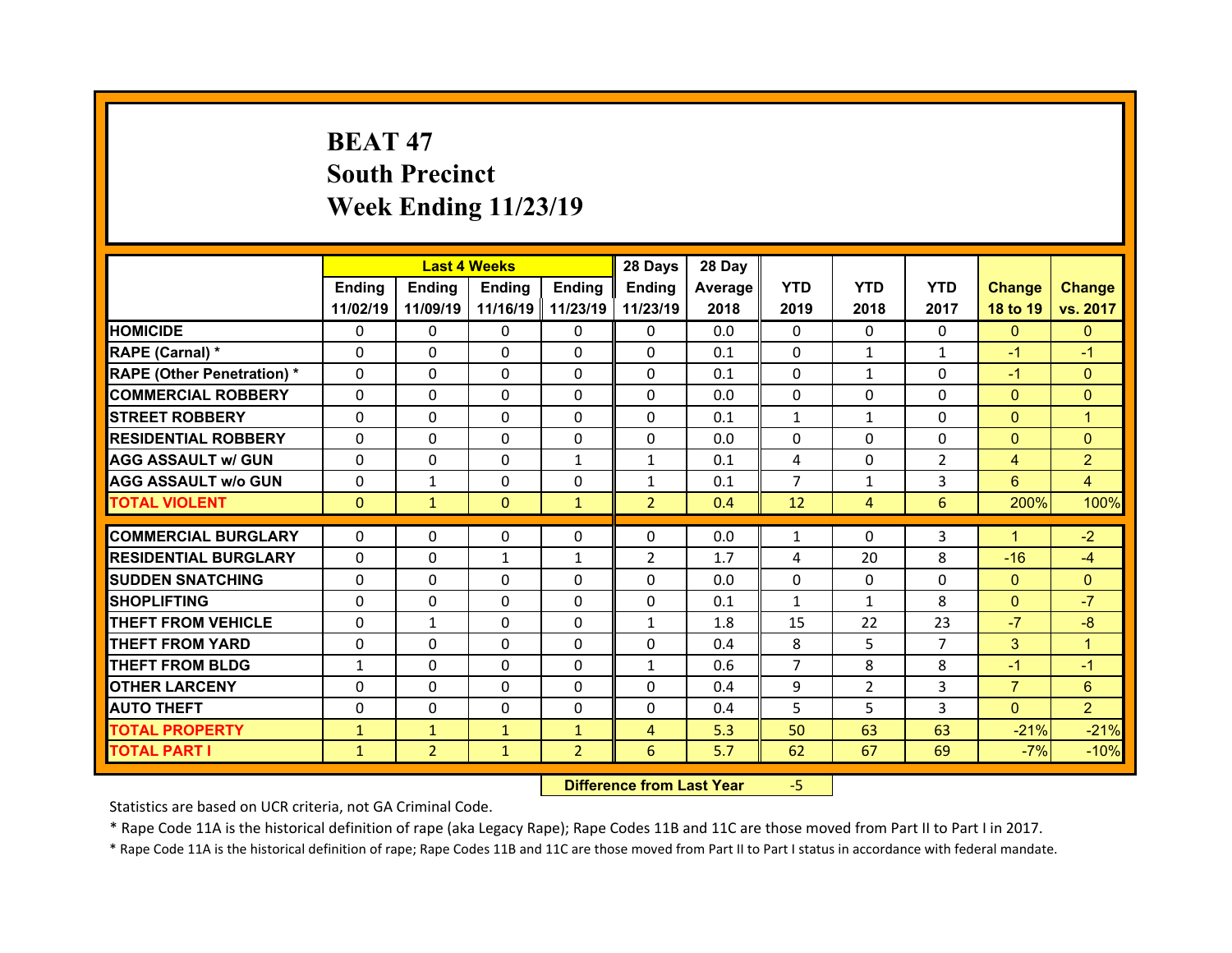# **BEAT 51 East Precinct Week Ending 11/23/19**

|                                   |                | <b>Last 4 Weeks</b> |                     |                | 28 Days        | 28 Day  |                |                |                |                |                |
|-----------------------------------|----------------|---------------------|---------------------|----------------|----------------|---------|----------------|----------------|----------------|----------------|----------------|
|                                   | <b>Ending</b>  | Ending              | <b>Ending</b>       | <b>Ending</b>  | <b>Ending</b>  | Average | <b>YTD</b>     | <b>YTD</b>     | <b>YTD</b>     | <b>Change</b>  | <b>Change</b>  |
|                                   | 11/02/19       | 11/09/19            | 11/16/19   11/23/19 |                | 11/23/19       | 2018    | 2019           | 2018           | 2017           | 18 to 19       | vs. 2017       |
| <b>HOMICIDE</b>                   | $\Omega$       | 0                   | $\Omega$            | 0              | $\mathbf{0}$   | 0.2     | $\overline{2}$ | 2              | $\overline{2}$ | $\overline{0}$ | $\overline{0}$ |
| RAPE (Carnal) *                   | $\Omega$       | $\Omega$            | $\Omega$            | $\Omega$       | $\Omega$       | 0.2     | $\mathbf{1}$   | $\overline{3}$ | $\overline{2}$ | $-2$           | $-1$           |
| <b>RAPE (Other Penetration) *</b> | $\Omega$       | $\Omega$            | $\Omega$            | $\Omega$       | $\Omega$       | 0.2     | $\mathbf{1}$   | $\overline{2}$ | $\overline{2}$ | $-1$           | $-1$           |
| <b>COMMERCIAL ROBBERY</b>         | $\Omega$       | $\Omega$            | $\Omega$            | $\mathbf{1}$   | $\mathbf{1}$   | 0.1     | $\mathbf{1}$   | $\mathbf{1}$   | $\overline{2}$ | $\overline{0}$ | $-1$           |
| <b>STREET ROBBERY</b>             | $\Omega$       | $\mathbf{1}$        | $\Omega$            | $\Omega$       | $\mathbf{1}$   | 0.5     | 14             | 6              | 11             | 8              | 3              |
| <b>RESIDENTIAL ROBBERY</b>        | $\mathbf{1}$   | $\Omega$            | $\Omega$            | $\Omega$       | $\mathbf{1}$   | 0.0     | 2              | $\Omega$       | $\mathbf{1}$   | $\overline{2}$ | $\overline{1}$ |
| <b>AGG ASSAULT W/ GUN</b>         | $\Omega$       | $\mathbf{1}$        | $\mathbf{1}$        | $\mathbf{1}$   | 3              | 1.4     | 25             | 18             | 11             | $\overline{7}$ | 14             |
| <b>AGG ASSAULT W/o GUN</b>        | $\mathbf{1}$   | 0                   | $\mathbf{1}$        | 0              | $\overline{2}$ | 1.8     | 29             | 22             | 15             | $\overline{7}$ | 14             |
| <b>TOTAL VIOLENT</b>              | $\overline{2}$ | $\overline{2}$      | $\overline{2}$      | $\overline{2}$ | 8              | 4.3     | 75             | 54             | 46             | 39%            | 63%            |
|                                   |                |                     |                     |                |                |         |                |                |                |                |                |
| <b>COMMERCIAL BURGLARY</b>        | $\Omega$       | $\Omega$            | $\Omega$            | $\Omega$       | $\Omega$       | 0.3     | 2              | 4              | $\overline{7}$ | $-2$           | $-5$           |
| <b>RESIDENTIAL BURGLARY</b>       | $\Omega$       | $\Omega$            | $\Omega$            | $\Omega$       | 0              | 2.0     | 31             | 22             | 36             | 9 <sup>°</sup> | $-5$           |
| <b>ISUDDEN SNATCHING</b>          | $\Omega$       | $\Omega$            | $\Omega$            | $\Omega$       | $\Omega$       | 0.4     | $\Omega$       | 5.             | 5              | $-5$           | $-5$           |
| <b>SHOPLIFTING</b>                | $\Omega$       | $\overline{2}$      | $\mathbf{1}$        | $\Omega$       | 3              | 2.0     | 26             | 25             | 34             | $\mathbf{1}$   | $-8$           |
| <b>THEFT FROM VEHICLE</b>         | 3              | $\mathbf{1}$        | $\Omega$            | $\Omega$       | 4              | 5.2     | 25             | 61             | 31             | $-36$          | $-6$           |
| <b>THEFT FROM YARD</b>            | $\Omega$       | $\Omega$            | $\Omega$            | $\mathbf{1}$   | $\mathbf{1}$   | 1.2     | 16             | 14             | 22             | $\overline{2}$ | $-6$           |
| <b>THEFT FROM BLDG</b>            | 0              | 0                   | $\Omega$            | $\Omega$       | $\Omega$       | 2.1     | 16             | 25             | 33             | $-9$           | $-17$          |
| <b>OTHER LARCENY</b>              | $\Omega$       | $\Omega$            | $\Omega$            | $\Omega$       | $\Omega$       | 1.2     | 17             | 14             | 5              | 3              | 12             |
| <b>AUTO THEFT</b>                 | $\Omega$       | $\Omega$            | $\mathbf{1}$        | $\mathbf{1}$   | $\overline{2}$ | 2.4     | 26             | 29             | 25             | $-3$           | $\mathbf{1}$   |
| <b>TOTAL PROPERTY</b>             | 3              | $\overline{3}$      | $\overline{2}$      | $\overline{2}$ | 10             | 16.7    | 159            | 199            | 198            | $-20%$         | $-20%$         |
| <b>TOTAL PART I</b>               | 5              | 5                   | $\overline{4}$      | $\overline{4}$ | 18             | 21.0    | 234            | 253            | 244            | $-8%$          | $-4%$          |

 **Difference from Last Year**r - 19

Statistics are based on UCR criteria, not GA Criminal Code.

\* Rape Code 11A is the historical definition of rape (aka Legacy Rape); Rape Codes 11B and 11C are those moved from Part II to Part I in 2017.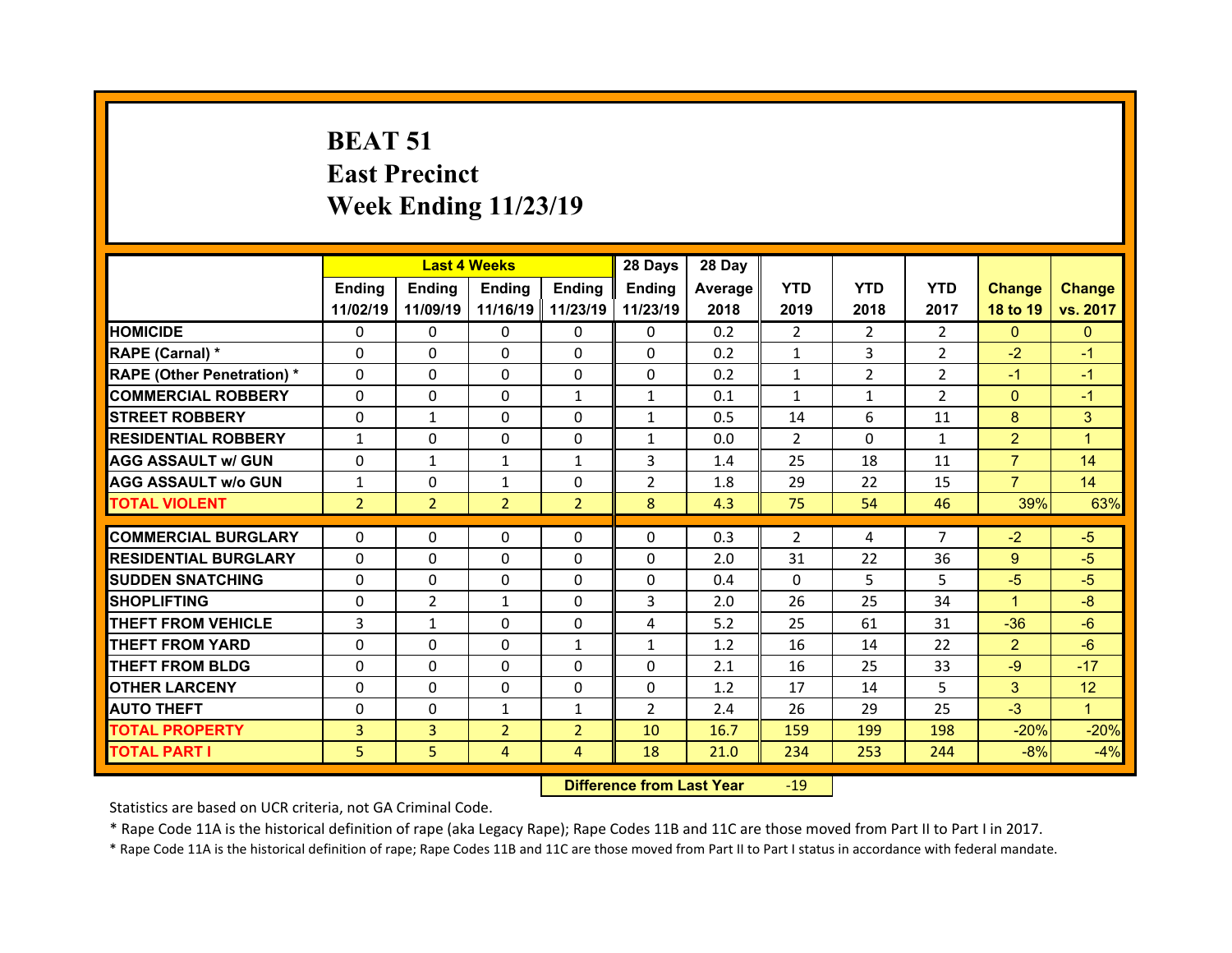# **BEAT 52 East Precinct Week Ending 11/23/19**

|                                   |                | <b>Last 4 Weeks</b> |                   |               | 28 Days        | 28 Day  |                |                |                |                |                 |
|-----------------------------------|----------------|---------------------|-------------------|---------------|----------------|---------|----------------|----------------|----------------|----------------|-----------------|
|                                   | <b>Ending</b>  | <b>Endina</b>       | <b>Ending</b>     | <b>Endina</b> | <b>Ending</b>  | Average | <b>YTD</b>     | <b>YTD</b>     | <b>YTD</b>     | <b>Change</b>  | <b>Change</b>   |
|                                   | 11/02/19       | 11/09/19            | 11/16/19 11/23/19 |               | 11/23/19       | 2018    | 2019           | 2018           | 2017           | 18 to 19       | vs. 2017        |
| <b>HOMICIDE</b>                   | $\Omega$       | 0                   | 0                 | $\mathbf{0}$  | 0              | 0.1     | 1              | 1              | $\Omega$       | $\mathbf{0}$   | 1               |
| RAPE (Carnal) *                   | 0              | 0                   | $\mathbf{0}$      | $\Omega$      | 0              | 0.2     | 4              | $\overline{2}$ | $\mathbf{1}$   | $\overline{2}$ | 3               |
| <b>RAPE (Other Penetration) *</b> | 0              | 0                   | $\Omega$          | $\Omega$      | $\Omega$       | 0.0     | $\Omega$       | $\Omega$       | $\overline{2}$ | $\mathbf{0}$   | $-2$            |
| <b>COMMERCIAL ROBBERY</b>         | $\Omega$       | 0                   | $\mathbf{0}$      | $\mathbf{0}$  | 0              | 0.1     | $\mathbf{1}$   | $\mathbf{1}$   | $\Omega$       | $\overline{0}$ | 1               |
| <b>STREET ROBBERY</b>             | 0              | 0                   | $\Omega$          | $\Omega$      | 0              | 0.5     | 10             | 5.             | 13             | 5              | $-3$            |
| <b>RESIDENTIAL ROBBERY</b>        | $\Omega$       | $\Omega$            | $\mathbf{0}$      | $\Omega$      | $\Omega$       | 0.0     | 2              | $\Omega$       | 4              | $\overline{2}$ | $-2$            |
| <b>AGG ASSAULT w/ GUN</b>         | 0              | $\mathbf{1}$        | $\Omega$          | $\Omega$      | $\mathbf{1}$   | 1.1     | 15             | 13             | 6              | $\overline{2}$ | 9               |
| <b>AGG ASSAULT w/o GUN</b>        | $\Omega$       | 0                   | 3                 | $\mathbf{0}$  | 3              | 1.2     | 20             | 17             | 15             | 3              | 5               |
| <b>TOTAL VIOLENT</b>              | $\mathbf{0}$   | $\mathbf{1}$        | 3                 | $\mathbf{0}$  | $\overline{4}$ | 3.1     | 53             | 39             | 41             | 36%            | 29%             |
|                                   |                |                     |                   |               |                |         |                |                |                |                |                 |
| <b>COMMERCIAL BURGLARY</b>        | 0              | 0                   | 0                 | 0             | 0              | 0.3     | 1              | 4              | $\overline{2}$ | $-3$           | $-1$            |
| <b>RESIDENTIAL BURGLARY</b>       | 0              | $\mathbf{1}$        | 1                 | $\Omega$      | $\overline{2}$ | 4.2     | 54             | 48             | 31             | $6^{\circ}$    | 23              |
| <b>SUDDEN SNATCHING</b>           | 0              | $\Omega$            | $\Omega$          | $\Omega$      | 0              | 0.2     | $\overline{2}$ | $\overline{2}$ | 4              | $\mathbf{0}$   | $-2$            |
| <b>SHOPLIFTING</b>                | $\mathbf{1}$   | 0                   | $\Omega$          | $\Omega$      | $\mathbf{1}$   | 0.2     | 6              | $\mathcal{P}$  | 3              | $\overline{4}$ | 3               |
| <b>THEFT FROM VEHICLE</b>         | $\mathbf{1}$   | $\mathbf{1}$        | $\mathbf{1}$      | 0             | 3              | 4.6     | 59             | 55             | 90             | $\overline{4}$ | $-31$           |
| <b>THEFT FROM YARD</b>            | 0              | $\Omega$            | $\Omega$          | $\Omega$      | 0              | 1.3     | 32             | 17             | 22             | 15             | 10 <sup>°</sup> |
| <b>THEFT FROM BLDG</b>            | 0              | 0                   | 0                 | $\mathbf{1}$  | $\mathbf{1}$   | 1.5     | 33             | 18             | 15             | 15             | 18              |
| <b>OTHER LARCENY</b>              | 0              | $\mathbf{1}$        | 0                 | $\Omega$      | $\mathbf{1}$   | 0.8     | 9              | 10             | 6              | $-1$           | 3               |
| <b>AUTO THEFT</b>                 | 0              | $\Omega$            | $\Omega$          | $\Omega$      | 0              | 2.1     | 23             | 25             | 27             | $-2$           | $-4$            |
| <b>TOTAL PROPERTY</b>             | $\overline{2}$ | $\overline{3}$      | $\overline{2}$    | $\mathbf{1}$  | 8              | 15.3    | 219            | 181            | 200            | 21%            | 10%             |
| <b>TOTAL PART I</b>               | $\overline{2}$ | $\overline{4}$      | 5                 | $\mathbf{1}$  | 12             | 18.3    | 272            | 220            | 241            | 24%            | 13%             |
|                                   |                |                     |                   |               |                |         |                |                |                |                |                 |

 **Difference from Last Year**52

Statistics are based on UCR criteria, not GA Criminal Code.

\* Rape Code 11A is the historical definition of rape (aka Legacy Rape); Rape Codes 11B and 11C are those moved from Part II to Part I in 2017.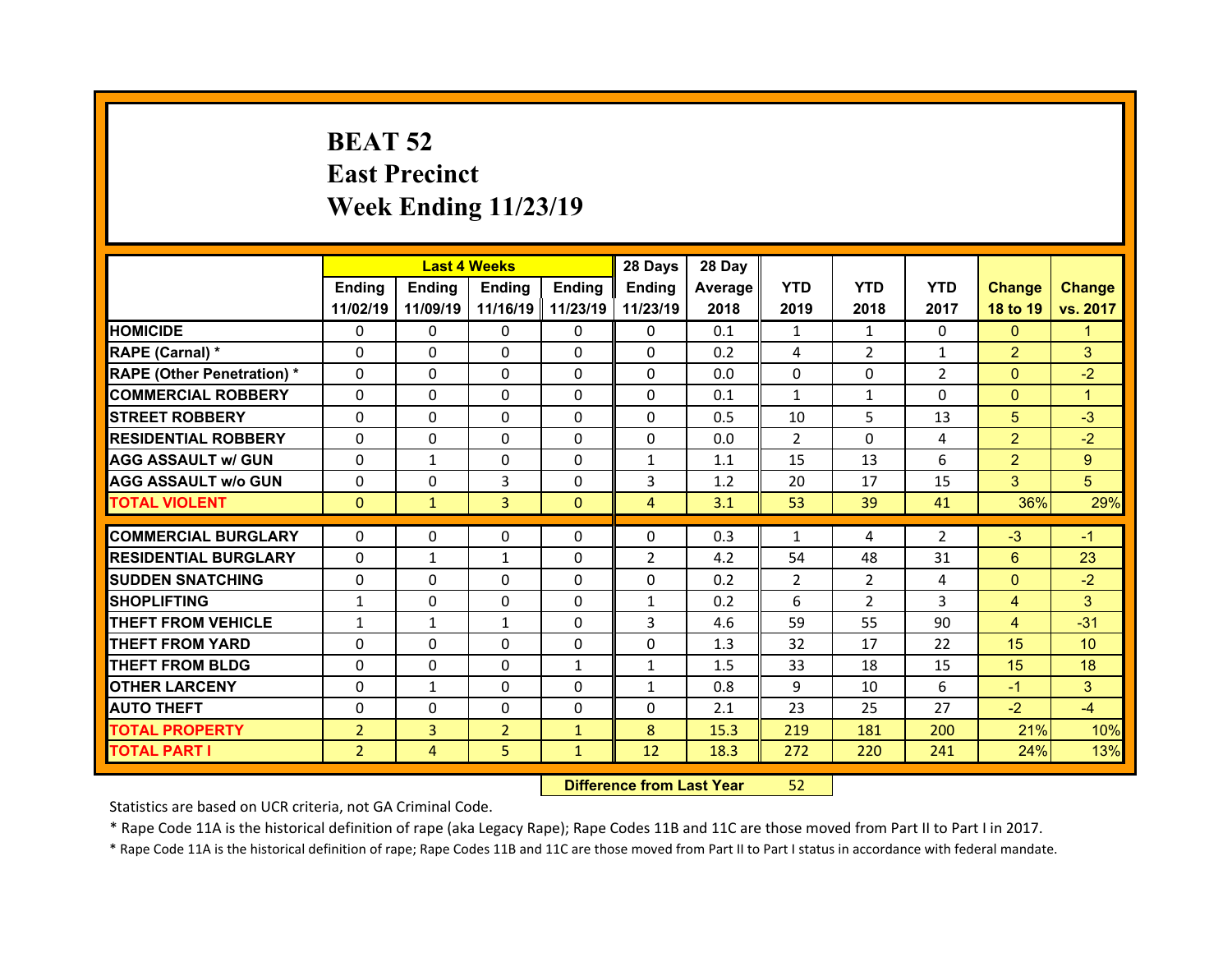# **BEAT 53 East Precinct Week Ending 11/23/19**

|                                  |                | <b>Last 4 Weeks</b> |                   |               | 28 Days           | 28 Day     |                |                |                      |                                  |                |
|----------------------------------|----------------|---------------------|-------------------|---------------|-------------------|------------|----------------|----------------|----------------------|----------------------------------|----------------|
|                                  | Ending         | Ending              | <b>Ending</b>     | <b>Ending</b> | Ending            | Average    | <b>YTD</b>     | <b>YTD</b>     | <b>YTD</b>           | <b>Change</b>                    | <b>Change</b>  |
|                                  | 11/02/19       | 11/09/19            | 11/16/19 11/23/19 |               | 11/23/19          | 2018       | 2019           | 2018           | 2017                 | 18 to 19                         | vs. 2017       |
| <b>HOMICIDE</b>                  | $\Omega$       | 0                   | $\Omega$          | $\Omega$      | 0                 | 0.1        | $\Omega$       | 1              | $\overline{7}$       | $-1$                             | $-7$           |
| RAPE (Carnal) *                  | 0              | $\Omega$            | $\mathbf{0}$      | $\Omega$      | 0                 | 0.2        | 0              | $\overline{2}$ | $\mathbf{1}$         | $-2$                             | $-1$           |
| <b>RAPE (Other Penetration)*</b> | 0              | $\Omega$            | $\Omega$          | $\Omega$      | $\Omega$          | 0.0        | $\mathbf{1}$   | $\Omega$       | 3                    | $\mathbf{1}$                     | $-2$           |
| <b>COMMERCIAL ROBBERY</b>        | $\Omega$       | 0                   | $\Omega$          | $\Omega$      | 0                 | 0.0        | $\Omega$       | $\Omega$       | $\mathbf{1}$         | $\mathbf{0}$                     | $-1$           |
| <b>STREET ROBBERY</b>            | $\Omega$       | $\Omega$            | $\mathbf{0}$      | $\Omega$      | $\Omega$          | 0.5        | 8              | 6              | 4                    | $\overline{2}$                   | $\overline{4}$ |
| <b>RESIDENTIAL ROBBERY</b>       | $\Omega$       | $\Omega$            | $\mathbf{0}$      | $\Omega$      | $\Omega$          | 0.1        | $\Omega$       | $\Omega$       | $\overline{2}$       | $\overline{0}$                   | $-2$           |
| <b>AGG ASSAULT w/ GUN</b>        | $\Omega$       | $\mathbf{1}$        | 2                 | $\Omega$      | 3                 | 1.7        | 18             | 14             | 21                   | $\overline{4}$                   | $-3$           |
| <b>AGG ASSAULT w/o GUN</b>       | $\mathbf{1}$   | $\mathbf{1}$        | $\mathbf{0}$      | $\mathbf{1}$  | 3                 | 1.2        | 27             | 14             | 16                   | 13                               | 11             |
| <b>TOTAL VIOLENT</b>             | $\mathbf{1}$   | $\overline{2}$      | $\overline{2}$    | $\mathbf{1}$  | 6                 | 3.6        | 54             | 37             | 55                   | 46%                              | $-2%$          |
| <b>COMMERCIAL BURGLARY</b>       | 0              | 0                   | 0                 | 0             | 0                 | 0.3        | $\overline{2}$ | 4              | $\mathbf{1}$         | $-2$                             | 1              |
|                                  |                |                     |                   |               |                   |            |                |                |                      |                                  |                |
| <b>RESIDENTIAL BURGLARY</b>      | $\mathbf{1}$   | 0<br>$\Omega$       | 0<br>$\mathbf{0}$ | $\Omega$      | $\mathbf{1}$<br>0 | 4.1<br>0.3 | 45<br>3        | 41<br>3        | 31<br>$\overline{2}$ | $\overline{4}$<br>$\overline{0}$ | 14             |
| <b>SUDDEN SNATCHING</b>          | 0              |                     |                   | $\Omega$      |                   |            |                |                |                      |                                  | $\overline{1}$ |
|                                  |                |                     |                   |               |                   |            |                |                |                      |                                  |                |
| <b>SHOPLIFTING</b>               | 0              | $\Omega$            | 0                 | $\Omega$      | 0                 | 0.9        | 4              | 11             | $\mathbf{1}$         | $-7$                             | 3              |
| <b>THEFT FROM VEHICLE</b>        | 0              | 0                   | 0                 | $\Omega$      | 0                 | 4.8        | 46             | 56             | 76                   | $-10$                            | $-30$          |
| <b>THEFT FROM YARD</b>           | $\overline{2}$ | $\Omega$            | $\mathbf{1}$      | $\Omega$      | 3                 | 2.5        | 16             | 31             | 27                   | $-15$                            | $-11$          |
| <b>THEFT FROM BLDG</b>           | $\mathbf{1}$   | 0                   | 2                 | $\Omega$      | 3                 | 2.6        | 32             | 30             | 54                   | $\overline{2}$                   | $-22$          |
| <b>OTHER LARCENY</b>             | 0              | 0                   | $\Omega$          | $\Omega$      | $\Omega$          | 1.4        | 13             | 12             | 4                    | $\mathbf{1}$                     | 9              |
| <b>AUTO THEFT</b>                | 0              | $\mathbf{1}$        | $\mathbf{0}$      | $\Omega$      | $\mathbf{1}$      | 2.4        | 16             | 29             | 30                   | $-13$                            | $-14$          |
| <b>TOTAL PROPERTY</b>            | 4              | $\mathbf{1}$        | 3                 | $\mathbf{0}$  | 8                 | 19.3       | 177            | 217            | 226                  | $-18%$                           | $-22%$         |
| <b>TOTAL PART I</b>              | 5              | 3                   | 5                 | $\mathbf{1}$  | 14                | 22.9       | 231            | 254            | 281                  | $-9%$                            | $-18%$         |

 **Difference from Last Year**‐23

Statistics are based on UCR criteria, not GA Criminal Code.

\* Rape Code 11A is the historical definition of rape (aka Legacy Rape); Rape Codes 11B and 11C are those moved from Part II to Part I in 2017.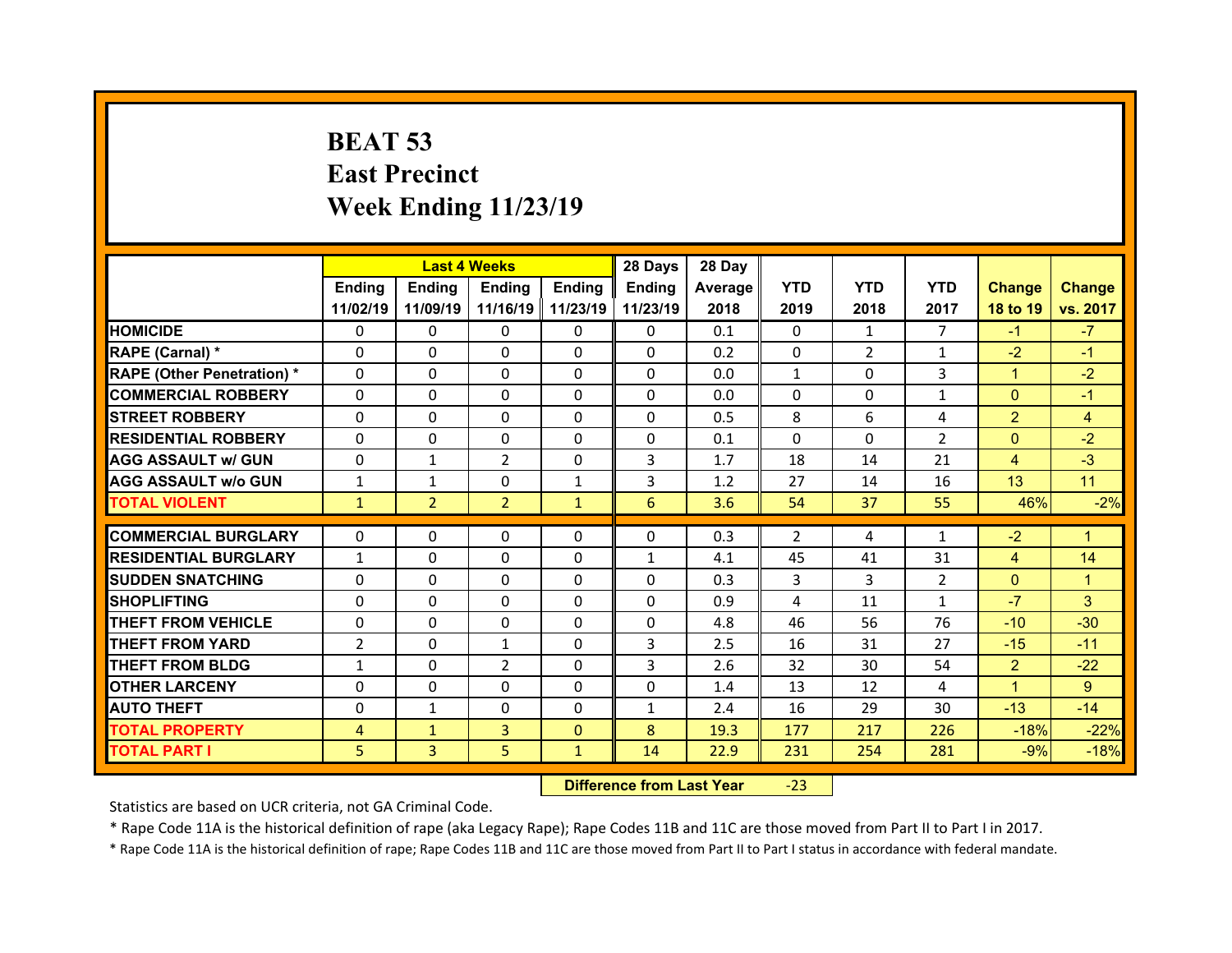# **BEAT 54 East Precinct Week Ending 11/23/19**

|                                  |                | <b>Last 4 Weeks</b> |                |                   | 28 Days        | 28 Day  |                |                |              |                         |                |
|----------------------------------|----------------|---------------------|----------------|-------------------|----------------|---------|----------------|----------------|--------------|-------------------------|----------------|
|                                  | Ending         | Ending              | Ending         | <b>Ending</b>     | Ending         | Average | <b>YTD</b>     | <b>YTD</b>     | <b>YTD</b>   | <b>Change</b>           | <b>Change</b>  |
|                                  | 11/02/19       | 11/09/19            |                | 11/16/19 11/23/19 | 11/23/19       | 2018    | 2019           | 2018           | 2017         | 18 to 19                | vs. 2017       |
| <b>HOMICIDE</b>                  | $\Omega$       | 0                   | $\Omega$       | $\Omega$          | 0              | 0.4     | $\Omega$       | 5.             | 3            | $-5$                    | $-3$           |
| RAPE (Carnal) *                  | $\Omega$       | $\Omega$            | $\mathbf{0}$   | $\Omega$          | 0              | 0.1     | 3              | $\mathbf{1}$   | $\mathbf{1}$ | $\overline{2}$          | $\overline{2}$ |
| <b>RAPE (Other Penetration)*</b> | 0              | $\Omega$            | $\Omega$       | $\Omega$          | 0              | 0.1     | 0              | $\mathbf{1}$   | $\mathbf{1}$ | $-1$                    | $-1$           |
| <b>COMMERCIAL ROBBERY</b>        | $\Omega$       | $\mathbf{1}$        | $\Omega$       | $\Omega$          | $\mathbf{1}$   | 0.3     | 3              | 4              | 14           | $-1$                    | $-11$          |
| <b>STREET ROBBERY</b>            | $\Omega$       | $\Omega$            | $\mathbf{0}$   | $\Omega$          | $\Omega$       | 1.0     | 8              | 10             | 11           | $-2$                    | $-3$           |
| <b>RESIDENTIAL ROBBERY</b>       | $\Omega$       | $\mathbf{1}$        | $\mathbf{0}$   | $\Omega$          | $\mathbf{1}$   | 0.2     | $\overline{2}$ | $\mathcal{P}$  | $\Omega$     | $\mathbf{0}$            | $\overline{2}$ |
| <b>AGG ASSAULT w/ GUN</b>        | $\Omega$       | $\overline{2}$      | $\Omega$       | $\Omega$          | $\overline{2}$ | 1.3     | 20             | 14             | 14           | 6                       | 6              |
| <b>AGG ASSAULT w/o GUN</b>       | $\mathbf{1}$   | $\mathbf{1}$        | $\mathbf{1}$   | $\Omega$          | 3              | 1.3     | 23             | 17             | 14           | 6                       | 9 <sup>°</sup> |
| <b>TOTAL VIOLENT</b>             | $\mathbf{1}$   | 5                   | $\mathbf{1}$   | $\mathbf{0}$      | $\overline{7}$ | 4.6     | 59             | 54             | 58           | 9%                      | 2%             |
| <b>COMMERCIAL BURGLARY</b>       | 0              | 0                   | 0              | 0                 | 0              | 0.2     |                | $\overline{2}$ | 9            | $\overline{2}$          | $-5$           |
|                                  | $\Omega$       |                     |                |                   |                |         | 4              |                |              |                         |                |
| <b>RESIDENTIAL BURGLARY</b>      |                | 0                   | $\mathbf{1}$   | $\Omega$          | $\mathbf{1}$   | 4.8     | 36             | 53             | 70           | $-17$                   | $-34$          |
| <b>SUDDEN SNATCHING</b>          | 0              | $\Omega$            | $\Omega$       | $\Omega$          | 0              | 0.0     | 4<br>37        | $\Omega$       | $\mathbf{1}$ | $\overline{4}$<br>$-21$ | 3              |
| <b>SHOPLIFTING</b>               | 0              | $\mathbf{1}$        | $\mathbf{1}$   | 1                 |                |         |                |                |              |                         | $-20$          |
|                                  |                |                     |                |                   | 3              | 4.8     |                | 58             | 57           |                         |                |
| <b>THEFT FROM VEHICLE</b>        | 0              | 0                   | 0              | $\mathbf{1}$      | $\mathbf{1}$   | 5.5     | 79             | 58             | 72           | 21                      | $\overline{7}$ |
| <b>THEFT FROM YARD</b>           | 0              | 0                   | 2              | $\Omega$          | $\overline{2}$ | 3.0     | 27             | 33             | 27           | $-6$                    | $\Omega$       |
| <b>THEFT FROM BLDG</b>           | $\overline{2}$ | 0                   | $\mathbf{1}$   | $\Omega$          | 3              | 2.5     | 26             | 28             | 32           | $-2$                    | $-6$           |
| <b>OTHER LARCENY</b>             | 0              | 0                   | $\mathbf{1}$   | $\Omega$          | $\mathbf{1}$   | 1.3     | 5              | 13             | 4            | $-8$                    | 1              |
| <b>AUTO THEFT</b>                | 0              | 0                   | $\mathbf{0}$   | 1                 | $\mathbf{1}$   | 2.3     | 26             | 30             | 31           | $-4$                    | $-5$           |
| <b>TOTAL PROPERTY</b>            | $\overline{2}$ | $\mathbf{1}$        | 6              | $\overline{3}$    | 12             | 24.3    | 244            | 275            | 303          | $-11%$                  | $-19%$         |
| <b>TOTAL PART I</b>              | 3              | 6                   | $\overline{7}$ | 3                 | 19             | 28.9    | 303            | 329            | 361          | $-8%$                   | $-16%$         |

 **Difference from Last Year**‐26

Statistics are based on UCR criteria, not GA Criminal Code.

\* Rape Code 11A is the historical definition of rape (aka Legacy Rape); Rape Codes 11B and 11C are those moved from Part II to Part I in 2017.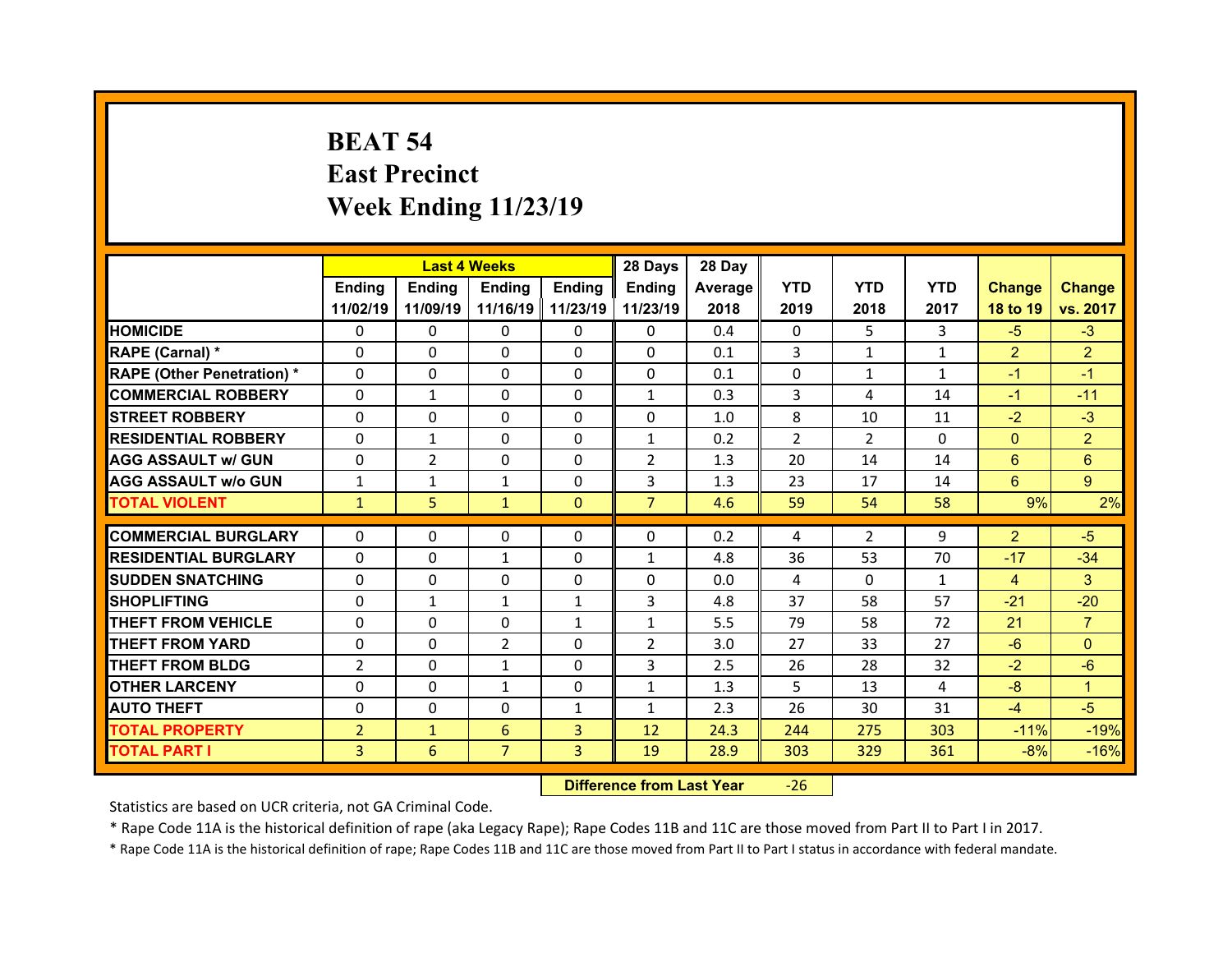## **BEAT 55 East Precinct Week Ending 11/23/19**

|                                   |                | <b>Last 4 Weeks</b> |               |                | 28 Days        | 28 Day  |                |              |                |                |                |
|-----------------------------------|----------------|---------------------|---------------|----------------|----------------|---------|----------------|--------------|----------------|----------------|----------------|
|                                   | Ending         | <b>Ending</b>       | <b>Ending</b> | Ending         | Ending         | Average | <b>YTD</b>     | <b>YTD</b>   | <b>YTD</b>     | <b>Change</b>  | <b>Change</b>  |
|                                   | 11/02/19       | 11/09/19            | 11/16/19      | 11/23/19       | 11/23/19       | 2018    | 2019           | 2018         | 2017           | 18 to 19       | vs. 2017       |
| <b>HOMICIDE</b>                   | $\Omega$       | $\Omega$            | $\Omega$      | $\Omega$       | $\Omega$       | 0.1     | $\Omega$       | $\mathbf{1}$ | $\Omega$       | $-1$           | $\Omega$       |
| RAPE (Carnal) *                   | $\Omega$       | $\Omega$            | $\Omega$      | $\Omega$       | $\Omega$       | 0.0     | 3              | $\Omega$     | $\mathbf{1}$   | 3              | $\overline{2}$ |
| <b>RAPE (Other Penetration) *</b> | $\Omega$       | $\Omega$            | $\mathbf{0}$  | $\Omega$       | $\Omega$       | 0.0     | $\Omega$       | $\Omega$     | $\Omega$       | $\overline{0}$ | $\Omega$       |
| <b>COMMERCIAL ROBBERY</b>         | $\Omega$       | $\Omega$            | $\mathbf{0}$  | $\Omega$       | $\Omega$       | 0.1     | $\Omega$       | $\mathbf{1}$ | 11             | $-1$           | $-11$          |
| <b>STREET ROBBERY</b>             | $\Omega$       | $\Omega$            | $\Omega$      | $\Omega$       | 0              | 0.3     | 4              | 4            | $\mathbf{1}$   | $\overline{0}$ | 3              |
| <b>RESIDENTIAL ROBBERY</b>        | $\Omega$       | $\Omega$            | $\mathbf{0}$  | $\Omega$       | $\Omega$       | 0.1     | $\mathbf{1}$   | $\mathbf{1}$ | $\mathbf{1}$   | $\overline{0}$ | $\Omega$       |
| <b>AGG ASSAULT w/ GUN</b>         | $\Omega$       | 0                   | $\Omega$      | $\Omega$       | $\Omega$       | 0.9     | $\overline{7}$ | 10           | 5              | $-3$           | $\overline{2}$ |
| <b>AGG ASSAULT w/o GUN</b>        | $\Omega$       | $\Omega$            | $\mathbf{0}$  | $\Omega$       | $\Omega$       | 0.4     | 9              | 4            | $\overline{2}$ | 5              | $\overline{7}$ |
| <b>TOTAL VIOLENT</b>              | $\mathbf{0}$   | $\mathbf{0}$        | $\mathbf{0}$  | $\Omega$       | $\Omega$       | 1.8     | 24             | 21           | 21             | 14%            | 14%            |
| <b>COMMERCIAL BURGLARY</b>        | 0              |                     |               |                |                |         | $\overline{7}$ |              |                |                |                |
| <b>RESIDENTIAL BURGLARY</b>       |                | 0                   | 0             | $\mathbf{0}$   | 0              | 0.3     |                | 4            | 4              | 3              | 3              |
|                                   | $\mathbf{1}$   | $\Omega$            | $\Omega$      | 1              | $\overline{2}$ | 1.6     | 21             | 19           | 44             | $\overline{2}$ | $-23$          |
|                                   |                |                     |               |                |                |         |                |              |                |                |                |
| <b>SUDDEN SNATCHING</b>           | 0              | 0                   | 0             | $\mathbf{0}$   | 0              | 0.2     | 2              | 3            | 4              | $-1$           | $-2$           |
| <b>SHOPLIFTING</b>                | 6              | 4                   | 4             | $\overline{2}$ | 16             | 15.0    | 194            | 172          | 183            | 22             | 11             |
| <b>THEFT FROM VEHICLE</b>         | $\overline{2}$ | $\Omega$            | $\mathbf{0}$  | $\mathbf{1}$   | 3              | 4.3     | 44             | 49           | 48             | $-5$           | $-4$           |
| <b>THEFT FROM YARD</b>            | 0              | $\mathbf{1}$        | 0             | $\Omega$       | $\mathbf{1}$   | 1.7     | 16             | 20           | 17             | $-4$           | $-1$           |
| <b>THEFT FROM BLDG</b>            | $\mathbf{1}$   | $\mathbf{1}$        | $\mathbf{1}$  | $\mathbf{1}$   | 4              | 1.4     | 20             | 17           | 17             | 3              | 3              |
| <b>OTHER LARCENY</b>              | 0              | 0                   | $\Omega$      | $\Omega$       | $\Omega$       | 0.7     | 4              | 8            | $\overline{7}$ | $-4$           | $-3$           |
| <b>AUTO THEFT</b>                 | $\Omega$       | 0                   | $\mathbf{0}$  | $\mathbf{1}$   | $\mathbf{1}$   | 1.5     | 10             | 17           | 14             | $-7$           | $-4$           |
| <b>TOTAL PROPERTY</b>             | 10             | 6                   | 5             | 6              | 27             | 26.7    | 318            | 309          | 338            | 3%             | $-6%$          |
| <b>TOTAL PART I</b>               | 10             | 6                   | 5             | 6              | 27             | 28.5    | 342            | 330          | 359            | 4%             | $-5%$          |

 **Difference from Last Year**r 12

Statistics are based on UCR criteria, not GA Criminal Code.

\* Rape Code 11A is the historical definition of rape (aka Legacy Rape); Rape Codes 11B and 11C are those moved from Part II to Part I in 2017.